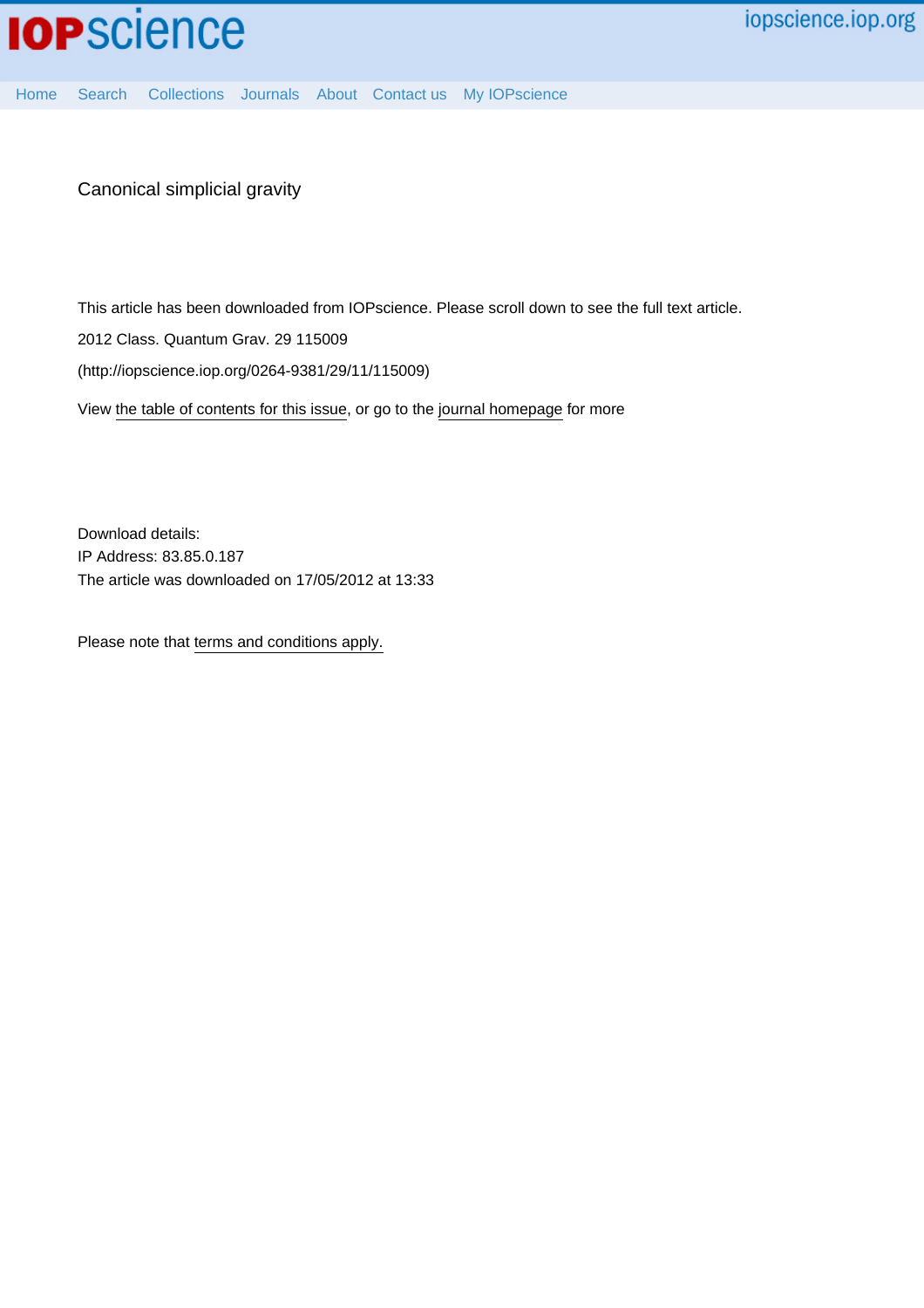# **Canonical simplicial gravity**

## **Bianca Dittrich<sup>1</sup> and Philipp A Höhn<sup>2</sup>**

<sup>1</sup> MPI for Gravitational Physics, Albert Einstein Institute, Am Mühlenberg 1, D-14476 Potsdam, Germany

<sup>2</sup> Institute for Theoretical Physics, Universiteit Utrecht, Leuvenlaan 4, NL-3584 CE Utrecht, The Netherlands

E-mail: [dittrich@aei.mpg.de](mailto:dittrich@aei.mpg.de) and [p.a.hohn@uu.nl](mailto:p.a.hohn@uu.nl)

Received 15 October 2011, in final form 20 April 2012 Published 16 May 2012 Online at [stacks.iop.org/CQG/29/115009](http://stacks.iop.org/CQG/29/115009)

#### **Abstract**

A general canonical formalism for discrete systems is developed, which can handle varying phase space dimensions and constraints. The central ingredient is Hamilton's principal function that generates canonical time evolution and ensures that the canonical formalism reproduces the dynamics of the covariant formulation following directly from the action. We apply this formalism to simplicial gravity and (Euclidean) Regge calculus, in particular. A discrete forward*/*backward evolution is realized by gluing*/*removing single simplices step by step to*/*from a bulk triangulation and amounts to Pachner moves in the triangulated hypersurfaces. As a result, the hypersurfaces evolve in a discrete 'multi-fingered' time through the full Regge solution. Pachner moves are an elementary and ergodic class of homeomorphisms and generically change the number of variables, but can be implemented as canonical transformations on naturally extended phase spaces. Some moves introduce *a priori* free data that, however, may become fixed *a posteriori* by constraints arising in subsequent moves. The end result is a general and fully consistent formulation of canonical Regge calculus, thereby removing a longstanding obstacle in connecting covariant simplicial gravity models to canonical frameworks. The presented scheme is, therefore, interesting in view of many approaches to quantum gravity, but may also prove useful for numerical implementations.

PACS numbers: 04.60.Nc, 04.20.Fy, 04.60.Ds, 04.60.Gw, 04.60.Pp

## **Contents**

| 1. Introduction                                                                           | $\mathcal{D}_{\mathcal{L}}$ |
|-------------------------------------------------------------------------------------------|-----------------------------|
| 2. Canonical discrete dynamics                                                            | $\overline{4}$              |
| 3. Pachner moves as time evolution maps                                                   | 10                          |
| 3.1. Regge calculus                                                                       | 12.                         |
| 0264-9381/12/115009+52\$33.00 $\odot$ 2012 IOP Publishing Ltd Printed in the UK & the USA |                             |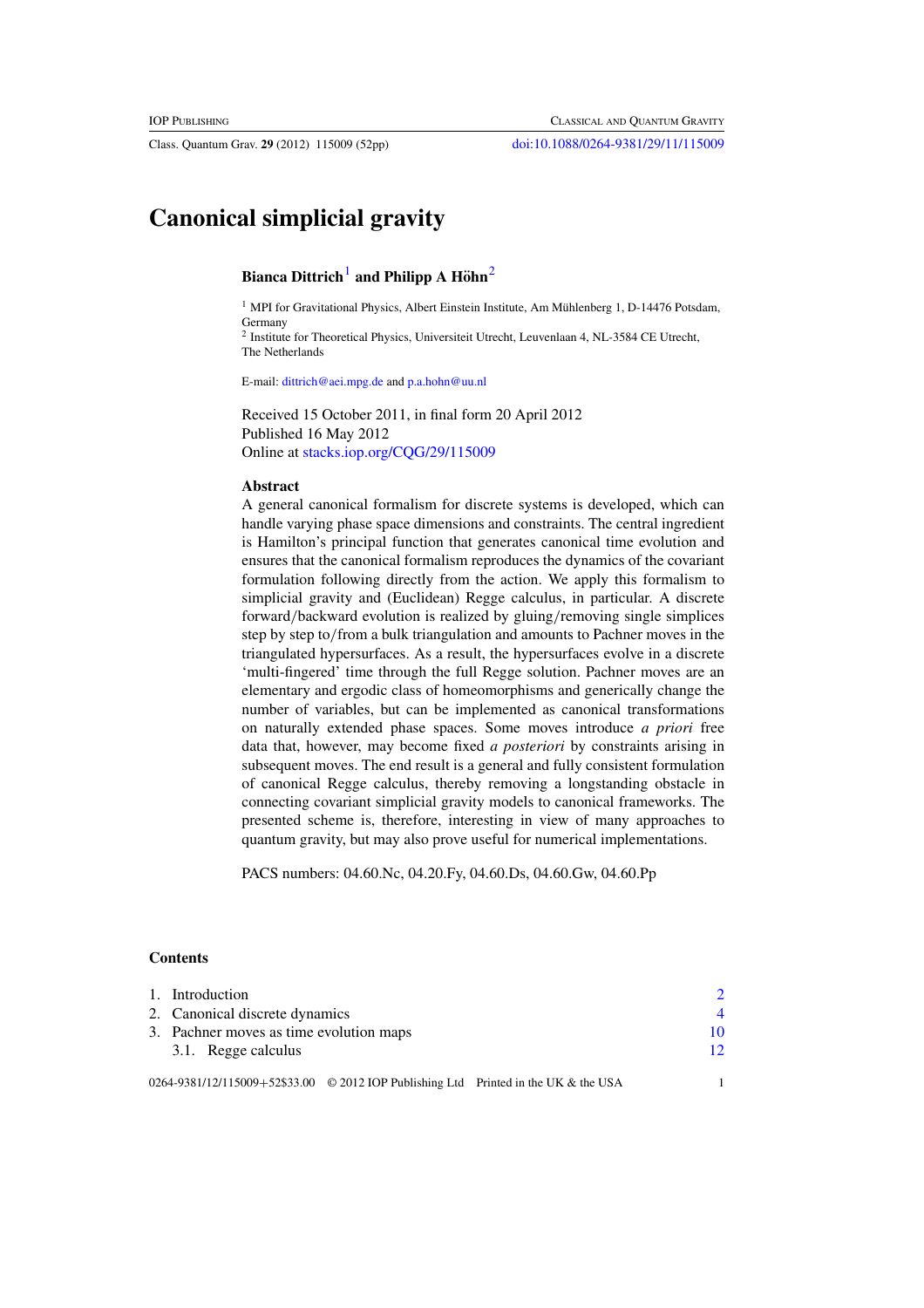<span id="page-2-0"></span>

|                 | 4. Pachner moves for 3D Regge calculus                      | 13 |  |  |  |  |  |  |
|-----------------|-------------------------------------------------------------|----|--|--|--|--|--|--|
|                 | 4.1. The $1-3$ Pachner move                                 | 16 |  |  |  |  |  |  |
|                 | 4.2. The 2–2 Pachner move                                   | 17 |  |  |  |  |  |  |
|                 | 4.3. The 3–1 Pachner move                                   | 20 |  |  |  |  |  |  |
|                 | 4.4. Example: 3D tent moves                                 | 21 |  |  |  |  |  |  |
|                 | 5. Pachner moves for 4D Regge calculus                      |    |  |  |  |  |  |  |
|                 | 5.1. The 1–4 Pachner move                                   | 25 |  |  |  |  |  |  |
|                 | 5.2. The 2-3 Pachner move                                   | 26 |  |  |  |  |  |  |
|                 | 5.3. The 3–2 Pachner move                                   | 27 |  |  |  |  |  |  |
|                 | 5.4. The 4–1 Pachner move                                   | 29 |  |  |  |  |  |  |
|                 | 5.5. Example: 4D tent moves                                 | 29 |  |  |  |  |  |  |
|                 | 6. Symplectic structures for discrete canonical dynamics    |    |  |  |  |  |  |  |
|                 | 6.1. Regular systems                                        | 35 |  |  |  |  |  |  |
|                 | Singular systems<br>6.2.                                    | 36 |  |  |  |  |  |  |
|                 | 6.3. Dynamical systems with changing phase space dimensions | 40 |  |  |  |  |  |  |
| 7.              | Interpretation and role of the constraints                  | 45 |  |  |  |  |  |  |
| 8.              | Discussion and outlook                                      |    |  |  |  |  |  |  |
| Acknowledgments |                                                             |    |  |  |  |  |  |  |
| References      |                                                             |    |  |  |  |  |  |  |

## **1. Introduction**

Over the last few decades, discrete gravity theories and models have been employed as useful tools in the study of numerous aspects of both classical and quantum gravity. The discrete structures usually provide, on the one hand, formulations that are amenable to numerical investigations [\[1,](#page-49-0) [2](#page-49-0)], and on the other hand, a regulator that is particularly convenient for the construction and definition of (UV-finite) quantum gravity models [\[3](#page-49-0)[–9\]](#page-50-0). An auxiliary discretization of a continuum theory can, however, introduce a number of discretization artifacts as well as break continuum symmetries; in particular, the continuum diffeomorphism symmetry of general relativity is generically broken in discrete gravity [\[3,](#page-49-0) [4,](#page-50-0) [10–14](#page-50-0)].

The vast majority of research in discrete gravity has been performed in the covariant setting, i.e. by means of formulations directly following from an action. Specifically, in the quantum theory, one has thereby benefited from the many numerical methods devised for lattice gauge theories, which are based on Euclidean path-integral techniques [\[4–6\]](#page-50-0). In contrast to this, efforts to construct canonical formulations of discrete gravity have been few and far between; first attempts [\[15\]](#page-50-0) were based on a discretized space, but a continuous time. However, consistency requires that the canonical theory reproduces exactly the dynamics and (possibly broken) symmetries of the covariant formulation, i.e. solutions of the canonical theory must replicate those following directly from the action. In particular, a canonical framework consistent with the discrete action ought to yield a discrete time evolution. A first consistent canonical formulation of simplicial gravity<sup>3</sup> has only appeared recently  $[10, 11]$  $[10, 11]$  $[10, 11]$  $[10, 11]$ and was based on ideas from the 'consistent discretizations program' [\[16\]](#page-50-0) and an evolution scheme presented in [\[17](#page-51-0)]. However, this canonical evolution scheme was only applicable to a special class of triangulations with both fixed topology and connectivity of the 'spatial' triangulated hypersurfaces and no consistent canonical formulation of simplicial gravity has been constructed in full generality thus far.

<sup>&</sup>lt;sup>3</sup> By 'simplicial gravity', we mean a gravitational theory based on simplices and triangulations, as opposed to the more general term 'discrete gravity', which may encompass also other discretization schemes.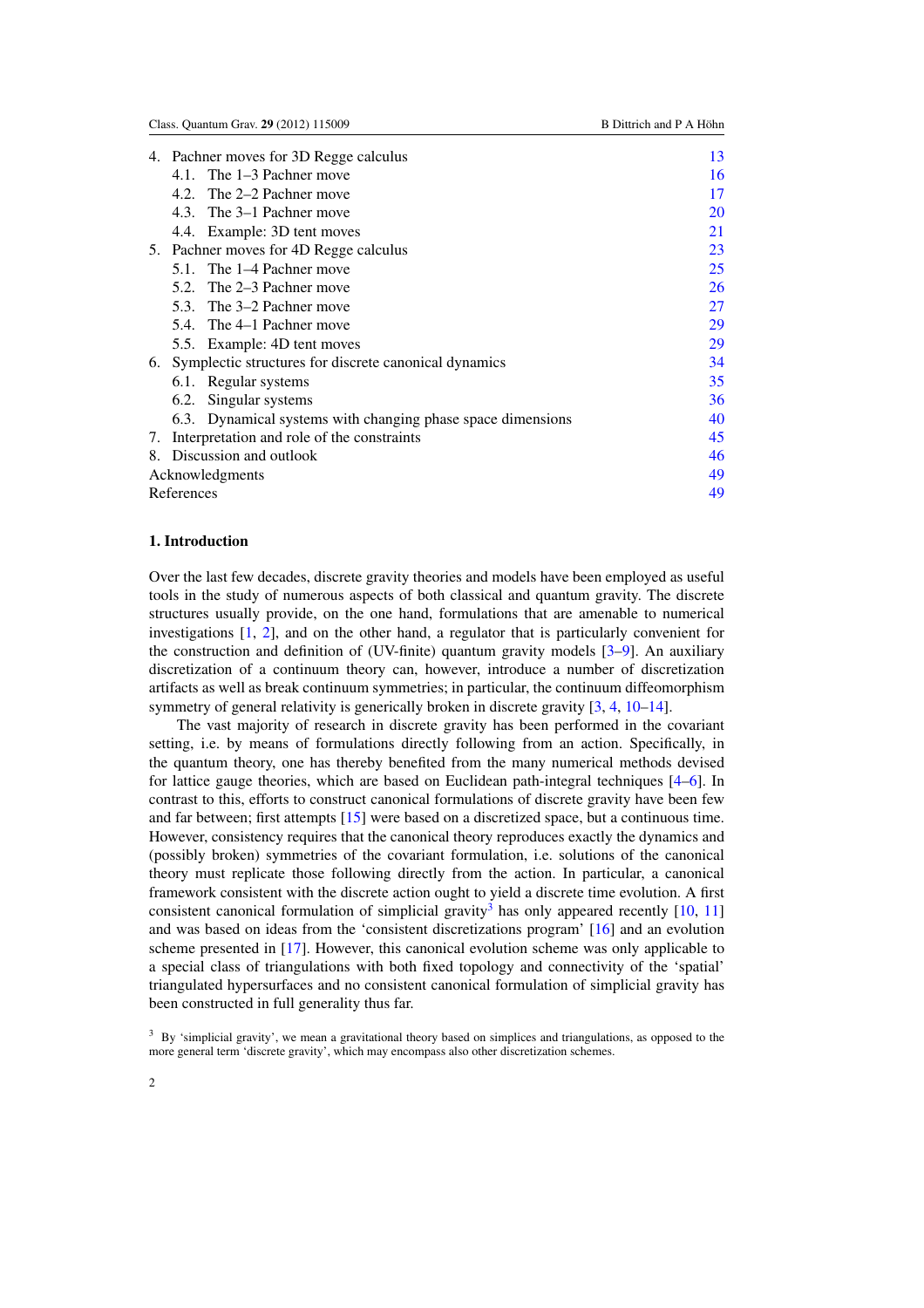One of the major obstacles in the quest of a general canonical formulation of simplicial gravity has been the issue of foliating a *D*-dimensional covariant solution by  $(D - 1)$ dimensional triangulated hypersurfaces, which are generically comprised of different numbers of subsimplices, which, in turn, carry the variables of the theory. The dimension of configuration or phase spaces associated with such discrete slices must therefore vary and a canonical evolution scheme thereby calls for mappings between phase spaces of different dimension.

Why should one attempt to construct a general formulation of canonical simplicial gravity in the first place? The general answer is that classically this provides a better notion of discrete dynamics and time evolution, and furthermore, in quantum gravity, one is interested in, e.g., transition amplitudes between different three-geometries, which generally requires to be able to identify the corresponding quantum states as elements of a Hilbert space of threegeometries. But there are further practical reasons why it appears useful to be able to treat a changing/evolving lattice with varying numbers of physical and gauge degrees of freedom in a canonical framework. For instance: (i) there are plenty of physical situations whose description may be facilitated via an adaptation of the discretization in time. For (discrete) gravity, the prime example is an expanding or contracting universe, while a more extreme example is the 'no boundary' proposal [\[18\]](#page-51-0). (ii) Such a framework may foster the scope of numerical implementations. (iii) It may be advantageous for quantization and help in comparing or even connecting various approaches to quantum gravity. Most of the latter can be roughly divided into two categories, namely canonical continuum quantizations (e.g. loop quantum gravity [\[19](#page-51-0), [20\]](#page-51-0)) and covariant path integral formulations, regularized by a discrete lattice structure (e.g. causal dynamical triangulations [\[6](#page-50-0)], spin foams [\[8](#page-50-0), [9,](#page-50-0) [20\]](#page-51-0), quantum Regge calculus [\[3\]](#page-49-0), etc). A link between such approaches remains elusive thus  $far<sup>4</sup>$ . It seems that a consistent canonical framework for simplicial gravity is a prerequisite for at least comparing these two categories, especially in view of loop quantum gravity, on the one hand, which involves changing 'spatial' graphs, and spin foams, on the other hand, which are based on triangulations.

Motivated by these potential benefits, it is the goal of this paper to overcome the technical obstacles first at the classical level by devising a canonical (discrete) evolution scheme for triangulations, which

- (1) is general and applicable to arbitrary triangulations (of fixed 'spatial' topology, but varying 'spatial' hypersurfaces) satisfying the equations of motion following from an action,
- (2) is local (i.e. for practical reasons, one may restrict oneself to a finite number of equations), and
- (3) may be interpreted entirely from the perspective of the (*D*−1)-dimensional hypersurfaces.

The underlying basic idea is to build up a *D*-dimensional triangulation (satisfying the equations of motion) step by step by gluing at every discrete evolution step one single *D*-simplex onto the (*D* − 1)-dimensional hypersurface of the previous piece of triangulation. Backward evolution is analogously obtained by removing single *D*-simplices from the bulk triangulation. In such a way—in analogy to the evolution of hypersurfaces in canonical general relativity—a 'spatial' triangulated hypersurface evolves in a discrete 'multi-fingered' or 'bubble' time through the full *D*-dimensional solution. As we shall see, the gluing*/*removal moves that we permit can be interpreted within the hypersurfaces as Pachner moves, which are an elementary and ergodic class of topology-preserving moves, mapping between any triangulations of the same topology by finite sequences. This local evolution scheme has to be constructed consistently in such a way that the equations of motion are satisfied at every step and requires the discrete action to

<sup>&</sup>lt;sup>4</sup> With the exception of the loop-quantum-gravity and spin-foam formulations of the topological 3D theory, which were shown to be equivalent [\[21](#page-51-0)].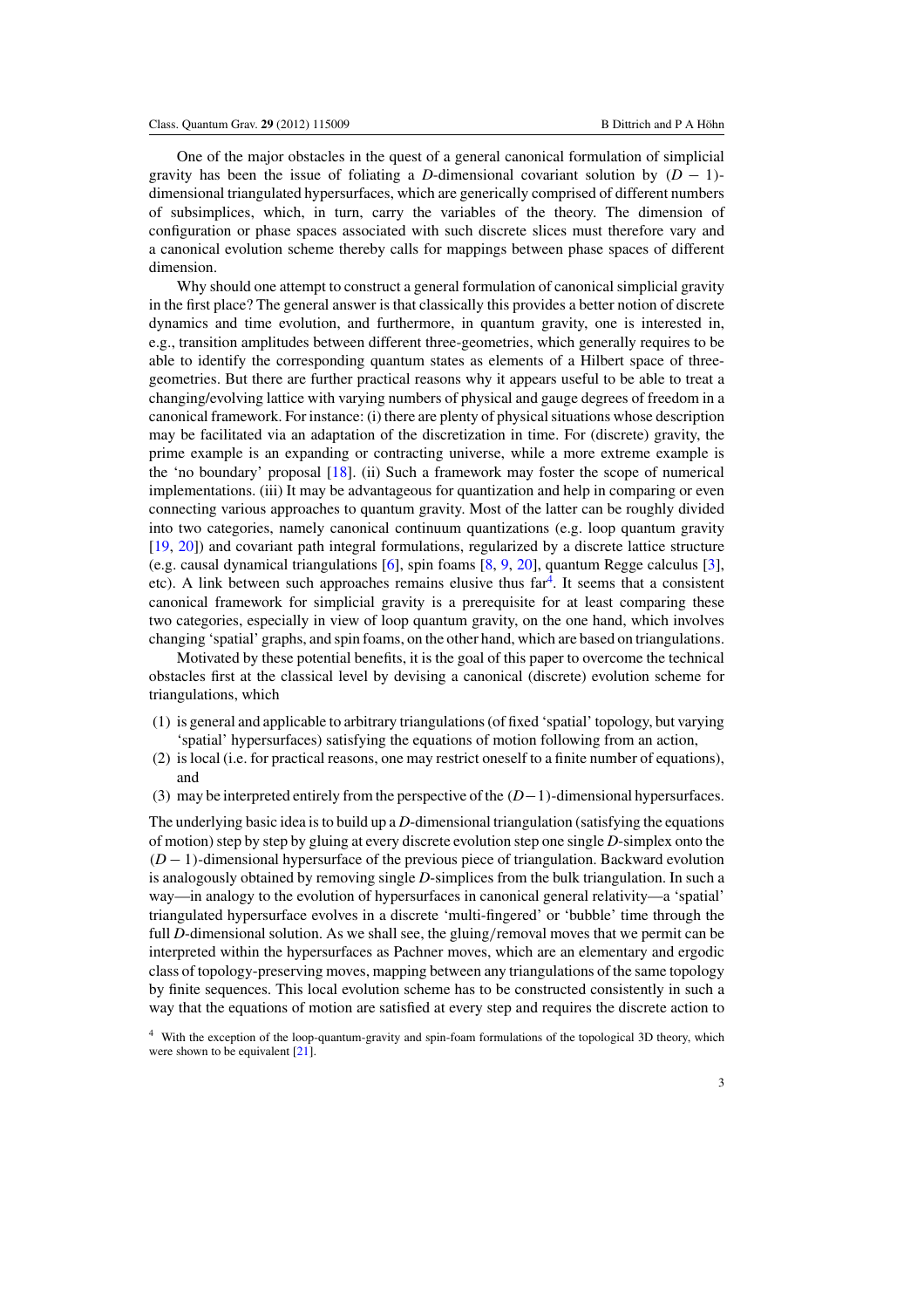<span id="page-4-0"></span>be additive. The latter is fulfilled for a particular discretization of general relativity, namely length Regge calculus, for which we will develop this evolution scheme here in 3D and 4D. However, the scheme is more general and, through a suitable change of variables, applicable to other simplicial gravity theories (with additive action) as well.

In order to incorporate these ideas in a canonical framework, we must first of all extend the theory of discrete dynamics from the regular [\[22\]](#page-51-0) (i.e. for systems without constraints) to the irregular case where constraints necessarily occur (see also [\[16](#page-50-0)]), before applying this to simplicial gravity. The central idea of our canonical framework is to resort to Hamilton's principal function as a generating function for a canonical time evolution; in our irregular case, this time evolution map will only be defined on and between constraint surfaces. Additionally, equations of motion transform naturally into certain canonical constraints, which permit to suitably extend phase spaces, associated with hypersurfaces in such a way as to implement the Pachner moves as canonical transformations. Because of the *a priori* (i.e. prior to extension) varying phase space dimensions, the space of initial data corresponding to a given hypersurface cannot, in general, correspond to the space of solutions (modulo gauge) and we generically have to expect a high degree of non-uniqueness. Indeed, as we shall discuss in more detail in the main body of this paper, not every Pachner move will invoke equations of motion and rather allow for data that can be *a priori* freely chosen at that step, but may become fixed *a posteriori* by additional constraints arising in subsequent moves. Nevertheless, the end result is a general and fully consistent formulation of canonical Regge calculus.

This new canonical framework can also be viewed as a method to generate solutions and is, furthermore, susceptible to quantization. In particular, it admits the advantage that by using the action as a generating function, the eventual canonical quantum theory should directly correspond to the path-integral formulation based on the same discrete action.

The rest of this paper is organized as follows. In section 2, we provide the basic ideas to deal with systems with changing phase space dimensions and summarizes all necessary facts for generating functions of relevant canonical transformations. Subsequently, in section [3,](#page-10-0) we outline the elementary evolution scheme for triangulations, which amounts to Pachner moves in the hypersurfaces and review essential background knowledge of Regge calculus. In section [4,](#page-13-0) we discuss in detail the Regge dynamics and implementation of Pachner moves in 3D, elucidate how to start from a zero-dimensional phase space and exhibit in an example the reproduction of the so-called tent moves in 3D by sequences of the Pachner moves, while in section [5](#page-23-0) we investigate the same points in 4D. In order to enhance the readability of this paper, we decided to move more technical aspects to the end of the manuscript, where after an introduction to the Lagrangian and canonical formalism for regular discrete systems in section [6.1,](#page-35-0) we develop in section [6.2](#page-36-0) a general formalism for singular discrete systems, which, in particular, is also applicable to systems with varying phase space dimension. We discuss the relevant symplectic structure and specify in which sense symplectic forms are preserved, before applying this formalism to Pachner moves in section [6.3.](#page-40-0) In section [7,](#page-45-0) we offer a brief interpretation of the constraints arising in the new framework, and finally, section [8](#page-46-0) contains the conclusions and an outlook to further work.

The application of the present framework to the 4D linearized theory will appear in a companion paper [\[23\]](#page-51-0).

## **2. Canonical discrete dynamics**

The central idea [\[10,](#page-50-0) [16,](#page-50-0) [22](#page-51-0), [24–26\]](#page-51-0) for generating a canonical discrete dynamics is to employ Hamilton's principal function *S* as a generating function for a canonical transformation, which implements time evolution.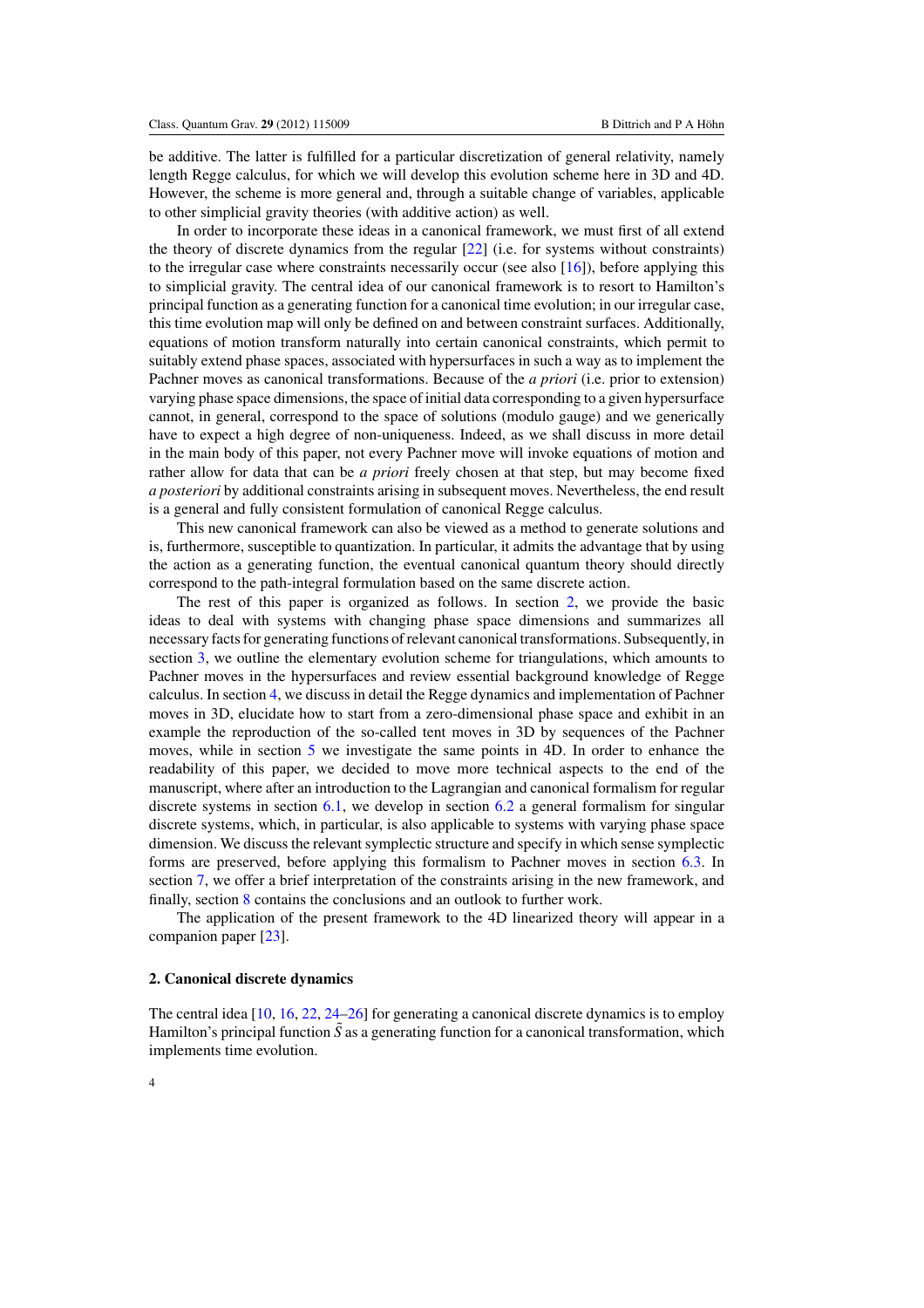<span id="page-5-0"></span>Hamilton's principal function  $\tilde{S}$  is the action *S* evaluated on solutions. That is, we assume that the action defines a well-defined boundary problem, with boundary data given by some configuration variables  $x_{\text{ini}}$  and  $x_{\text{fin}}$  associated with initial and final boundaries. (We will assume that we can split the boundary into two parts.) Hamilton's principal function  $\tilde{S}$  is thus a function of these boundary data  $x_{\text{ini}}$  and  $x_{\text{fin}}$ . Since it arises by integrating out (i.e. solving for) all the bulk variables, we might also use the term 'effective action', instead of Hamilton's principal function.

Furthermore, we assume that the action is additive in an appropriate sense. More precisely, the action associated with a region that is comprised of two regions should be the sum of the actions associated with each of the two regions:

$$
S(\{x\}_{A\cup B}) = S(\{x\}_A) + S(\{x\}_B),\tag{2.1}
$$

where  ${x_i}$  denotes all the dynamical variables associated with the region C. As a consequence of the fact that actions normally arise as spacetime integrals over Lagrangians, additivity can usually be obtained by taking into account boundary terms.

If the regions are such that the boundary variables of *A* and *B* are  $\{x_{\text{ini}}, x_{\text{inter}}\}$  and  $\{x_{\text{inter}}, x_{\text{fin}}\}$ , respectively, we find the following convolution property of Hamilton's principal function:

$$
\tilde{S}(x_{\text{ini}}, x_{\text{fin}}) = \text{extr}_{x_{\text{inter}}} [\tilde{S}(x_{\text{ini}}, x_{\text{inter}}) + \tilde{S}(x_{\text{inter}}, x_{\text{fin}})]. \tag{2.2}
$$

Here 'extr' indicates that we look for the value of  $x<sub>inter</sub>$  that solves the variational problem of the functional in square brackets in (2*.*2), i.e. a solution to the dynamical problem defined by the action

$$
S(x_{\text{ini}}, x_{\text{inter}}, x_{\text{fin}}) := \tilde{S}(x_{\text{ini}}, x_{\text{inter}}) + \tilde{S}(x_{\text{inter}}, x_{\text{fin}}). \tag{2.3}
$$

Property (2.2) can be proven by splitting the variational problem over all variables associated with the region  $A \cup B$  (but keeping  $x_{\text{ini}}$ ,  $x_{\text{fin}}$  fixed) into three parts: one involving only the variables inside *A*, the other one only involving the variables inside *B* and, finally, varying with respect to the boundary data *x*inter.

The action on the left-hand side of (2*.*3) can, in fact, be understood as a discrete action of a problem with two time steps. Usually, we do not have Hamilton's principal function available (which requires the solution of the continuum problem); however, one can approximate it for small time intervals with some discrete (one time step) action, which is a function of initial and final configuration data. Enumerating the time steps with a discrete label *k*, we will denote such a choice by  $S_k := S(x_{k-1}, x_k)$ .

In order to define a Legendre transform and time evolution from such a discrete action, we can appeal to the standard formalism for Hamilton's principal function. Hamilton's principal function is also a generating function of the first kind (i.e. depends on the old and new configuration coordinates) and thereby determines the canonical time evolution:

$$
^{-}p^{k-1} := -\frac{\partial S_k}{\partial x_{k-1}}, \qquad {}^{+}p^k := \frac{\partial S_k}{\partial x_k}.
$$
 (2.4)

(Recall that  $S_k := S(x_{k-1}, x_k)$ .) We shall refer to the momenta  $-p$  as *pre-momenta* and to the momenta <sup>+</sup>*p* as *post-momenta* because a discrete formulation (2.4) allows one to define two momenta at every time step:

$$
^{-}p^{k} := -\frac{\partial S_{k+1}}{\partial x_{k}}, \qquad {}^{+}p^{k} := \frac{\partial S_{k}}{\partial x_{k}}.
$$
 (2.5)

Note that the requirement  $+p^k = -p^k$ , which we term 'momentum matching', implements the equations of motion (in the sense of  $(2.2)$ ) for the variables  $x_k$ . Or, conversely, the equations of motion implement a momentum matching of forward and backward momenta, such that there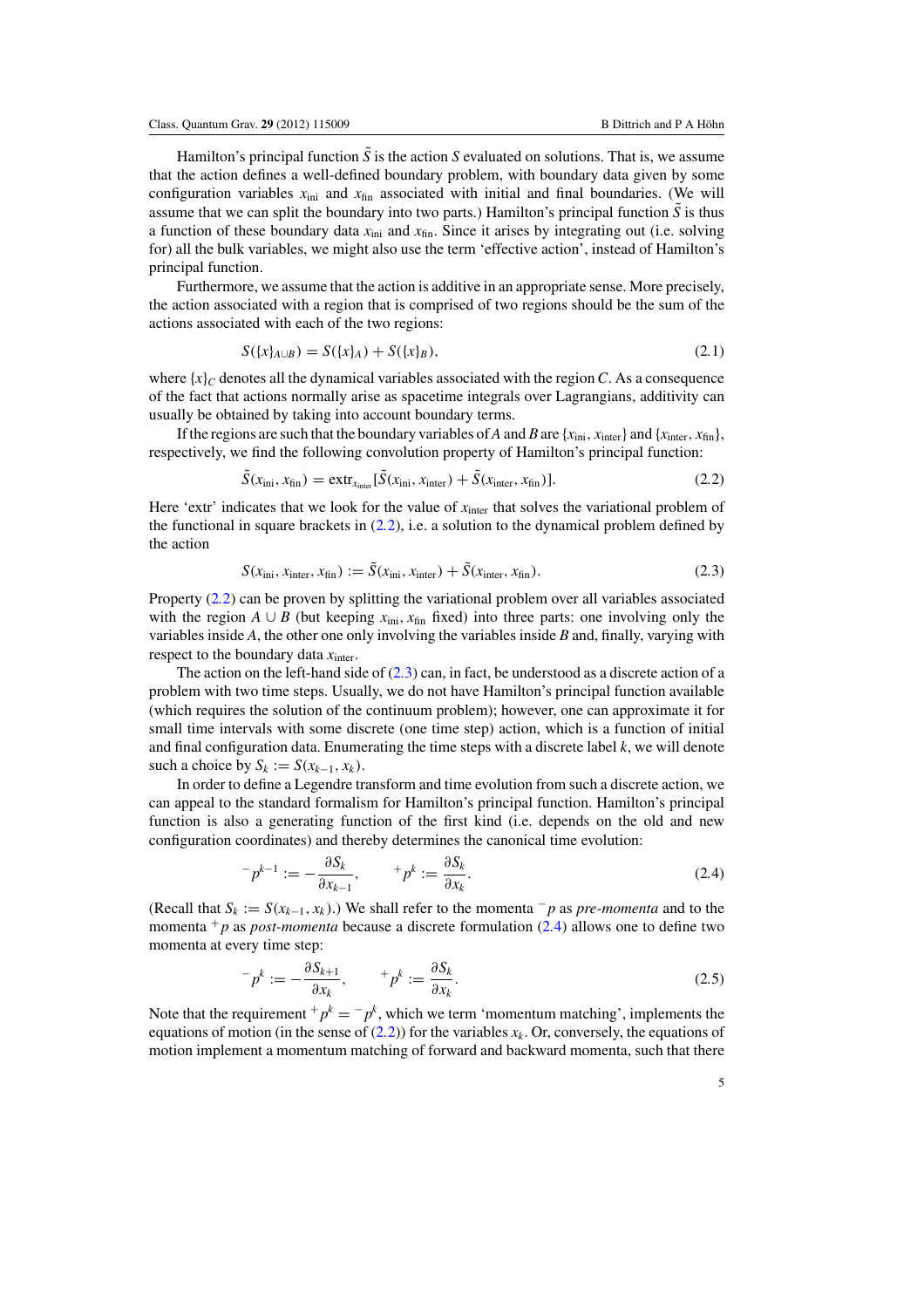<span id="page-6-0"></span>are unique momenta for the variables at step *k*. Henceforth, we will often omit the superindices + and − at the momenta, implicitly assuming that momentum matching holds.

Accordingly, we can define two Legendre transformations from  $Q_{k-1} \times Q_k$  to the phase spaces  $\mathcal{P}_{k-1}$  and  $\mathcal{P}_k$  [\[22\]](#page-51-0), where  $\mathcal{Q}_k$  is the configuration space at step *k*:

$$
\mathbb{F}^+ S_k : (x_{k-1}, x_k) \mapsto (x_k, {}^+p^k) = \left(x_k, \frac{\partial S_k}{\partial x_k}\right),
$$
  

$$
\mathbb{F}^- S_k : (x_{k-1}, x_k) \mapsto (x_{k-1}, {}^-p^{k-1}) = \left(x_{k-1}, -\frac{\partial S_k}{\partial x_{k-1}}\right).
$$
 (2.6)

These Legendre transformations are, in general, not isomorphisms because in the discrete we will allow for the general situation dim  $Q_{k-1} \neq \dim Q_k$ . Constraints in phase space arise if the image of the Legendre transform is not given by the entire phase space, but by a submanifold, which is called the constraint manifold. Note that here we have two Legendre transformations, and consequently, we will encounter two different kinds of constraints, which we call *pre-* and *post-constraints*. Pre-constraints result from  $\mathbb{F}^{-}S_k$  and constitute the conditions that the time evolution step from (*k* − 1) to *k* can take place. (In other words, momentum matching can be applied at the time step  $(k - 1)$ .) Post-constraints, on the other hand, arise from  $\mathbb{F}^+S_k$  and are relations on phase space that are automatically satisfied by the momenta  $+p^k$  (for all initial values) after having performed an evolution step from  $(k - 1)$  to  $k$ . By momentum matching, these post-constraints will provide conditions for the momenta  $\neg p^k$ , i.e. the momenta for the next evolution step. The symplectic structure in the presence of these constraints will be discussed in detail in section [6.](#page-34-0)

The formalism outlined here can be easily applied to a discrete time evolution, at least to the case where spacetime can be foliated into disjoint hypersurfaces, which, moreover, carry the same number of variables. However, for a triangulation, this need not be the case. Furthermore, we are striving for a local notion of time evolution, i.e. one in which only a small region of a hypersurface is evolved, or pushed forward in time. Hypersurfaces will, consequently, in general overlap. The goal to devise a general discrete time evolution scheme therefore gives us the following problems to tackle.

- (a) A time step may involve bulk variables. This will not severely complicate the situation, since the Hamilton–Jacobi formalism, as described here, automatically takes care of this.
- (b) Different time steps, i.e. hypersurfaces defining instants of time, may involve coinciding subsets of variables. In other words, two hypersurfaces with different time labels may partially overlap. This is an example of the 'multi-fingered' time evolution encountered in diffeomorphism-invariant theories. This issue can also be handled easily; here, the additivity of the action plays an essential role.
- (c) The number of variables may actually differ from time step to time step. As a result, the phase space dimensions change in general and we have to reconsider 'canonical evolution'.

Let us discuss these issues one by one.

(a) Assume that we can split the configuration variables  $x_k$  at step  $k$  into two sets: 'true boundary variables'  $x_k^t$  and 'internal (bulk) variables'  $x_k^i$ . Such a situation can be easily constructed by starting from some elementary evolution scheme with time steps labeled by  $k \in \mathbb{Z}$  and then defining an effective evolution scheme where we consider only every *n*th time step (or consider time steps of different basic lengths) and henceforth label these rearranged steps by a different label  $n \in \mathbb{Z}$ . That is, for these steps, we then have  $x_n^t$ and  $x_n^i$ . For example, figure [1](#page-7-0) depicts a triangulation that has been built up by simplices, which can be grouped up into fat slices bounded by non-intersecting hypersurfaces  $\Sigma_n$ .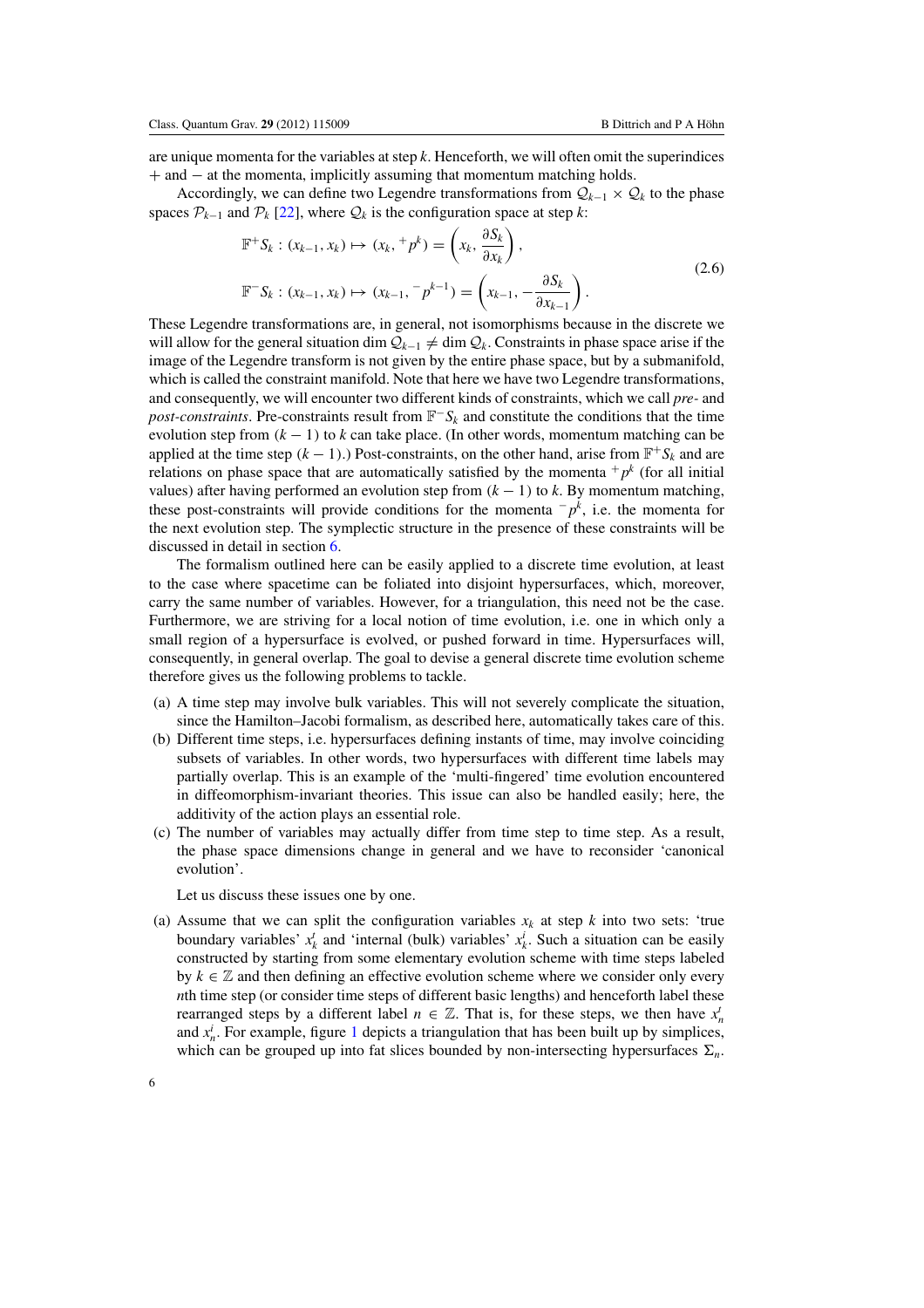<span id="page-7-0"></span>

Figure 1. Schematic illustration of a fat slicing of a triangulation. The triangulation can be built up step by step by single simplices where we count such elementary steps by  $k \in \mathbb{Z}$ . The elementary steps can be grouped up into fat slices, which we now count by  $n \in \mathbb{Z}$ .

Individual simplices are enumerated by  $k \in \mathbb{Z}$ , while fat slices are enumerated by the new label  $n \in \mathbb{Z}$ . Now assume this to be a Regge triangulation where the lengths of edges are the configuration variables and assign lengths of edges inside fat slice *n* and of edges contained in  $\Sigma_n$  to step *n*. Thus, at step *n*, we have the 'bulk lengths'  $l_n^i$  of edges that reside inside the fat slice *n*, as well as the 'true boundary lengths'  $l_n^e$  of edges  $e \subset \Sigma_n$ . Consequently, the action associated with fat slice  $n + 1$  does not depend on  $l_n^i$  and we have the dependence  $S_{n+1}(l_n^e, l_{n+1}^i, l_{n+1}^e)$ , etc.

In such a situation, we can generally require that the action  $S_n(x_{n-1}, x_n)$  does *not* depend on the internal variables  $x_{n-1}^i$ , as these variables only appear between times  $(n-2)$  and  $(n-1)$ . The time evolution equations are then

$$
^{-}p_{t}^{n-1} := -\frac{\partial S_{n}}{\partial x_{n-1}^{t}}, \qquad \qquad {}^{+}p_{t}^{n} := \frac{\partial S_{n}}{\partial x_{n}^{t}},
$$

$$
-p_{i}^{n-1} := -\frac{\partial S_{n}}{\partial x_{n-1}^{i}} = 0, \qquad \qquad {}^{+}p_{i}^{n} := \frac{\partial S_{n}}{\partial x_{n}^{i}}.
$$
(2.7)

Hence, we have  $^-p_i^{n-1} = 0$  and, by momentum matching, also  $^+p_i^{n-1} = 0$  (which may lead to further 'secondary' constraints). If the same kind of splitting into internal and boundary variables occurs for all time steps *n*, we will obtain  $^-p_i^n = 0$  for all *n*. The equations of motion for the internal variables are then implemented via momentum matching

$$
0 = \bar{p}_i^n = {}^{\dagger}p_i^n = \frac{\partial S_n}{\partial x_n^i}.
$$
\n
$$
(2.8)
$$

This situation will always arise if some class of variables only appears in the action  $S_n$  for only one label *n*.

On the other hand, here we see the first occurrence of a pre-constraint; the constraint hypersurface is defined by  $p_i \equiv 0$ . This is a general feature: constraints appear as equations of motion that involve only canonical data from one time step. By redefining the time label of variables (here by summarizing several time steps enumerated by *k* into one labeled by *n*), one can transform equations of motion into constraints.

The internal variables can be integrated out and we can define an effective action  $\tilde{S}_n$ , which only depends on the 'true boundary' variables  $x_{n-1}^t$  and  $x_n^t$ . One can easily show that this leads to an equivalent time evolution for the remaining variables.

(b) Assume that we have the same variables  $x^b$  appearing in different time steps, for instance  $x_{k+1}^b \equiv x_k^b$  for some set of variables  $x^b$  (we return here to a counting of time steps by *k*). This generally happens if we implement a local time evolution, i.e. if the hypersurface in every time step only changes in a specific region.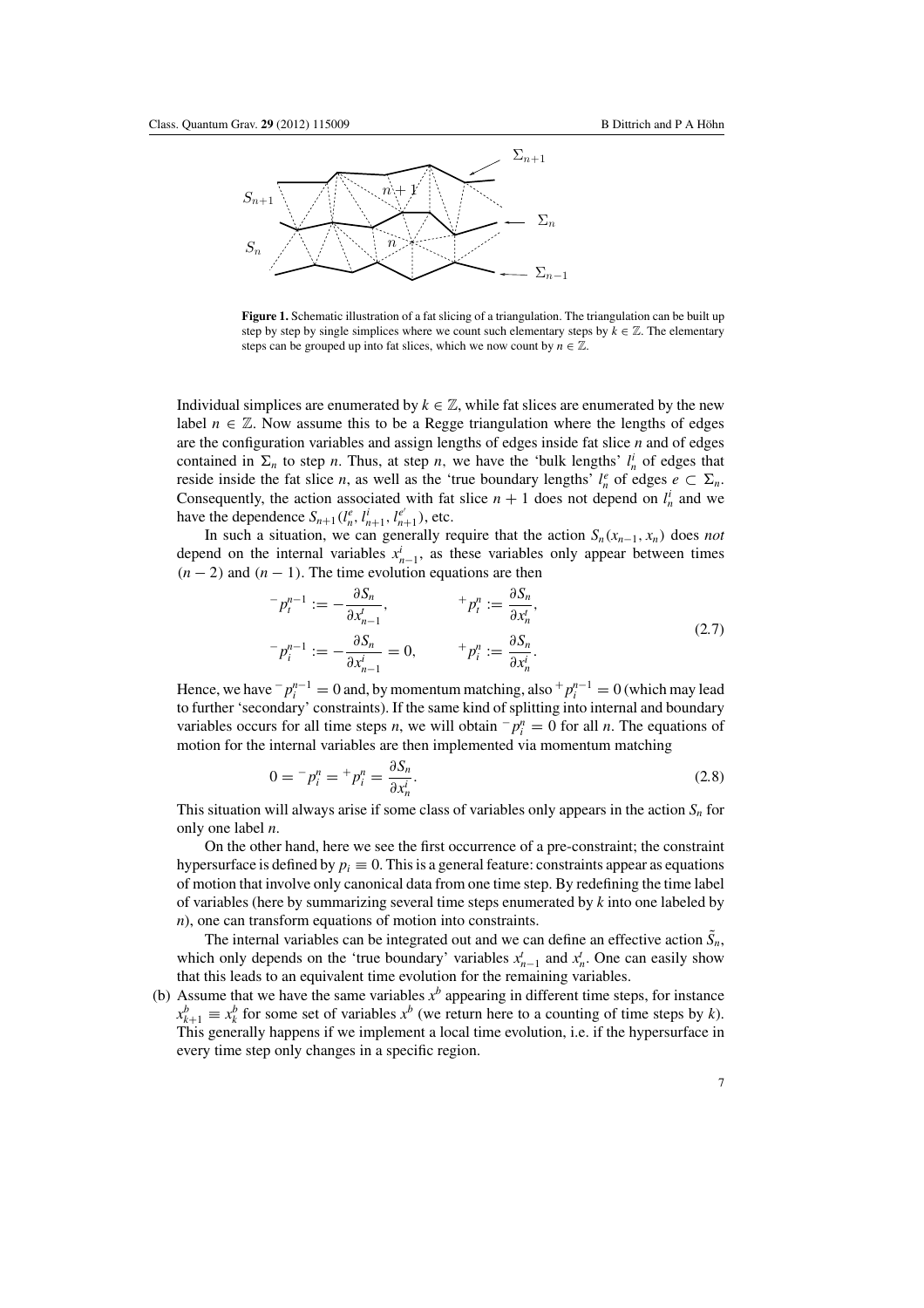<span id="page-8-0"></span>First, let us consider the case that  $x^b$  is not dynamically involved in the time evolution at all, i.e. we want to implement the evolution equations

$$
x_{k+1}^b = x_k^b, \qquad p_b^{k+1} = p_b^k. \tag{2.9}
$$

It is not possible to implement these equation by using the action as a generating function of the first kind, as the fact that  $x^b$  are not dynamically involved means that neither  $x^b_k$ nor  $x_{k+1}^b$  appear in the action  $S_{k+1}$ . However, for these variables, we can use the identity transformation generated either by a generating function of the second (depending on old configuration and new momentum variables) or the third kind (depending on new configuration and old momentum variables):

$$
G_2(x_b^k, p_b^{k+1}) = -x_b^b p_b^{k+1}, \qquad p_b^k = -\frac{\partial G_2}{\partial x_b^k} = p_b^{k+1}, \qquad x_b^{k+1} = -\frac{\partial G_2}{\partial p_b^{k+1}} = x_b^k,
$$
  

$$
G_3(x_b^{k+1}, p_b^k) = x_{k+1}^b p_b^k, \qquad p_b^{k+1} = \frac{\partial G_3}{\partial x_{k+1}^b} = p_b^k, \qquad x_b^k = \frac{\partial G_3}{\partial p_k^b} = x_{k+1}^b. \tag{2.10}
$$

Another case that will appear is that some configuration variables do not evolve  $x_k^e = x_{k+1}^e$ , while the associated momenta, however, change as either  $x_k^e$  or  $x_{k+1}^e$  appear in the action  $S_{k+1}$  (but not both for the same index *e*). That is, in accordance with [\(2](#page-6-0).6), we want to implement either

$$
p_e^k = p_e^{k+1} - \frac{\partial S_{k+1}(x_k)}{\partial x_k^e} \qquad \text{or} \qquad p_e^{k+1} = p_e^k + \frac{\partial S_{k+1}(x_{k+1})}{\partial x_{k+1}^e}, \quad (2.11)
$$

which we call 'momentum updating'. This can still be implemented via a generating function of the second or the third kind by simply adding either  $G_2$  or  $G_3$ , respectively, to the action  $S_{k+1}$ . As  $S_{k+1}$  either only depends on the old configuration variables  $x_k^e$  or only on the new configuration variables  $x_{k+1}^e$ , the type of the generating function, in fact, does not change. One can check that these generating functions lead to the evolution equations we wished for.

Note that with these definitions, all momenta at any given time step can also be defined by

$$
{}^{-}p^{k} := -\frac{\partial S_{k-}(x_{k}^{-})}{\partial x_{k}}, \qquad {}^{+}p^{k} := \frac{\partial S_{k+}(x_{k}^{+})}{\partial x_{k}}, \qquad (2.12)
$$

where  $S_{k-}(x_k^-)$  denotes the action associated with the region, which lies to the future of the hypersurface with label *k* and  $S_{k+}(x_k^+)$  the action associated with the region in the past of this hypersurface (see figure [2\)](#page-9-0). Here,  $x_k^-$  denotes all variables associated with  $\Sigma_k$ and the future region, while  $x_k^+$  denotes all variables associated with  $\Sigma_k$  and the past of it. Moreover,  $x_k$  can be *any* configuration variable<sup>5</sup>.

This will also include the case, where, say, the variable *x* appears in the past of time *k*, but not in the future. The equation of motion is then automatically implemented by  $\bar{p}^k = 0$  and momentum matching. In other words, in general, we can actually add variables, which are not 'true dynamical variables', i.e. which are not associated with the hypersurface  $\Sigma_k$  but rather to the future or past of it. Then, one of the associated momenta  $+p^k$  or  $-p^k$  will be zero, thus enforcing the equations of motion by momentum matching  $^{+}p^{k} = ^{-}p^{k}.$ 

This allows us to deal with problem

<sup>&</sup>lt;sup>5</sup> In (2.12), if the same variable *x* appears with multiple time labels  $x_k = x_{k+1}, \ldots$ , it is understood that the action is expressed only as a function of  $x = x_k$ .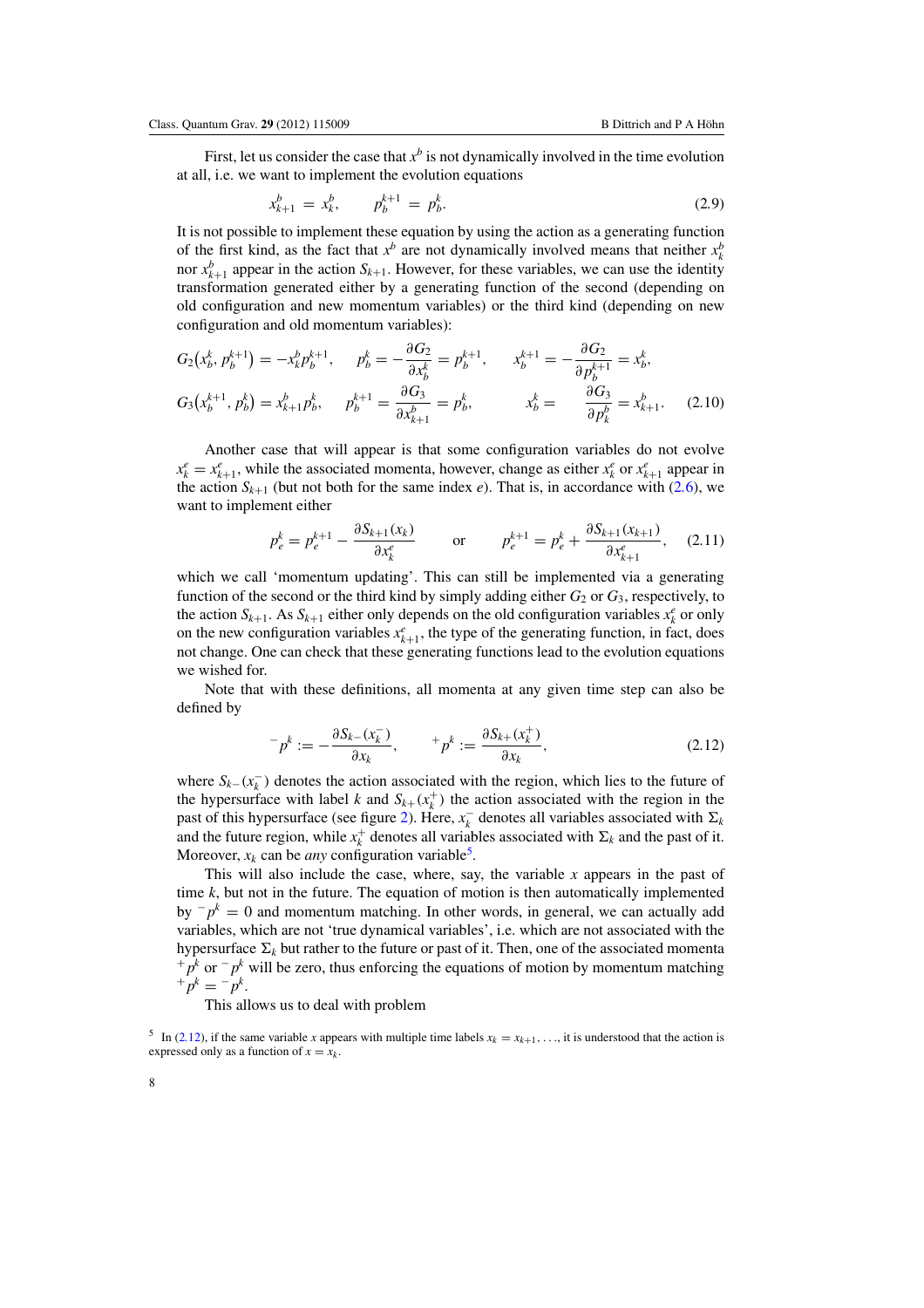<span id="page-9-0"></span>

**Figure 2.** Hypersurface  $\Sigma_k$  separating 'past' and 'future' regions at step *k*.



1–3 Pachner move

**Figure 3.** 3D example: gluing a single tetrahedron onto a single triangle in the 2D boundary hypersurface of a 3D bulk triangulation. From the perspective of the 2D hypersurface, this gluing move appears as a subdivision of the triangle *t*. That is, the move appears as a 1–3 Pachner move in the hypersurface. This is a specific example of the situation described earlier where the numbers of variables associated with the two hypersurfaces before and after the new move differ due to the three new edges.

(c) the case where the number of configuration variables and, therefore, the dimensions of the phase spaces associated with different hypersurfaces  $\Sigma_{k-1}$  and  $\Sigma_k$  differ. We can formally extend the phase spaces by including any variables into the phase space at time  $(k - 1)$ , which only appear at time  $k$  but do not have a natural associated variable at time  $(k - 1)$ , and vice versa. Then, we can have phase spaces of equal dimensions at the two time steps and we can implement time evolution by a canonical transformation.

Say, we have a new variable  $x_{k+1}^n$  that appears at time step  $(k + 1)$  but not at time step *k* (for a similar situation in 3D Regge calculus see figure 3) and the action  $S_{k+1}$  only depends on  $x_{k+1}^n$  but not on  $x_k^n$ . Accordingly, we extend the phase space at time *k* by the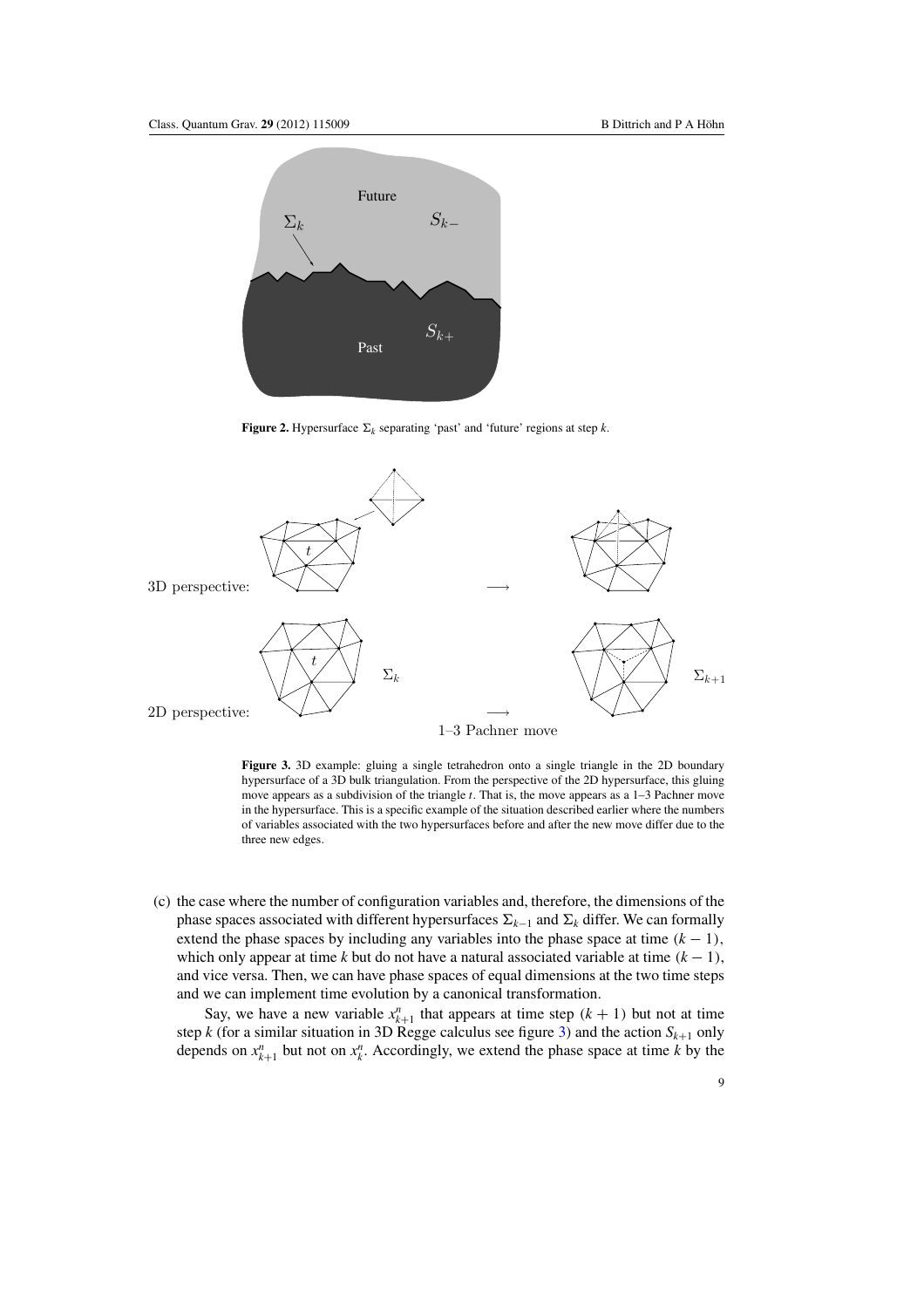<span id="page-10-0"></span>pair  $(x_k^n, p_n^k)$  and may use the action as a generating function of the first kind, resulting in the evolution equations

$$
{}^{-}p_{n}^{k} = -\frac{\partial S_{k+1}}{\partial x_{k}^{n}} = 0, \qquad {}^{+}p_{n}^{k+1} = \frac{\partial S_{k+1}}{\partial x_{k+1}^{n}}.
$$
 (2.13)

The variable  $x_k^n$  remains undetermined, for it does not appear at all in the action  $S_{k+1}$ . We may fix its value to  $x_k^n = x_{k+1}^n$ , such that it appears as an initial datum for time step *k*, determining the data at time step  $k + 1$ . Furthermore, in (2.13), the preconstraint  $p_n^k = 0$  shows up as a constraint on the variable  $p_n^k$ , which appears at time *k* for the 'first time'. Hence, by momentum matching, it does not place any restrictions on the dynamical variables at step *k*. (If one also extended the phase spaces at previous time steps by this variable, the momentum  $p_n$  would also be vanishing.) Additionally, we will also encounter a post-constraint: assuming that *N* further variable pairs  $(x_k^i, p_i^k)$ are involved, the time evolution will map from a  $(2N + 2)$ -dimensional phase space to another  $(2N + 2)$ -dimensional phase space (using that  $x_k^n = x_{k+1}^n$ ). However, this map is not defined on the full phase space, because the pre-constraint  $p_n^k = 0$  has to hold. As a consequence, the image of the map can be maximally  $(2N + 1)$ -dimensional, implying the occurrence of also a post-constraint. Indeed, in the examples, in the following, it will turn out that the second equation in  $(2.13)$  only involves variables from time step  $(k + 1)$ and, hence, constitutes a constraint.

Conversely, the case of an old variable  $x_k^o$  that does not have an equivalent at time  $(k + 1)$  can be treated analogously, i.e. we extend the phase space at time  $(k + 1)$  by the pair  $(x_{k+1}^o, p_o^{k+1})$ . This time we obtain a post-constraint  $p_n^{k+1} = 0$ . Likewise, we will also find a pre-constraint, which in the case of the Pachner moves will always be given by

$$
{}^{-}p_{o}^{k} = -\frac{\partial S_{k+1}}{\partial x_{k}^{o}},\tag{2.14}
$$

i.e. this equation will only involve variables from time step *k*. Through momentum matching,  $^-p_o^k =^+p_o^k$ , this constraint effectuates the equation of motion  $\partial S/\partial x^o = 0$ , as  $x^{\circ}$  appears in  $S_{k+1}$  for the 'last time'.

In the following section, we will implement Pachner moves as time evolution maps in simplicial gravity and, with the help of these examples, explain the concepts encountered here in greater depth.

## **3. Pachner moves as time evolution maps**

In the previous section, we presented a general method to derive a canonical time evolution scheme from a given discrete action. The advantage of this method is that the canonical evolution equations will exactly reproduce the equations of motion of the (discrete) covariant formalism. This is, in general, different from the procedure of first deriving a continuum canonical formalism from the continuum action and subsequently discretizing this continuum canonical formalism [\[15](#page-50-0)]. In the case of general relativity, where diffeomorphism symmetry plays a fundamental role, the latter method usually leads to (classically) anomalous constraint algebras [\[4,](#page-50-0) [12,](#page-50-0) [15\]](#page-50-0).

A canonical evolution scheme for Regge calculus, which reproduces the covariant equations of motion, has been presented in [\[10](#page-50-0), [11,](#page-50-0) [24](#page-51-0)]. However, this scheme was only applicable to a special class of triangulations, namely those which can be evolved from a hypersurface by the so-called tent moves. These tent moves [\[17](#page-51-0)] are special local evolution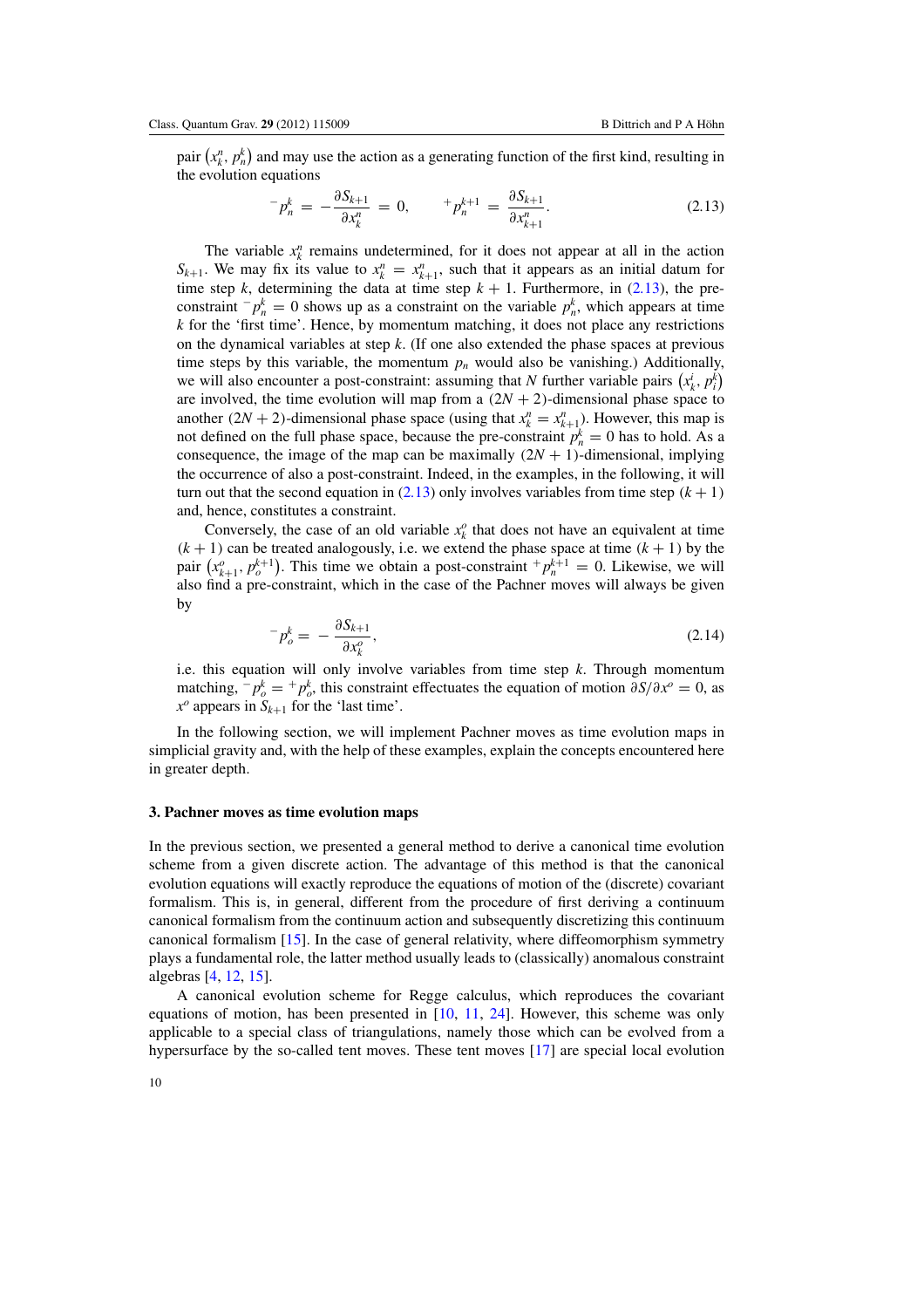

**Figure 4.** Removal moves for the 'past triangulation' are equivalent to gluing moves for the 'future triangulation' and vice versa.

moves that do not change the topology and the triangulation (i.e. the connectivity of the triangulation) of the 'equal time' hypersurfaces. Hence, in this case, one does not encounter phase spaces of different dimensions.

In this work, we will advance and devise a general canonical framework applicable to arbitrary triangulations (of fixed 'spatial' topology) by implementing an elementary and ergodic class of local evolution moves, the so-called Pachner moves [\[27](#page-51-0)]. Pachner moves are elementary in that they involve only a fixed number of simplices during each move and are, furthermore, topology-preserving and ergodic, i.e. can map between any triangulations of the same topology by finite sequences. In particular, the tent moves (see sections [4.4](#page-21-0) and [5.5\)](#page-29-0), which can involve an arbitrary number of simplices, can, in fact, be decomposed into Pachner moves.

More precisely, the evolution moves to be implemented below can be interpreted entirely within the 'spatial' hypersurfaces (as local changes) and appear as Pachner moves therein: if we take the  $(D - 1)$ -dimensional hypersurface  $\Sigma$  as the boundary of a *D*-dimensional bulk triangulation, the Pachner moves in  $\Sigma$  arise by gluing a single *D*-simplex to, or removing one *D*-simplex from the bulk triangulation [\[27](#page-51-0)]. Note that here we only allow for gluing processes of top-dimensional simplices, which identify faces of one dimension less of a given simplex with faces of equal dimension in the hypersurface (and analogously for removal procedures). For instance, figure [3](#page-9-0) depicts the 3D example of the 1–3 Pachner move in the 2D hypersurface. All other Pachner moves in  $(D - 1)$  dimensions can be similarly produced by gluings or removals of single *D*-simplices in the *D*-dimensional bulk triangulation.

This elementary procedure provides a more compelling connection between the covariant and the canonical picture: the discrete evolution of the hypersurface can be reinterpreted as building up the bulk triangulation, and, hence, the (discrete) spacetime step by step by simplices. In analogy to the situation in canonical general relativity, the triangulated hypersurface evolves in a discrete 'multi-fingered' (or 'bubble') time through the full (discrete) spacetime solution. In this light, every gluing move at a given evolution step *k*, which adds a simplex to the 'past triangulation', can also be viewed as a removal move, which subtracts a simplex from the 'future triangulation', and vice versa (see figure 4 for a schematic illustration). Formally, this is guaranteed by momentum matching.

Since Pachner moves have inverses and, thus, in order to establish a genuine implementation of Pachner moves into the mathematical formalism, we have to ensure that every phase space map Pachner *f* corresponding to the action of a Pachner move on a hypersurface has an inverse that corresponds to the action of its inverse move (of course, via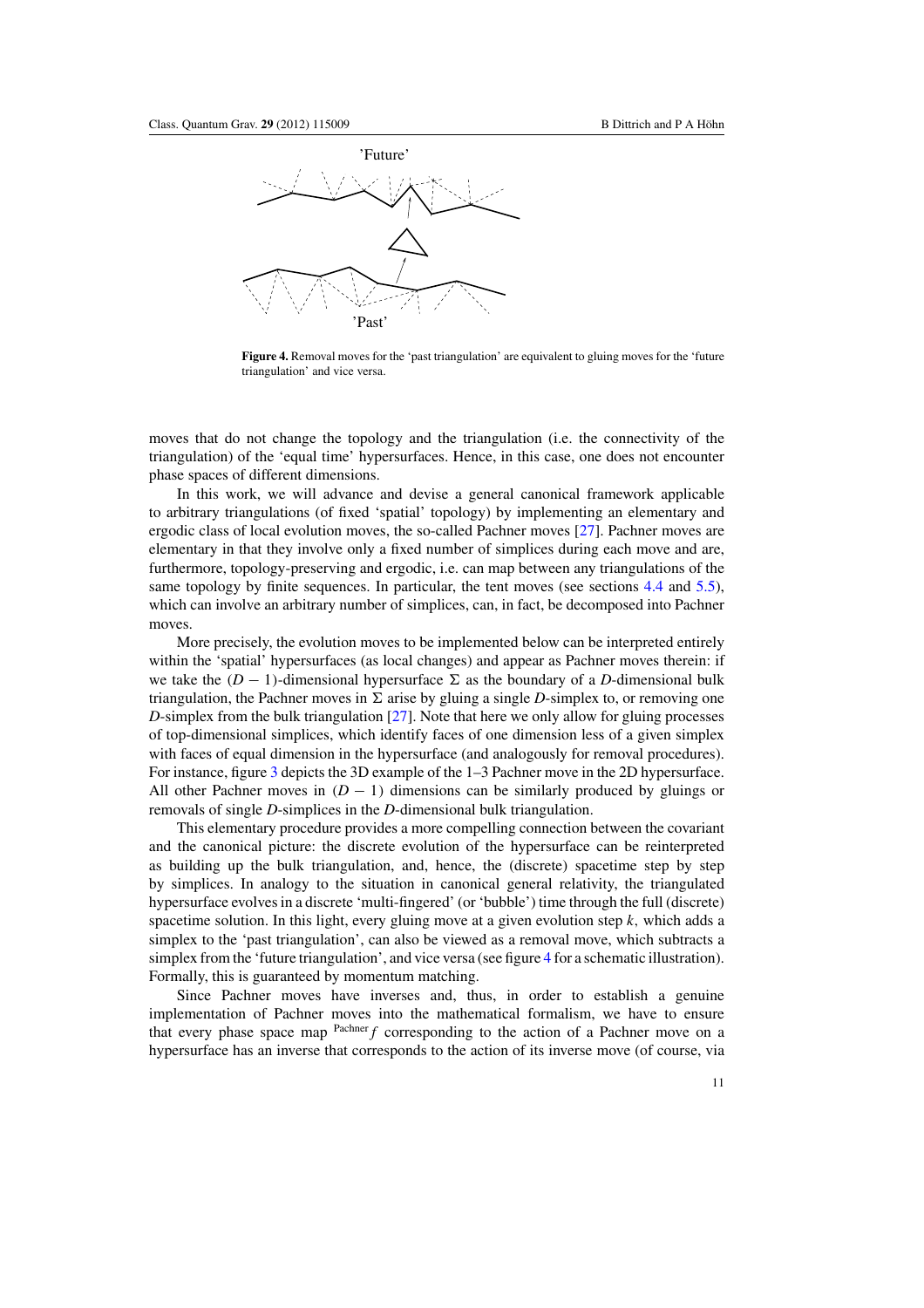<span id="page-12-0"></span>the gluing/removal correspondence applied to the same simplex), i.e.  $P^{\text{achner}} f \circ P^{\text{achner}^{-1}} f = \text{id}$ . This, indeed, will be the case.

As Pachner moves do not change the topology of a triangulation, a (*D* − 1)-dimensional hypersurface with topology  $\mathfrak T$  evolved by Pachner moves will lead to a *D*-dimensional triangulation of topology  $[0, 1] \times \mathcal{I}$ . Hence, just as usual canonical evolution schemes, also the present scheme assumes or implements a non-changing topology of the 'equal time' triangulations. This might be advantageous, for instance, for quantization, if one wants to suppress topology changes of spatial hypersurfaces (interpreted as the production of baby universes). Specifically, the approach of causal dynamical triangulations (CDT) [\[6](#page-50-0)] shows that this can lead to a much more regular large scale limit than in the case of (Euclidean) dynamical triangulations  $[5, 28]$  $[5, 28]$  $[5, 28]$  $[5, 28]$ , where arbitrary topology changes are allowed for<sup>6</sup>.

On the other hand, a Pachner move evolution scheme allows for a change of the number of variables 'in time'. There are numerous physical situations, where it might be interesting to adapt the discretization (density) in time, e.g., for an expanding or contracting universe. In fact, we will show that, akin to the 'no-boundary' proposal [\[18](#page-51-0)], we can start with an 'empty triangulation', obtain the boundary of a *D*-simplex in the next time step and evolve this to a bigger and bigger triangulation.

Furthermore, Pachner moves implement the idea of a 'fluctuating lattice' in a controlled manner, i.e. the idea that the lattice, or discretization, is not fixed in time (or spacetime) but is either summed over or is determined by dynamical considerations. Indeed, we will see that even the classical dynamics may prefer or suppress certain Pachner moves and, hence, determine the evolution of the connectivity of the triangulation itself.

#### *3.1. Regge calculus*

In this paper, we will develop this evolution scheme for a particular discretization of general relativity, namely Regge calculus [\[2,](#page-49-0) [29\]](#page-51-0). However, the basic ideas are general and straightforwardly adaptable to other discretization schemes fulfilling the basic prerequisite of additivity of the action; whenever we glue or remove an elementary building block, i.e. a simplex, we have to add or subtract the corresponding piece of action.

To begin with, we will review some basic notions of Regge calculus based on length variables, before studying the details of the individual Pachner moves in sections [4](#page-13-0) and [5.](#page-23-0) For formulations using other geometric variables, see, e.g., [\[30](#page-51-0), [31](#page-51-0)]. Standard Regge calculus is based on a fixed triangulation where the basic variables are simply the length variables associated with the edges of this triangulation. These length variables (assuming generalized triangle inequalities are satisfied, which we will always do) specify a piecewise linear geometry for the triangulation in question. The equations of motion are determined by a variational principle from an action, the Regge action, which can be viewed as a discretization of the Einstein–Hilbert action.

The (Euclidean) Regge action (without a cosmological constant term) for a *D*-dimensional triangulation *T* with boundary  $\partial T$  and interior  $T^\circ := T \setminus \partial T$  is given [\[2](#page-49-0), [32](#page-51-0)] by

$$
S = \sum_{h \subset T^{\circ}} V_h \epsilon_h + \sum_{h \subset \partial T} V_h \psi_h, \tag{3.1}
$$

<sup>6</sup> The evolution moves implemented here yield triangulations akin to the triangulations employed in CDT. The splitting off of baby universes, aka spatial topology changes, on the other hand, would require the implementation of moves distinct from the Pachner moves. For instance, in *D* dimensions, one could allow for a move that identifies all *D*+1 (*D*−1)-faces of a *D*-simplex with *D*+1 (*D*−1)-simplices in a (*D*−1)-dimensional hypersurface. Furthermore, by only allowing top-dimensional simplices to be glued onto faces of one dimension less, we are disallowing singular moves that, e.g., only identify a single vertex of the new simplex with a single vertex of the hypersurface.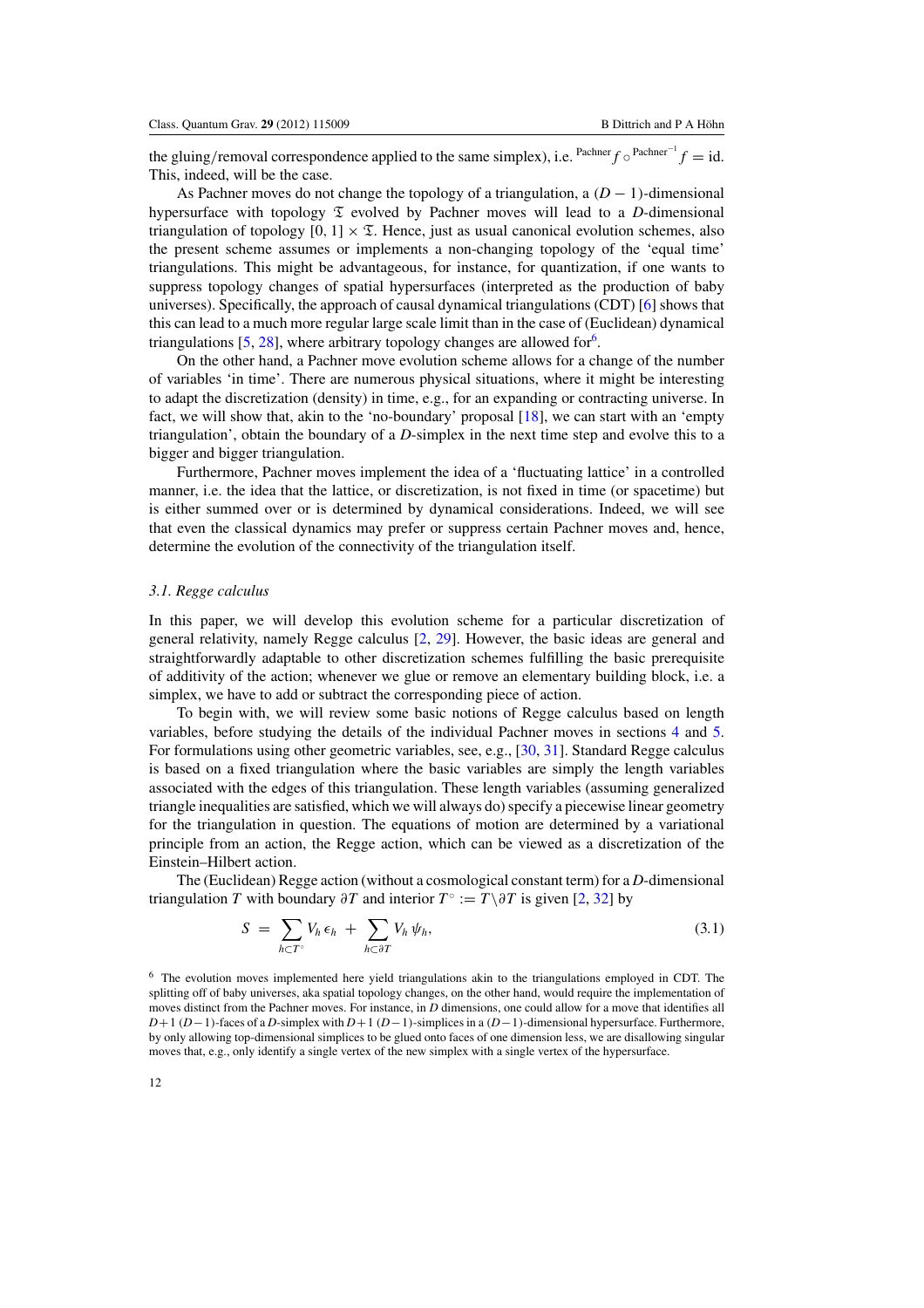<span id="page-13-0"></span>where *h* stands for the  $(D - 2)$ -dimensional subsimplices (sometimes called 'hinges') of *T*, i.e. edges *e* in 3D and triangles *t* in 4D. *Vh* denotes the volume of the hinge *h*. The deficit angles  $\epsilon_h$  and exterior angles  $\psi_h$  are given by

$$
\epsilon_h = 2\pi - \sum_{\sigma \subset h} \theta_h^{\sigma} \quad \text{for} \quad h \subset T^{\circ},
$$
  
\n
$$
\psi_h = k_h \pi - \sum_{\sigma \subset h} \theta_h^{\sigma} \quad \text{for} \quad h \subset \partial T,
$$
\n(3.2)

and in both cases, the sum ranges over all *D*-dimensional simplices  $\sigma$ , which contain *h*, and  $θ<sub>h</sub><sup>σ</sup>$  is the interior dihedral angle in the simplex  $σ$  between the two  $(D - 1)$ -dimensional subsimplices that meet at  $h \subset \sigma$ . The number  $k_h$  is fixed according to how many pieces *l* of triangulations are glued along the hinge in question: because of the boundary term in [\(3](#page-12-0)*.*1), the action is *additive* if we glue two pieces of triangulations together and choose  $k_h = 1$ . In the canonical evolution scheme, we will glue top-dimensional simplices to bulk triangulations. That is, the smallest triangulations we consider is just one tetrahedron  $\tau$  in 3D or one 4-simplex  $\sigma$  in 4D, of which the actions are just boundary terms:

$$
S_{\tau} = \sum_{e \subset \tau} l^{e} (k_{e} \pi - \theta_{e}^{\tau}),
$$
  
\n
$$
S_{\sigma} = \sum_{t \subset \sigma} A_{t} (k_{t} \pi - \theta_{t}^{\sigma}),
$$
\n(3.3)

where  $l^e$  denotes the length of the edge  $e$  and  $A_t$  denotes the area of the triangle  $t$ . Again,  $k_e$ and  $k_t$  are to be determined by the gluing process. In the canonical evolution scheme presented below, we will either have  $k_e$ ,  $k_t = 1$  or  $k_e$ ,  $k_t = 0$ .

The equations of motion are obtained by varying the action [\(3](#page-12-0)*.*1) with respect to the lengths *l <sup>e</sup>* of the edges in *T*◦ (while keeping the edge lengths in the boundary ∂*T* fixed). The boundary term in [\(3](#page-12-0).1) ensures that, for all edges  $e \in T^{\circ}$ , the Regge equations read

$$
\sum_{h \supset e} \frac{\partial V_h}{\partial l^e} \epsilon_h = 0. \tag{3.4}
$$

Note that in 3D the equations of motions enforce  $\epsilon_e = 0$ , i.e. vanishing deficit angles and therefore vanishing curvature.

Finally, the variation of the deficit angles appearing in the action vanishes because of the Schläfli identities

$$
\sum_{e \subset \tau} l^e \frac{\partial \theta_e^{\tau}}{\partial l^{e'}} = 0,
$$
\n
$$
\sum_{t \subset \sigma} A_t \frac{\partial \theta_t^{\sigma}}{\partial l^{e'}} = 0.
$$
\n(3.5)

### **4. Pachner moves for 3D Regge calculus**

In the next subsections, we will spell out the details of the dynamics of Pachner moves for 3D Regge gravity (without a cosmological constant). Before delving into the details, we will make a few remarks on the dynamics of 3D gravity. As mentioned in the previous section, the equations of motion for gravity require that all deficit angles vanish and thereby that the piecewise flat geometry is flat. In the canonical description, we describe the dynamics of the 2D hypersurface, i.e. the changes in the intrinsic and extrinsic geometry of the hypersurface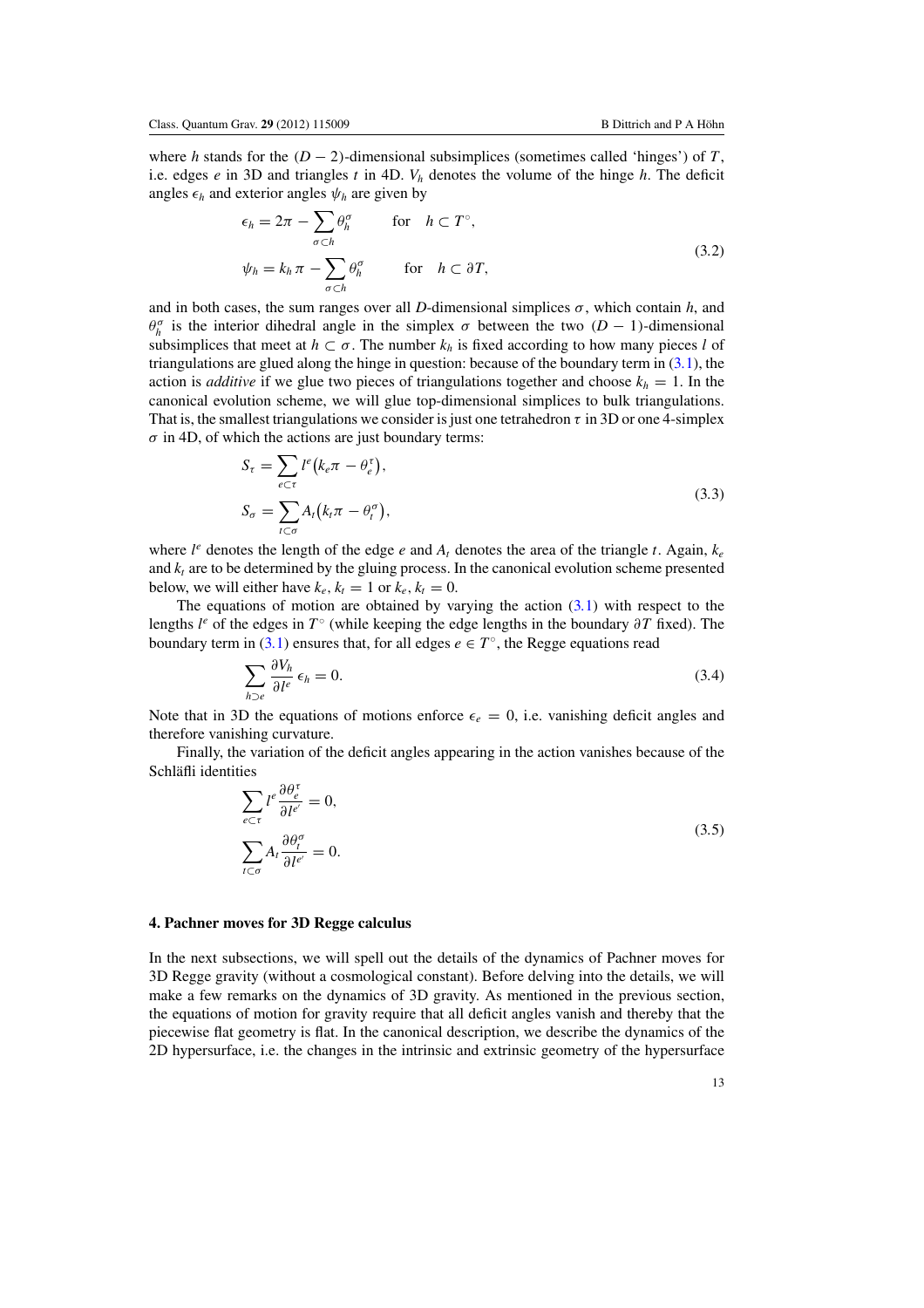<span id="page-14-0"></span>evolving through the 3D spacetime. As the latter is flat, we will essentially describe different embeddings of a 2D hypersurface into flat 3D space.

This allows us to determine Hamilton's principal function: since the deficit angles vanish for solutions, only the boundary term remains:

$$
\tilde{S}(l^e) = \sum_{e \subset \partial T} l^e \psi_e(l^e). \tag{4.1}
$$

Here,  $l^e$  are the lengths of the edges in the boundary of the triangulation. The momenta are given by the derivatives of Hamilton's principal function with respect to the edge lengths. Because of the Schläfli identity, the terms with derivatives of the exterior angles vanish and we obtain (the different signs in [\(2](#page-5-0)*.*4) can be taken into account by taking the appropriate orientation of the exterior angles)

$$
p_e = \psi_e. \tag{4.2}
$$

Thus, the momenta conjugate to the length variables are given by the exterior angles. The same result was obtained in [\[33\]](#page-51-0) starting from a first-order (connection) formulation of discrete gravity.

As a consequence of the fact that the Pachner move dynamics allows to add degrees of freedom during the evolution, we can start from a small triangulated hypersurface and evolve to a much bigger one. In particular, we can start from an empty triangulation at time  $k = 0$ . This can be seen as just a technical method, however, might also be useful (in 4D) to explore the 'no-boundary proposal' [\[18\]](#page-51-0).

In order to produce a triangulation with a hypersurface of, e.g., spherical topology, we can start with an evolution move from the empty triangulation to the boundary of a tetrahedron<sup>7</sup>. A tetrahedron has six boundary edges  $l_1^n$ ,  $n = 1, \ldots, 6$ , and hence, the phase space at time  $k = 1$  is 12 dimensional. Accordingly, we can extend the phase space at time  $k = 0$  by the six pairs  $(l_0^n, p_n^0)$ .

Using the one-tetrahedron action as a generating function of the first kind,

$$
G_{0-1}(l_0^n, l_1^n) = S_{\tau}(l_1^n) = \sum_{n \subset \tau} l_1^n \big( \pi - \theta_n^{\tau}(l_1^n) \big), \tag{4.3}
$$

the equations of motion amount to

$$
p_n^0 = 0, \qquad p_n^1 = \frac{\partial S_\tau}{\partial l_1^n} = \pi - \theta_n(l_1^n). \tag{4.4}
$$

That is,  $l_1^n$  remain undetermined. However, we can set  $l_0^n = l_1^n$  with the understanding that  $l_1^n$ are initial data, which appear only at time step  $k = 1$ . The momenta at  $k = 0$  are constrained to vanish. But also at time  $k = 1$ , we obtain a post-constraint because all the momenta are given as functions of the length variables at time  $k = 1$ . Indeed, this equation just expresses the fact that the momenta are exterior angles, which for a flat tetrahedron are determined by the intrinsic geometry of the boundary surface, i.e. the length variables. Hence, we have a totally constrained system, as all the momenta are determined as functions of the length variables.

This hypersurface can be evolved into a more complicated hypersurface (with spherical topology) by means of the Pachner moves described below. Momentum updating will then take care of the geometrical updating of the exterior angles, i.e. the exterior angles change according to the dihedral angles that are added*/*subtracted by gluing*/*removing tetrahedra onto*/*from the hypersurface.

The dynamics of 3D gravity is special because the fact that the system is totally constrained does not even change for more complicated triangulations (of spherical topology); through

<sup>7</sup> We could equally well begin by producing initial hypersurfaces of more complicated topology.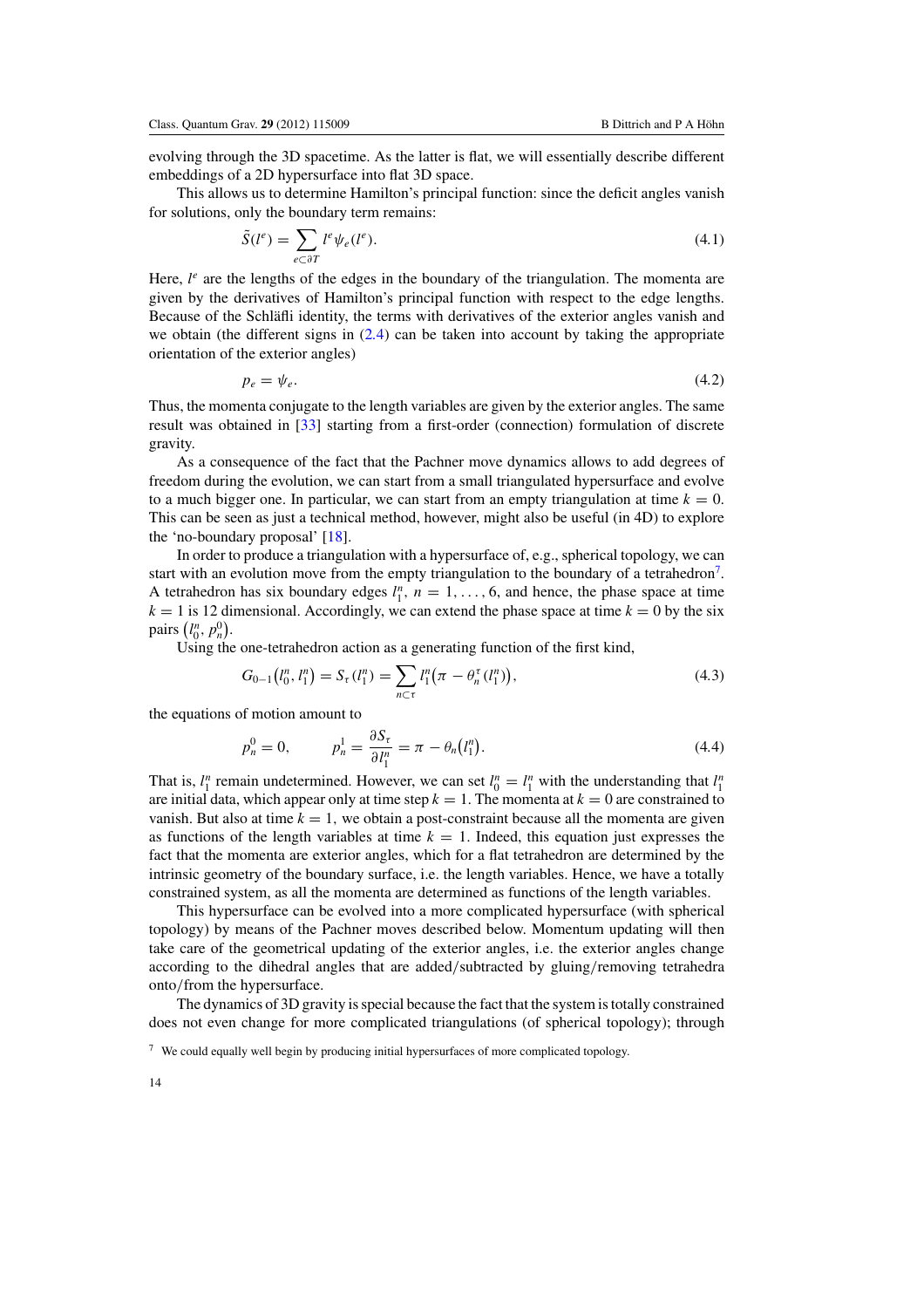<span id="page-15-0"></span>constraints all momenta at time *k* will be determined by the length variables of step *k*. These constraints express the fact that we are always dealing with a 2D hypersurface embedded into 3D flat space and that, furthermore, the momenta are the exterior angles. Accordingly, if we considered a parallel transport of a 3D vector along a small loop around a vertex  $v$  of the hypersurface, we should obtain an identity transformation. This parallel transport can be expressed [\[34,](#page-51-0) [35\]](#page-51-0) as a sequence of rotations

$$
P_v = R(\alpha_{e_1 e_2}) R(\psi_{e_2}) R(\alpha_{e_2 e_3}) R(\psi_{e_3}) \cdots R(\psi_{e_1}) \stackrel{!}{=} \text{Id},
$$
\n(4.5)

where  $e_1, e_2, \ldots$  denote some cyclic ordering of the edges around the vertex v,  $R(\alpha_{e_i e_{i+1}})$ denotes the rotation in the plane spanned by the two edges  $e_i$  and  $e_{i+1}$  with the angle  $\alpha_{e_i e_{i+1}}$ , and  $R(\psi_{e_i})$  denotes the rotation around the edge  $e_i$  by an angle  $\psi_{e_i}$ . Note that the exterior angles equal the momenta and that the interior angles  $\alpha_{ee}$  can be expressed as functions of the length variables (in the 2D star of the vertex). Hence, the condition that the 3D parallel transport matrix should be the identity gives us three (as the matrix is in *SO*(3)) constraints on the phase space data for every vertex in the hypersurface. For a triangulation of spherical topology, we have  $3\sharp v = \sharp e + 6$  for the number of vertices  $\sharp v$  and the number of edges  $\sharp e$ . Therefore, we have at least as many constraints as configuration (or momentum variables). In fact, there are six more constraints than edges, because there exist six relations between the constraints (as can be checked explicitly for the example of the tetrahedron). These six relations correspond to the three global rotations and three global translations, which change the embedding of the 2D triangulation in 3D flat space, but do not change any of the geometrical data, i.e. neither lengths nor exterior angles.

The constraints (4*.*5) will be preserved by the Pachner moves, as these Pachner moves will implement the equations of motions, i.e. flatness of the 3D triangulation. Furthermore, momentum updating will ensure that the momenta are always given by the exterior angles of the 2D hypersurface. Consequently, the canonical data at every time step will describe a 2D triangulation embedded into flat 3D space for which the relations (4*.*5) hold. Moreover, as we shall see shortly, the 1–3 Pachner move generates one vertex and in conjunction with this vertex also three (post-) constraints of the form [\(4](#page-14-0)*.*4), which are just a rewriting of the form (4.5) for three-valent vertices<sup>8</sup>. The 2–2 Pachner move and the 3–1 Pachner move will not generate vertices and therefore also no additional constraints. The dynamics prescribed by these moves will, however, preserve the constraints of the form (4*.*5) for the reasons just given.

As a mnemonic, for the description of the Pachner move dynamics in both 3D and 4D, we will use the following edge indices in order to label and appropriately distinguish the various length and momentum variables:

- *e* labels *edges* contained in the *D*-simplex of the Pachner move, which occur in both  $\Sigma_k$ and  $\Sigma_{k+1}$ ,
- *n* labels *new* edges introduced by a Pachner move, which occur in  $\Sigma_{k+1}$  but not  $\Sigma_k$ ,
- *o* labels *old* edges removed by a Pachner move, which occur in  $\Sigma_k$  but not  $\Sigma_{k+1}$ ,
- *b* labels edges contained in both  $\Sigma_k$  and  $\Sigma_{k+1}$  which are not involved in the Pachner move and from that perspective may be considered as *boundary* edges.

<sup>8</sup> The difference between the two forms of constraints is that (4*.*[4\)](#page-14-0) is linear in the momenta, whereas (4*.*5) involves cos *pe*. Indeed, the constraints should rather involve the square (or the cos) of the momenta as in the continuum. This, however, can also be taken into account in [\(4](#page-14-0)*.*4): Constraints quadratic in the momenta indicate that the constraint hypersurface has two pieces corresponding to the two roots of the quadratic equations. The two pieces correspond to the possibility of allowing for both orientations of the tetrahedron (i.e. allowing both signs for the exterior angles). We can replace [\(4](#page-14-0).4) by  $\cos p_n = \cos \psi_n$  to take care of this fact.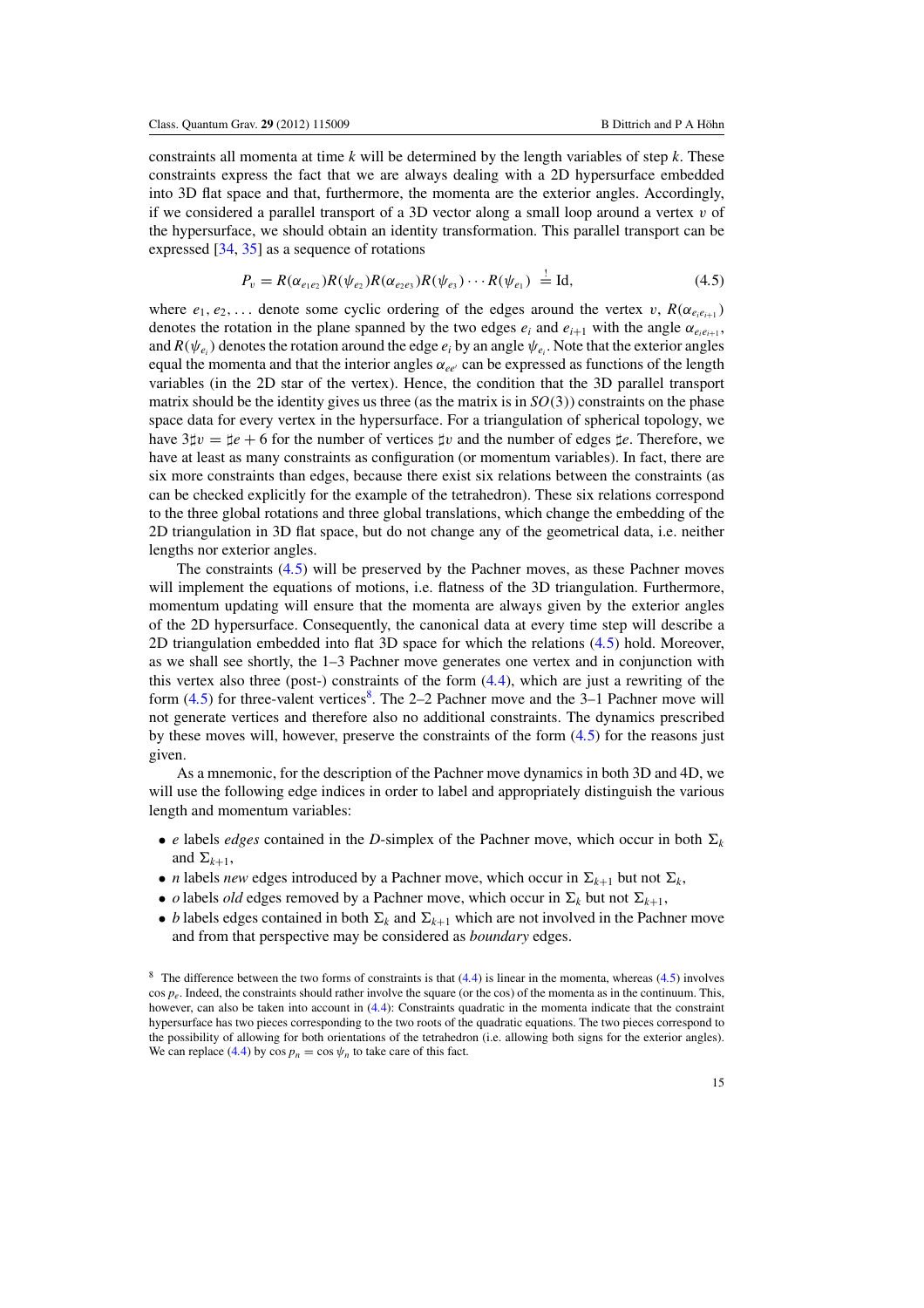<span id="page-16-0"></span>

**Figure 5.** (*a*) The 1–3 gluing and (*b*) the 1–3 removal Pachner moves. The dashed edges are the three new edges.

## *4.1. The 1–3 Pachner move*

Consider a 3D triangulation with a boundary  $\Sigma_k$  that we will consider as a 2D hypersurface at time k. Glue to this boundary a tetrahedron  $\tau$  such that one of the triangles is identified with a triangle *t* in the 2D hypersurface  $\Sigma_k$ . We obtain a new boundary  $\Sigma_{k+1}$ . From the perspective of the hypersurface, this gluing can be interpreted as a 1–3 Pachner move, i.e. the triangle *t* is replaced by three triangles, that share one vertex  $v$  in the middle and have the same 1D boundary, consisting of three edges as the original triangle *t* (see figure [3\)](#page-9-0).

Note that the tetrahedron can be glued with two different orientations to the hypersurface. This can be interpreted as gluing the tetrahedron either on the upper side (with a future pointing tip) or on the bottom side (with a past pointing tip) to the hypersurface, or, alternatively, as gluing or removing a tetrahedron to or from the bulk triangulation, respectively (see figure 5). The Regge actions for the different orientations of the tetrahedron just differ by a global sign (which can be understood to arise from the oriented exterior angles). This agrees with the interpretation of gluing or removing a tetrahedron with, say, positive orientation: if we remove a tetrahedron from the bulk triangulation, we would have to subtract the action for the positively oriented tetrahedron, the alternative is to add the action (glue the tetrahedron) with the negative orientation.

Every Pachner move in 2D and 3D can be interpreted as gluing a simplex in one of the two different orientations to the 3D and 4D bulk, respectively. These two possibilities can, in general, also be seen as gluing and removing a simplex with, say, positive orientation, respectively. We will henceforth assume that the two possibilities are encoded in the orientations and therefore in the signs of the exterior angles in the action [\(3](#page-13-0)*.*3). Thereby, we can summarize these two cases into just one, which we will mostly refer to 'as gluing a simplex' to the bulk triangulation or hypersurface.

In the 1–3 Pachner move, one triangle *t* is replaced by the same triangle subdivided into three new triangles (see figure [6\)](#page-17-0). Therefore, for this Pachner move, we will have edges of three different types: edges *eb* not participating in the dynamics, three edges *e* in the boundary of the triangle *t*, for which  $l_k^e = l_{k+1}^e$  and the three new edges  $e_n$  with lengths  $l_{k+1}^n$ , which only appear at time step  $(k + 1)$ , but not at *k*. We will regard the action

$$
S_{\tau} = \sum_{e \subset \tau} l_{k+1}^{e} \left( -\theta_{e}^{\tau} \left( l_{k+1}^{e}, l_{k+1}^{n} \right) \right) + \sum_{n \subset \tau} l_{k+1}^{n} \left( \pi - \theta_{n}^{\tau} \left( l_{k+1}^{e}, l_{k+1}^{n} \right) \right) \tag{4.6}
$$

16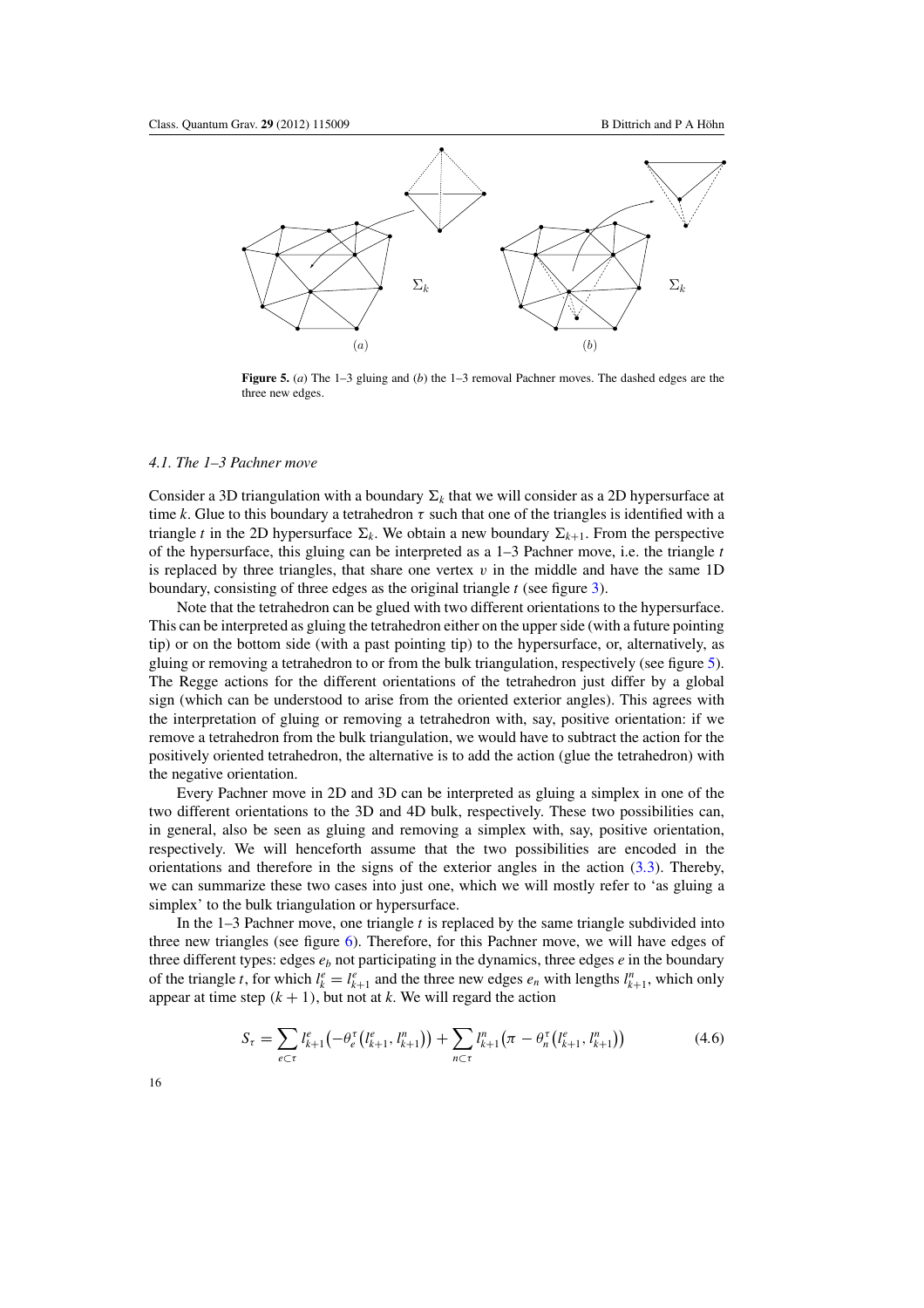<span id="page-17-0"></span>

**Figure 6.** The 1–3 Pachner move and its inverse, i.e. the 3–1 Pachner move.

associated with the tetrahedron glued to the hypersurface as a function of the three new edge lengths  $l_{k+1}^n$  and the three edge lengths  $l_{k+1}^e$ . Note that we fixed the factors  $k_e$  appearing in [\(3](#page-13-0).3) to  $k_n = 1$  for the new edges  $l^n$  and to  $k_e = 0$  for the 'boundary edges'  $l^e$ . This will also work for the other moves; we will choose  $k_e = 0$  for all boundary edges and  $k_n = 1$  or  $k_o = 1$  for edges that either appear or 'disappear' during the evolution move. In this way, the  $\pi$  factors add up correctly to  $2\pi$  after a sufficient number of evolution moves.

According to the discussion below (2.[11\)](#page-8-0), we add the generating function  $G_3(l_{k+1}^e, p_e^k)$ for the edges of type *e* and *b* to the action. Hence, the generating function is

$$
G_{1-3}(l_{k+1}^b, p_k^k; l_{k+1}^e, p_e^k; l_k^n, l_{k+1}^n) = \sum_b l_{k+1}^b p_b^k + \sum_e l_{k+1}^e p_e^k + S_{\tau}(l_{k+1}^e, l_{k+1}^n). \tag{4.7}
$$

The equations of motion are then

$$
l_k^b = l_{k+1}^b, \qquad p_b^{k+1} = p_b^k,
$$
\n(4.8)

$$
l_k^e = l_{k+1}^e, \qquad p_e^{k+1} = p_e^k + \frac{\partial S_\tau}{\partial l_{k+1}^e} = p_e^k - \theta_e(l_{k+1}^e, l_{k+1}^n), \tag{4.9}
$$

$$
p_n^k = 0, \qquad p_n^{k+1} = \qquad \frac{\partial S_\tau}{\partial l_{k+1}^n} = \pi - \theta_n(l_{k+1}^e, l_{k+1}^n). \tag{4.10}
$$

The momenta  $p_e$  are just updated to agree with the exterior angles of the evolved spatial hypersurface. The momenta  $p_n^k$  at time step *k* have to vanish, since  $l_k^n$  are not dynamical variables at this time step. As was mentioned in the discussion at the end of section [2,](#page-4-0) we have to expect a post-constraint for every new edge variable  $l^n$ . Indeed, equations (4.10) are constraints, requiring that the new momenta  $p_n^{k+1}$  are again given by the exterior angles of the new hypersurface (coinciding with the three exterior angles of the added tetrahedron), which, however, can be expressed as functions of the length variables  $l_{k+1}^e$  and  $l_{k+1}^n$  only.

Note that for this evolution step not only  $l_k^n$  remain undetermined, but also  $l_{k+1}^n$  can be chosen arbitrarily (the generalized triangle inequalities have to be satisfied though). We will set  $l_k^n = l_{k+1}^n$ , so that  $l_k^n$  can be interpreted as initial data that determine the data at time  $(k+1)$ . Later we shall see that also for some types of Pachner moves (in 4D) the edge lengths of new edges can be chosen arbitrarily. This freedom can be understood as a choice of initial data, which becomes only relevant at the time step, at which the new edges appear. On the other hand, we will also see (in 4D) that pre-constraints, appearing in consecutive evolution moves, might fix these edge lengths *a posteriori*.

#### *4.2. The 2–2 Pachner move*

Consider the situation in which a tetrahedron  $\tau$  is glued to  $\Sigma_k$  in such a way that two of its triangles,  $t_1$  and  $t_2$ , and thus five of its edges are identified with two neighboring triangles and their five edges in  $\Sigma_k$ . This gluing move (with positive orientation) is only possible if the extrinsic dihedral angle  $\psi_o^k$  at the edge  $e = o$  along which the two triangles in  $\Sigma_k$  are identified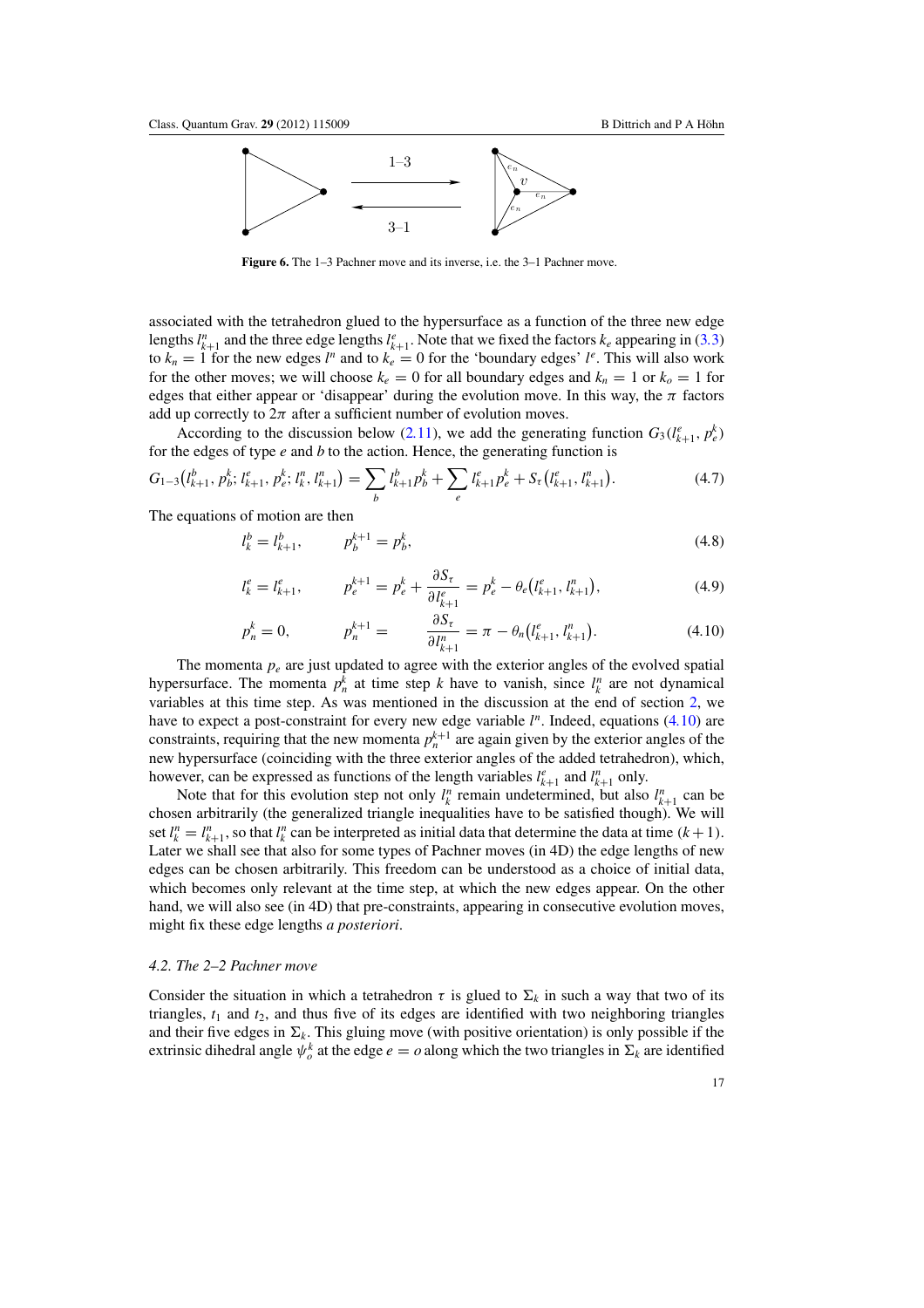

**Figure 7.** The gluing/removal 2–2 Pachner move involves two triangles  $t_1$  and  $t_2$  in hypersurface  $\Sigma_k$ .



Figure 8. The 2-2 Pachner move is its own inverse.

is negative. If it is positive, it is only possible to remove the corresponding tetrahedron  $\tau$ from the triangulation, or, alternatively, to add a tetrahedron with negative orientation, see figure 7. From the perspective of the hypersurface, these elementary moves appear as 2–2 Pachner moves. That is, two triangles sharing an edge  $e = o$  are replaced by two triangles sharing a new edge  $e = n$  (see figure 8).

Note that while this move removes one edge *o* from the hypersurface and, instead, introduces the new edge *n*, it does not introduce a new vertex. Again, the two pairs of triangles have the same boundary of four edges *e* and four vertices. The edges *o* and *n* are transversal, i.e. *o* and *n* are connecting the two opposite pairs of vertices. Additionally, the 2–2 Pachner move is its own inverse, which from the 3D perspective is taken into account via the gluing*/*removing convention (and the different global signs in the action for the cases with different orientations) for the Pachner moves.

There are four kinds of edge lengths: apart from  $l_{k/k+1}^b$ ,  $l_{k/k+1}^e$  and one length  $l_{k+1}^n$ , we also have one length  $l_k^o$  that appears only at time step *k* but not at  $(k + 1)$ . Thus, we will extend the phase spaces at times *k* and  $(k + 1)$  by the pairs  $\left(l_k^n, p_n^k\right)$  and  $\left(l_{k+1}^o, p_o^{k+1}\right)$ , respectively.

Accordingly, we will choose a generating function of the first kind in the variables  $l^n$  and  $l^{\circ}$  and of the third kind in the variables  $l^b$  and  $l^e$ :

$$
G_{2-2}(l_{k+1}^b, p_k^k; l_{k+1}^e, p_e^k; l_k^o, l_{k+1}^o; l_k^n, l_{k+1}^n) = \sum_b l_{k+1}^b p_b^k + \sum_e l_{k+1}^e p_e^k + S_{\tau}(l_{k+1}^e, l_k^o, l_{k+1}^n),
$$
\n(4.11)

where

$$
S_{\tau}(l_{k+1}^{e}, l_{k}^{o}, l_{k+1}^{n}) = \sum_{e \subset \tau} l_{k+1}^{e} \left( -\theta_{e}^{\tau} \left( l_{k+1}^{e}, l_{k}^{o}, l_{k+1}^{n} \right) \right) + l_{k+1}^{n} \left( \pi - \theta_{n}^{\tau} \left( l_{k+1}^{e}, l_{k}^{o}, l_{k+1}^{n} \right) \right) + l_{k}^{o} \left( \pi - \theta_{o}^{\tau} \left( l_{k+1}^{e}, l_{k}^{o}, l_{k+1}^{n} \right) \right).
$$
\n(4.12)

18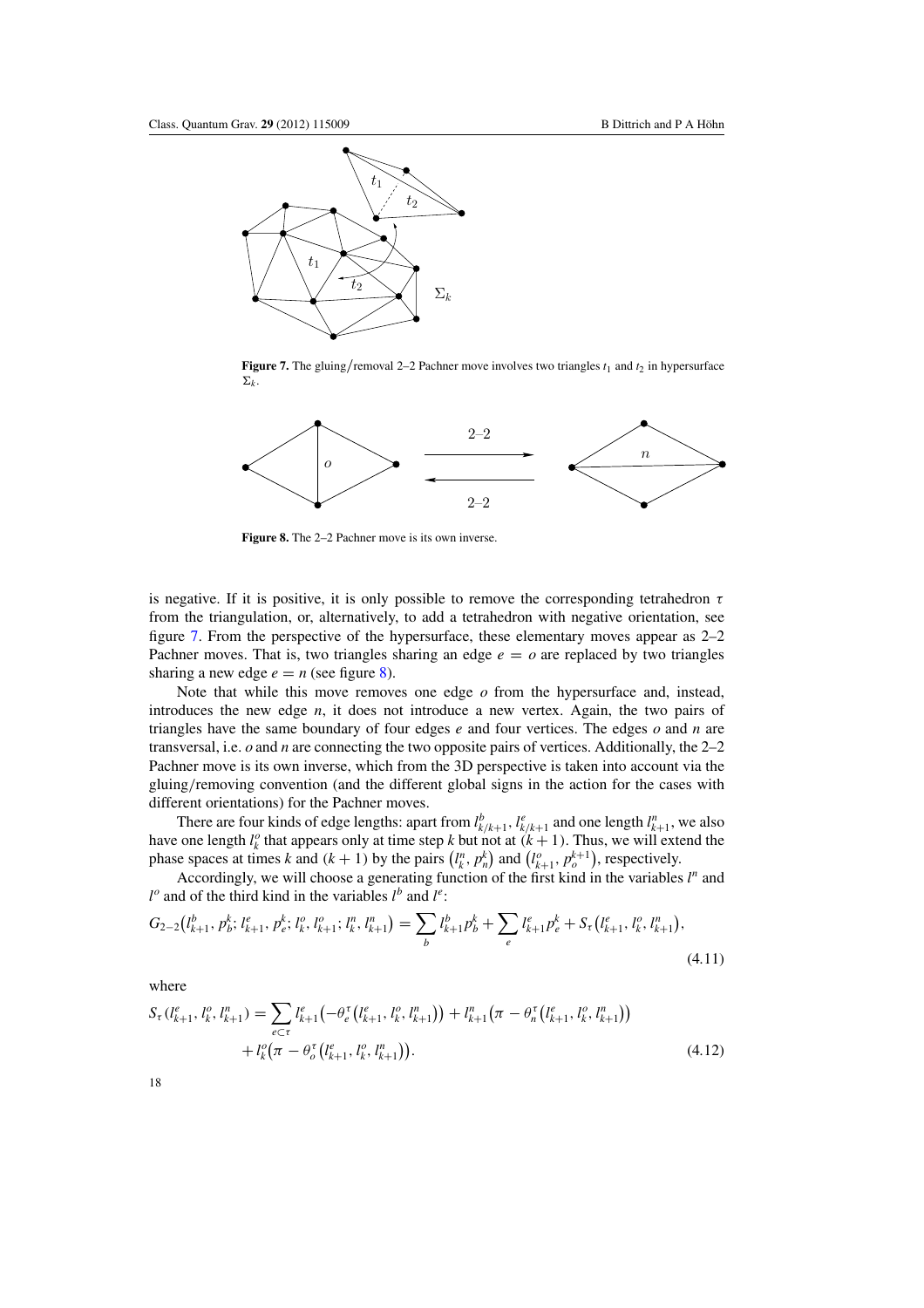The equations of motion are given by

$$
l_k^b = l_{k+1}^b, \qquad p_b^{k+1} = p_b^k,
$$
\n(4.13)

$$
l_k^e = l_{k+1}^e, \qquad p_e^{k+1} = p_e^k + \frac{\partial S_\tau}{\partial l_{k+1}^e} = p_e^k - \theta_e(l_{k+1}^e, l_{k+1}^n), \tag{4.14}
$$

$$
p_n^k = 0, \qquad p_n^{k+1} = \frac{\partial S_\tau}{\partial l_{k+1}^n} = \pi - \theta_n(l_{k+1}^e, l_k^o, l_{k+1}^n), \qquad (4.15)
$$

$$
p_o^{k+1} = 0, \qquad p_o^k = -\frac{\partial S_\tau}{\partial l_{k+1}^n} = -\pi + \theta_n (l_{k+1}^e, l_k^o, l_{k+1}^n). \tag{4.16}
$$

As discussed generally, we have  $p_o^{k+1} = 0$  and  $p_n^k = 0$ . In contrast to the 1–3 move, where the new edge lengths  $l_k^n$  and  $l_{k+1}^n$  were undetermined at both time steps, here the edge length  $l_{k+1}^n$  is determined by equation (4.16) as a function of the initial data, which also involve  $l_k^o$  at time *k*. (Again, we can define  $l_k^n = l_{k+1}^n$  but this time the interpretation of  $l_k^n$  as additional new data do not apply, rather  $l_k^n$  is in this case constrained, i.e. determined by the other initial data at time *k*. The same applies to  $l_{k+1}^o$  if we go backward in time.) Note that—via momentum matching—(4.16) implements the Einstein equations  $\epsilon_o = 0$  for the edge *o*, which becomes a bulk edge in the course of the 2–2 (gluing) move. Equation (4.16) demands that  $\neg p_o^k$  is given by the (oriented) exterior angle of the tetrahedron that is glued to the hypersurface. Momentum matching, on the other hand, imposes  $p_o^k = {}^{\dagger}p_o^k$ , where  ${}^{\dagger}p_o^k$  is determined by the previous moves and given by the (oriented) exterior angle of the hypersurface determined by the bulk, and thus that these two exterior angles add up to a vanishing deficit angle around the edge *o*. This condition will, in general, fix the edge length  $l_{k+1}^n$  as the exterior (or dihedral) angle at the opposite edge *o* of the tetrahedron depends on this length.

The difference to the 1–3 move is that here we have both a 'new edge' and an 'old edge'. Hence, the argument in section [2,](#page-4-0) according to which we have to expect a pre-constraint (because of the 'old edge') and a post-constraint (because of the 'new edge'), does not apply, as this argument relied on determining the maximal dimension of the image of the time evolution map. Here, the counting changes since we have both a new and an old variable, and due to the conditions  $p_n^k = 0$  and  $p_o^{k+1} = 0$ , we do not necessarily expect a further constraint based on this argument (where we ignore that  $l_{k+1}^o$  remains undetermined). *A priori*, with the exception of  $p_c^{k+1} = 0$ , all momenta at time  $(k+1)$  involve edge lengths from time k and time  $(k+1)$ , in particular,  $(4.15)$  for  $p_{k+1}^n$ .<sup>9</sup>

The fact that there are no new post-constraints arising in the 2–2 move should, however, not be confused with the feature that the system under consideration is totally constrained (i.e. for spherical topology of  $\Sigma$ , all momenta are constrained as functions of the edge lengths). Rather, the 2–2 move preserves the (flatness) constraints, which encode that the hypersurface in question bounds a flat bulk triangulation, by implementing the flatness condition for the edge that becomes a bulk edge.

<sup>&</sup>lt;sup>9</sup> Since  $l^o$  remains undetermined at time  $(k+1)$  and  $l^n$  at time k, one might wonder whether it is possible to summarize the two variables *l<sup>o</sup>* and *l<sup>n</sup>* into just one variable (with two different time labels). Indeed, it is possible [\[36](#page-51-0)] to define a canonical time evolution in this way; the method presented here, however, is more similar to the 1–3 and 3–1 moves and, moreover, to the Pachner moves in 4D. Nevertheless, this remark shows that canonical time evolution maps can be redefined by just relabeling or identifying variables with each other. We will see a similar situation in the tent move evolution in sections [4.4](#page-21-0) and [5.5,](#page-29-0) where several Pachner move steps are grouped together and labeled as a single tent move time step.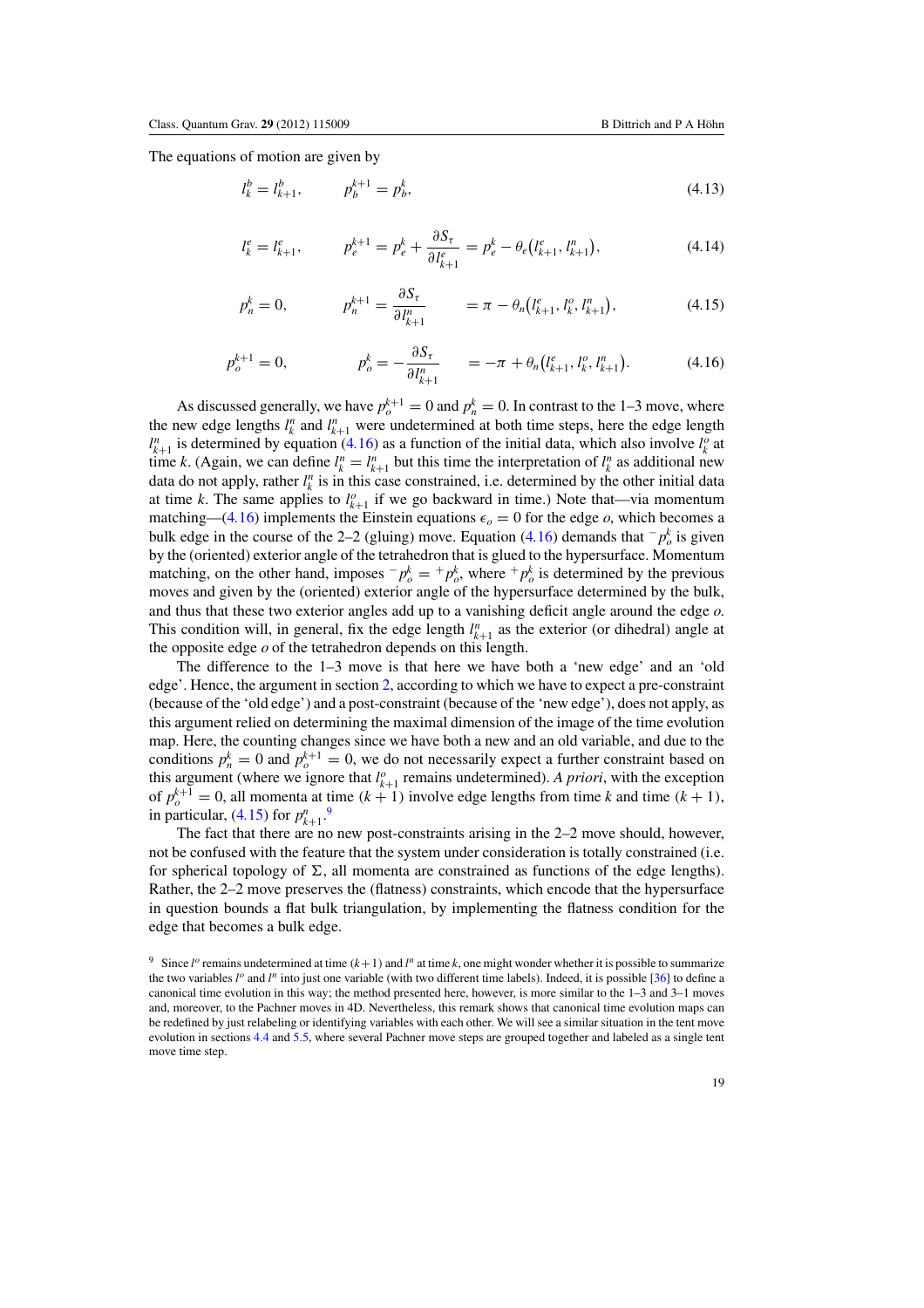<span id="page-20-0"></span>

**Figure 9.** The 1–3 and 3–1 Pachner moves.

#### *4.3. The 3–1 Pachner move*

The 3–1 move is the inverse of the 1–3 move. Consider, therefore, a three-valent vertex  $v$  in  $\Sigma_k$  whose adjacent three edges  $e_0$  are equipped with extrinsic dihedral angles  $\psi_0$ , which are all negative, i.e. the vertex is pointing into the hypersurface and represents the tip of a tetrahedron that is upside down. In this situation, we can glue a tetrahedron  $\tau$  to this surface by identifying the three triangles sharing vertex v in  $\tau$  with the corresponding ones in  $\Sigma_k$ . Consider now the opposite situation, where all  $\psi$ <sup>o</sup> at the three-valent vertex are positive. In this case, the vertex represents the tip of a tetrahedron  $\tau$  that is sticking out of the hypersurface and we may remove this tetrahedron (or equivalently glue a tetrahedron with opposite orientation). These situations are depicted in figure [5](#page-16-0) if the orientation of the arrows is reversed. From the perspective of the hypersurface, these elementary moves appear as a 3–1 Pachner move, see figure 9. Prior to this move, all six edges involved in the move are edges in  $\Sigma_k$ . During the move, the vertex v, as well as the  $e_0$ , is removed (as these become internal to the bulk triangulation).

By virtue of the fact that there are no new edges introduced during the move, the equations of motion play rather the role of constraints in this case which have to be satisfied in order for this move to be allowed. Since up to  $\Sigma_k$  we have always solved the equations of motion during the elementary evolution steps, the entire triangulation up to  $\Sigma_k$  will be embedded in a flat 3D manifold. The three equations of motion of the edges, which become internal, therefore, do not add any new constraints and are thus trivially satisfied.

The 3–1 move is the inverse to the 1–3 move; hence, we have three kinds of edge lengths: apart from  $l_{k/k+1}^b$  and  $l_{k/k+1}^e$  there are three edge lengths of type  $l_k^o$  that appear only at time step *k* but not at  $(k + 1)$ . We therefore extend the phase space associated with  $\Sigma_{k+1}$  by three pairs  $(l_{k+1}^o, p_o^{k+1}).$ 

We choose the action to be a function of the edge lengths at time *k* and, accordingly, use for edges of types *e* and *b* a generating function of second type. According to the general description, we have

$$
G_{3-1}(l_k^b, p_b^{k+1}; l_k^e, p_e^{k+1}; l_k^o, l_{k+1}^o) = -\sum_b l_k^b p_b^{k+1} - \sum_e l_k^e p_e^{k+1} + S_{\tau}(l_k^e, l_k^o)
$$
\n(4.17)

with

$$
S_{\tau}\left(l_k^e, l_k^o\right) = \sum_{e \subset \tau} l_k^e \left(-\theta_e^{\tau}\left(l_k^e, l_k^o\right)\right) + \sum_{o \subset \tau} l_k^o \left(\pi - \theta_o^{\tau}\left(l_k^e, l_k^o\right)\right). \tag{4.18}
$$

The equations of motions are then given by

$$
l_{k+1}^b = l_k^b, \qquad p_b^k = p_b^{k+1}, \tag{4.19}
$$

$$
l_{k+1}^{e} = l_{k}^{e}, \qquad p_{e}^{k} = p_{e}^{k+1} - \frac{\partial S_{\tau}}{\partial l_{k}^{e}} = p_{e}^{k+1} + \theta_{e}(l_{k}^{e}, l_{k}^{o}), \qquad (4.20)
$$

$$
p_o^{k+1} = 0, \qquad p_o^k = -\frac{\partial S_\tau}{\partial l_k^o} = -\pi + \theta_o(l_k^e, l_k^o). \tag{4.21}
$$

20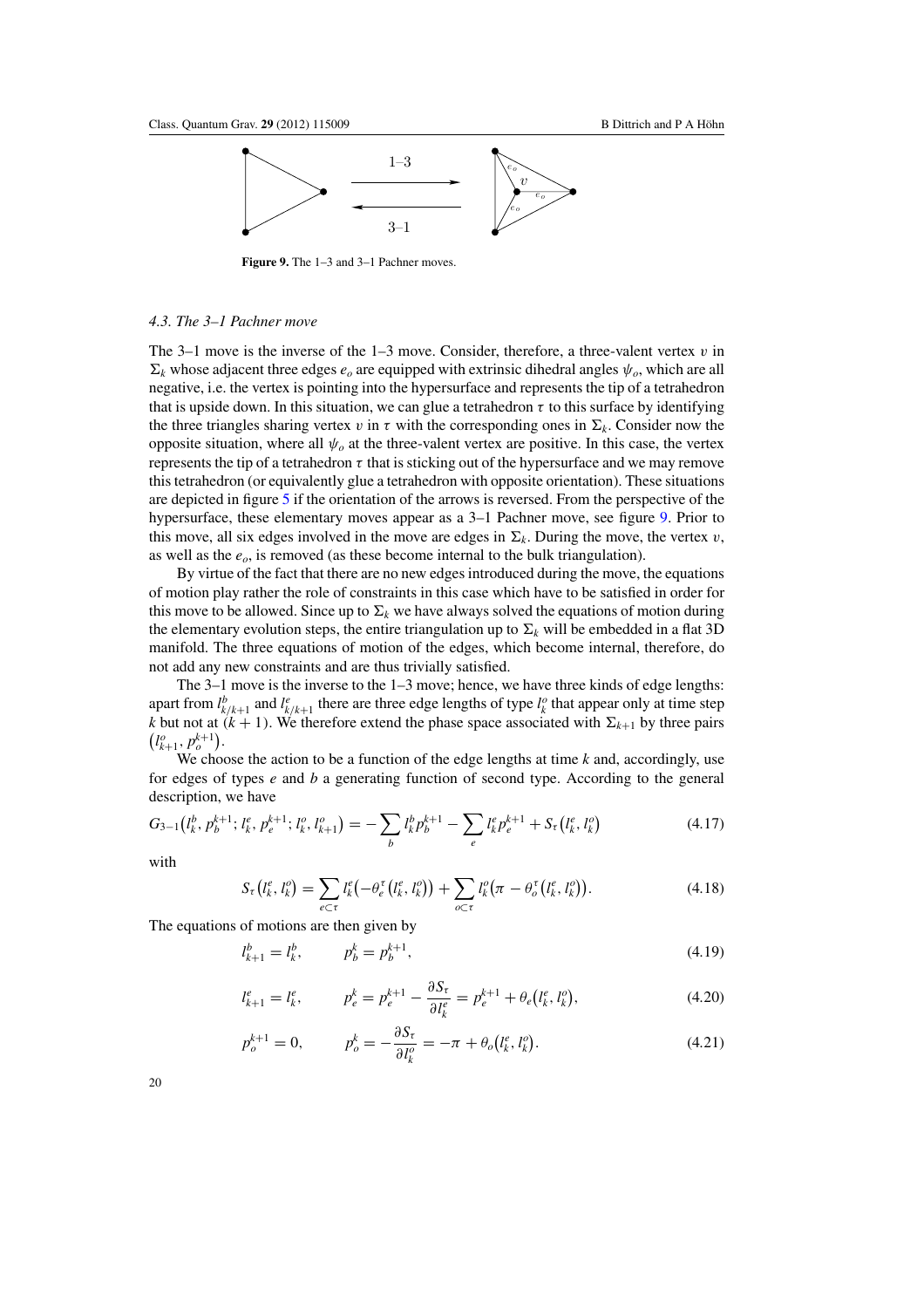<span id="page-21-0"></span>

**Figure 10.** A 3D tent move applied to a four-valent vertex  $v_n$  in a 2D Cauchy hypersurface. This four-valent tent move can be reproduced through a gluing sequence of four tetrahedra, which correspond to a sequence of one 1–3, two 2–2 and one 3–1 Pachner moves in the hypersurface.

The second equation in (4.[20\)](#page-20-0) defines the updated momenta  $p_c^{k+1}$  as a function of the phase space variables at time  $k$ , while the second equation of  $(4.21)$  $(4.21)$  is a pre-constraint, this time on the phase space variables at time *k*. That is, to perform this 3–1 move, this condition on the phase space variables has to be satisfied. Again, as for the 2–2 move, these pre-constraints implement the equations of motions, namely flatness for the edges that become bulk edges during the move. In general, there are two possibilities: either (i) the pre-constraints are automatically satisfied, if we consider a hypersurface that has been evolved in the manner described here by Pachner moves, or (ii) the constraints are only satisfied for specific initial data, including the kind of additional initial data, which arise, e.g., by the 1–3 Pachner move. For the 3D case, only the first possibility takes place as argued above. In 4D, on the other hand, we will generally encounter the second possibility, namely data that are *a priori* free to choose in a certain Pachner move may become fixed by pre-constraints arising in later moves.

## *4.4. Example: 3D tent moves*

The Pachner moves generically change the connectivity and the number of edges in the triangulation. There are, however, combinations of Pachner moves, e.g., the so-called tent moves [\[17,](#page-51-0) [11,](#page-50-0) [10](#page-50-0)], which do *not* change the connectivity of the triangulations and therefore induce a canonical dynamics in the standard interpretation, i.e. between phase spaces of equal dimensions.

A tent move can be constructed by picking some vertex  $v_n^{10}$  in a  $(D-1)$ -dimensional triangulated hypersurface  $\Sigma_n$  and subsequently defining a new vertex  $v_{n+1}$  to the 'future' of  $v_n$  that must be connected by an edge to  $v_n$  (the 'tent pole'). Denote all other vertices in  $\Sigma_n$ to which  $v_n$  is connected by  $1, \ldots, N$ . Connect  $v_{n+1}$  to each of these vertices  $1, \ldots, N$  by *N* edges. The new vertex  $v_{n+1}$  then lies in the new hypersurface  $\Sigma_{n+1}$  and is *N*-valent in  $\Sigma_{n+1}$ as  $v_n$  is in  $\Sigma_n$  (the tent pole is now internal), and for every  $(D-1)$ -simplex  $\sigma(v_n i j \cdots)$ ,  $i, j \in 1, \ldots, N$ , there is now a  $(D-1)$ -simplex  $\sigma(v_{n+1}i j \cdots)$ . That is, the triangulations of the two hypersurfaces are the same. Note that each tent move only involves the  $(D - 1)$  star of the vertex  $v_n$  in  $\Sigma_n$ . The situation for a four-valent 3D tent move is illustrated in figure 10.

<sup>&</sup>lt;sup>10</sup> Note that henceforth, in order to avoid confusion, we will enumerate tent moves by  $n \in \mathbb{Z}$ , while the elementary Pachner moves into which the tent moves can be decomposed are counted by  $k \in \mathbb{Z}$ .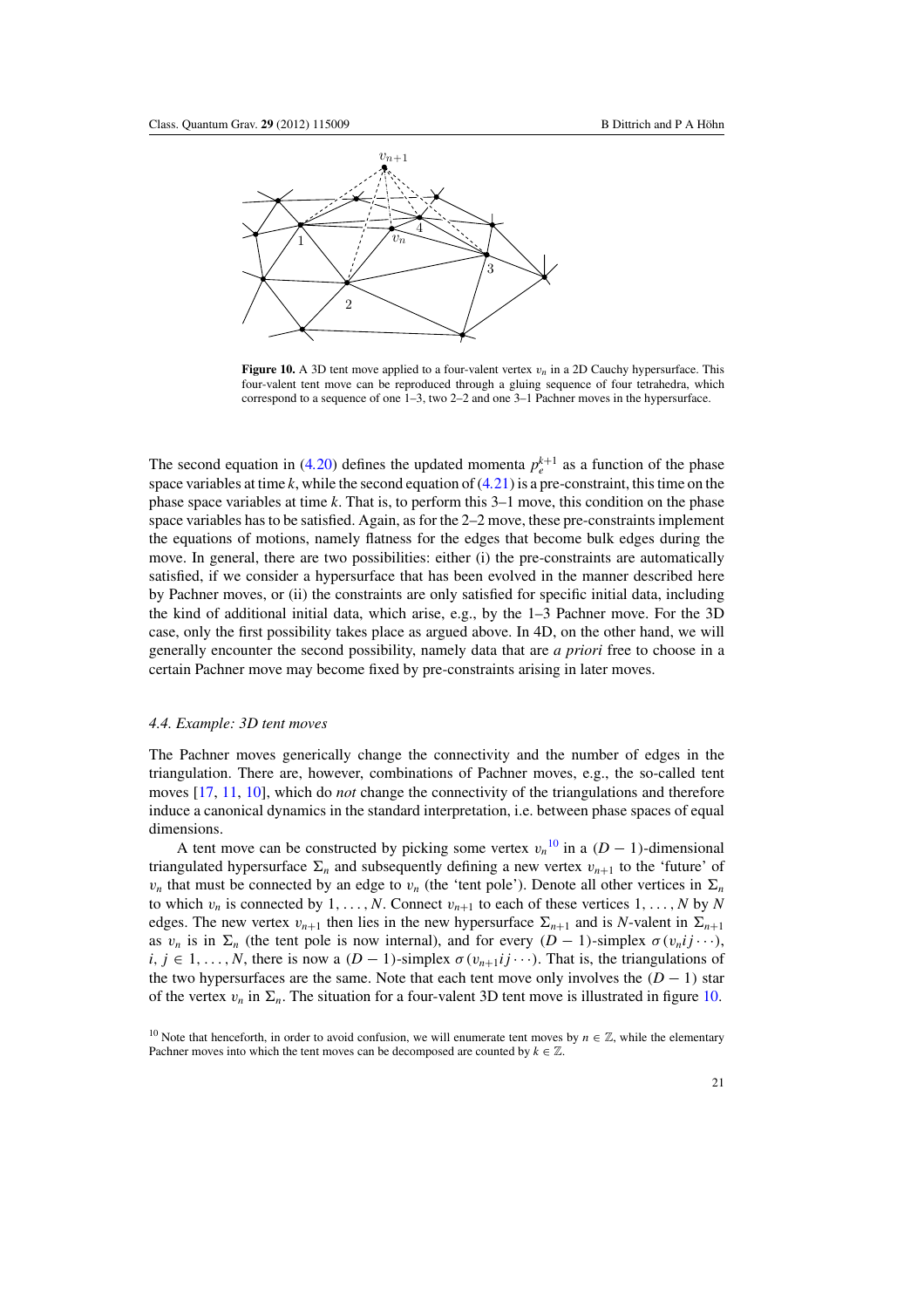<span id="page-22-0"></span>The new piece of *D*-dimensional triangulation between  $\Sigma_n$  and  $\Sigma_{n+1}$  with the  $N + 1$ new edges  $e(v_{n+1}i)$  and  $e(v_nv_{n+1})$  can be decomposed into a sequence of gluings of single *D*-simplices and the tent move evolution may therefore be described in terms of a sequence of Pachner moves in the hypersurface. In particular, in 3D simply pick an *N*-valent vertex in some  $\Sigma_n$  and perform one 1–3 Pachner move,  $(N-2)$  2–2 Pachner moves and a final 3–1 Pachner move in order to generate  $\Sigma_{n+1}$ .

To define the Pachner move dynamics, we used the Regge action as (part of) a generating function so that the resulting canonical dynamics leads to the same equations of motions as the ones obtained by varying the action. We can again employ the Regge action to define the canonical evolution corresponding directly to the tent moves [\[10](#page-50-0), [11,](#page-50-0) [24](#page-51-0)]. By construction, this dynamics will coincide with the one obtained by performing the sequence of Pachner moves (matching appropriately the edge labels). This highlights the remarks put forward earlier that canonical time evolution maps may be redefined by relabeling variables. For the tent move dynamics, we can either keep the length of the tent pole as an internal variable in the sense of problem (a) in section [2,](#page-4-0) see equations (2*.*[7\)](#page-7-0), or, alternatively, integrate this length out and work with Hamilton's principal function as a generating function:

To this end, note that the 3D triangulation—the 'tent'—we are gluing to the hypersurface has two 2D boundaries given by the 2D stars of the vertices  $v_n$  and  $v_{n+1}$ . These two 2D boundaries meet in a 1D boundary, given by the (cyclically ordered) vertices 1,...,*N* and the edges connecting these vertices. The tent consists of *N* tetrahedra sharing the tent pole as an edge, and therefore each having vertices  $v_n$ ,  $v_{n+1}$  and  $i$ ,  $i+1$ . The tent pole is an internal edge, whereas the 2D boundary has edges  $e(v_n, i)$ ,  $e(v_{n+1}, i)$  and edges  $e(i, i + 1)$  with edge lengths  $l_n^i$ ,  $l_{n+1}^i$ ,  $i = 1, \ldots N$ , and  $l_n^{i,i+1} = l_{n+1}^{i,i+1}$ , respectively. We can solve the equation of motion for the tent pole as a function of the boundary edges. This equation of motion will just require that the deficit angle around the tent pole is vanishing. Using this result in the action, we obtain Hamilton's principal function for the 'tent'

$$
\tilde{S}_{\text{tent}}(l_n^i, l_{n+1}^i, l_{n+1}^{i,i+1}) = -\sum_i l_{n+1}^{i,i+1} \theta_{i,i+1}^{\tau(v_n, v_{n+1}, i,i+1)} + \sum_i l_n^i (\pi - \theta_{v_n i}^{\tau(v_n, v_{n+1}, i,i+1)} - \theta_{v_n i}^{\tau(v_n, v_{n+1}, i-1,i)}) + \sum_i l_{n+1}^i (\pi - \theta_{v_{n+1} i}^{\tau(v_n, v_{n+1}, i,i+1)} - \theta_{v_{n+1} i}^{\tau(v_n, v_{n+1}, i-1,i)}).
$$
\n(4.22)

$$
+\sum_{i} l_{n+1}^{i} \big(\pi - \theta_{v_{n+1}i}^{\tau(v_n, v_{n+1}, i, i+1)} - \theta_{v_{n+1}i}^{\tau(v_n, v_{n+1}, i-1, i)}\big).
$$
\n(4.22)

Taking into account the additional terms  $l_{n+1}^{i,i+1} p_{i,i+1}^n$  in the generating function, we obtain the following equations of motion:

$$
l_n^{i,i+1} = l_{n+1}^{i,i+1},
$$
\n(4.23)

$$
p_{i,i+1}^{n+1} = p_{i,i+1}^n - \theta_{i,i+1}^{\tau(v_n, v_{n+1}, i, i+1)},
$$
  
\n
$$
p_i^n = -\pi + \theta_{v_n i}^{\tau(v_n, v_{n+1}, i, i+1)} + \theta_{v_n i}^{\tau(v_n, v_{n+1}, i-1, i)},
$$
\n(4.24)

$$
p_i^{n+1} = \pi - \theta_{v_{n+1}i}^{\tau(v_n, v_{n+1}, i, i+1)} - \theta_{v_{n+1}i}^{\tau(v_n, v_{n+1}, i-1, i)},
$$
\n(4.25)

where again the Schläfli identity was used. Now, *a priori* the dihedral angles on the right-hand side of equations (4.24) and (4.25) depend on both sets of edge lengths  $l_n^i$  and  $l_n^{i+1}$ . But, for instance, for the tent move at a three-valent vertex, the right-hand side of (4*.*25) does not depend on the lengths  $l_n^i$  and we obtain three post-constraints. (The geometry around the new vertex is the one around a vertex of a flat tetrahedron and the dihedral angles can be expressed as functions of the six edge lengths  $l_{n+1}^i$ ,  $l_{n+1}^{i,i+1}$ .) Likewise, (4.24) will give us three pre-constraints as the right-hand side can be expressed as a function of  $l_n^i$ ,  $l_n^{i,i+1}$  only. For tent moves at higher valent vertices, we can still conclude that we have three pre-constraints and three post-constraints of the form (4*.*[5\)](#page-15-0). To this end, one just has to use the same arguments as for [\(4](#page-15-0)*.*5) applied to the triangulation of the tent, which itself is a flat triangulation.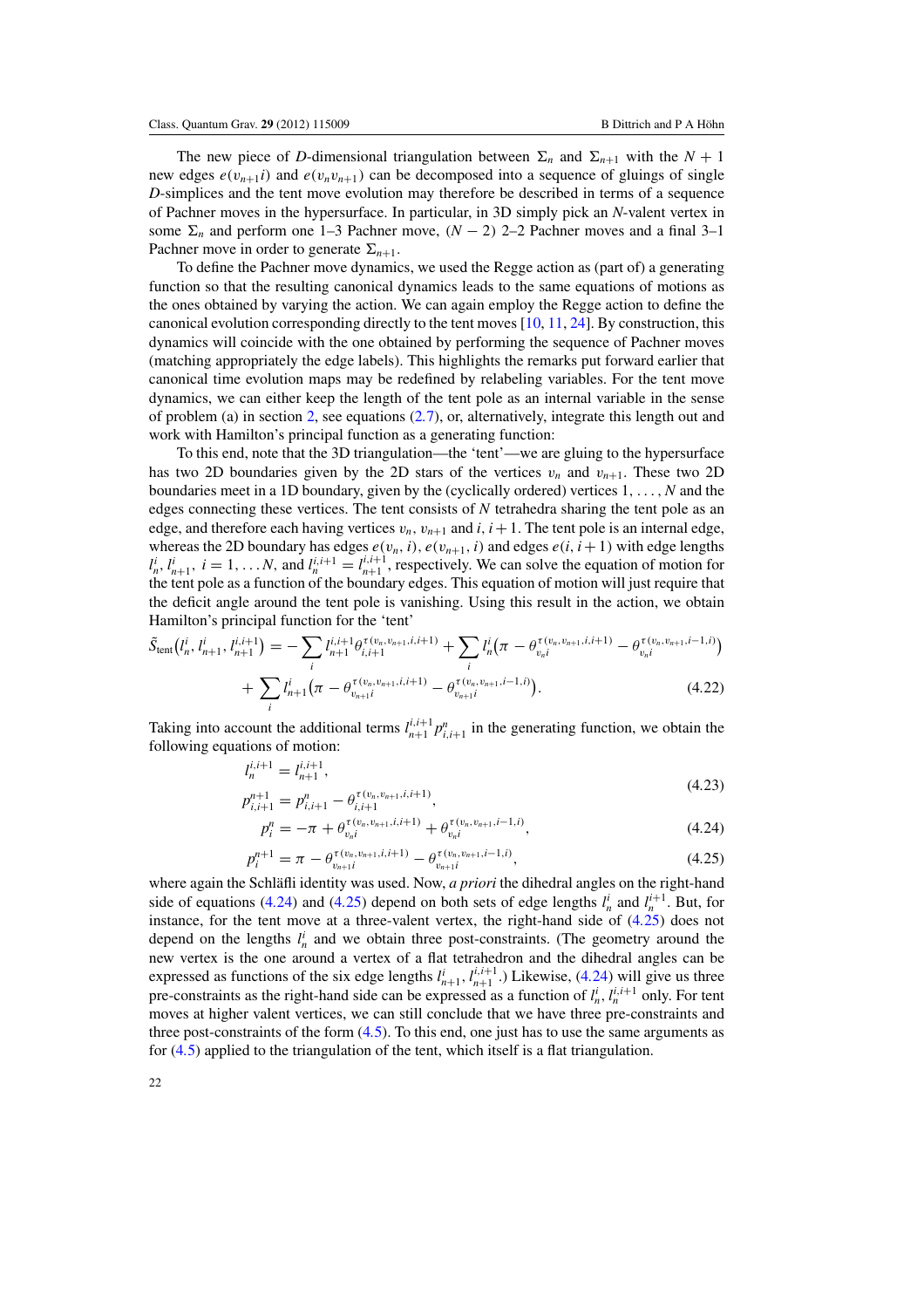<span id="page-23-0"></span>Hence, we will have three pre-constraints and three post-constraints for the tent move. From this we can conclude that three of the edge lengths  $l_{n+1}^i$  remain undetermined by the equations of motion (4*.*[23\)](#page-22-0)–(4*.*[25\)](#page-22-0). (Correspondingly, there is a three-parameter set of initial data at step *n*, which can be evolved to the same data at time  $(n + 1)$ , and vice versa.) These are the same three parameters that are left undetermined by the 1–3 move in section [4.1](#page-16-0) and correspond to lapse and shift degrees of freedom. The three post-constraints of the 1–3 move are of the form as encountered here and the present discussion shows that these constraints remain preserved through all the additional Pachner moves that make up the tent move. Also, the pre-constraints, which need be fulfilled so that the final 3–1 move can be performed, will automatically be satisfied, if the triangulation has been correctly evolved by Pachner moves.

Finally, we remark that the lapse and shift degrees of freedom that remain free in the tent move can be chosen to be infinitesimally small. This allows to recover a continuous time evolution (plus Hamiltonian and constraints generating this evolution, which coincide with (4*.*[5\)](#page-15-0)) from the discrete time evolution presented here.

#### **5. Pachner moves for 4D Regge calculus**

While the 3D Regge dynamics leads to flat geometries, the 4D Regge equations allow for curved solutions. This renders the 4D dynamics significantly more complicated than in the 3D case; in particular, the preservation of the constraints will generally not hold. Related to this is the fact that lapse and shift degrees of freedom will, in general, not remain free but will become fixed by pre-constraints (unless one considers initial data that lead to flat solutions).

The Regge action for a 4D triangulation (without cosmological constant) is given by [\(3](#page-12-0)*.*1) and (3.[2\)](#page-13-0) for  $h = t$ :

$$
S = \sum_{t \subset T^{\circ}} A_t \epsilon_t + \sum_{t \subset \partial T} A_t \psi_t.
$$
 (5.1)

The equations of motion for an inner edge *e* read

$$
\sum_{t \supset e} \frac{\partial A_t}{\partial l^e} \epsilon_t = 0,\tag{5.2}
$$

which—depending on the boundary data—allow for flat solutions  $\epsilon_t = 0$ , as well as solutions with curvature  $\epsilon_t \neq 0$ .

Despite the latter, we can show that Hamilton's principal function reduces to a boundary term (as is the case in the continuum). To this end, multiply each of the equations in (5*.*2) with the length  $l^e$  and sum over all (inner) edges. We will employ the Euler identity (see, e.g.,  $[37]$ )

$$
\sum_{e \subset t} l^e \frac{\partial A_t}{\partial l^e} = 2A_t \tag{5.3}
$$

for the area of a triangle. Using the equations of motion (5*.*2), we can write

$$
0 = \sum_{e \subset T^{\circ}} l^{e} \sum_{t \subset e} \frac{\partial A_{t}}{\partial l^{e}} \epsilon_{t}
$$
  
= 
$$
2 \sum_{t \subset T_{t}^{\circ}} A_{t} \epsilon_{t} + \sum_{t \subset T_{t}^{\partial}} \sum_{e \subset t \cap e \subset T^{\circ}} l^{e} \frac{\partial A_{t}}{\partial l^{e}} \epsilon_{t},
$$
(5.4)

where  $T_t^{\circ}$  denotes the set of triangles, which have all three edges contained in the bulk  $T^{\circ}$ , and  $T_t^{\partial}$  denotes the set of triangles in  $T^{\circ}$  where at least one of the edges is in the boundary ∂*T*. (Note that an inner triangle can have either one, two or all three edges in the boundary.)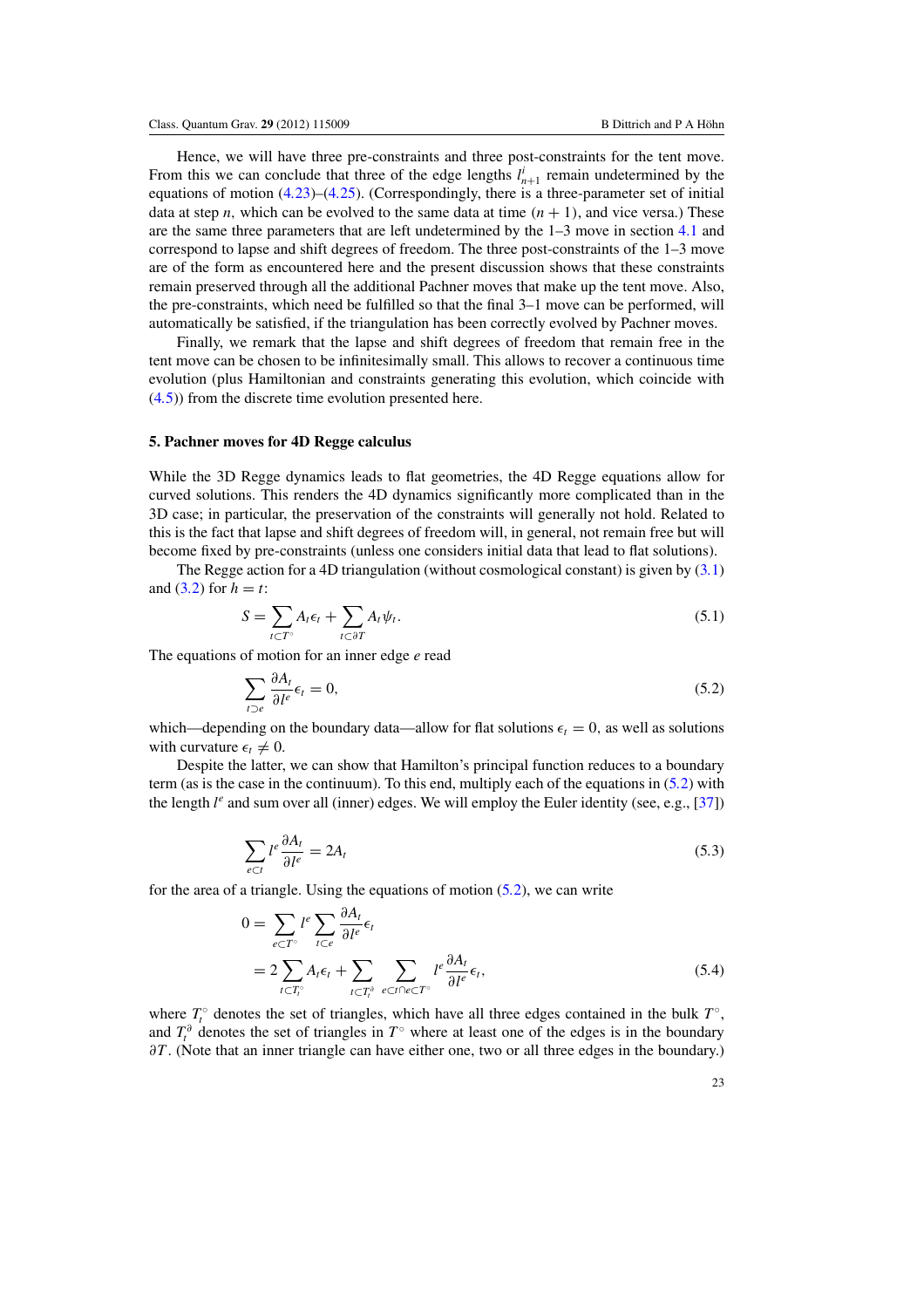<span id="page-24-0"></span>Employing equations (5*.*[3\)](#page-23-0) and [\(5](#page-23-0)*.*4) in the action [\(5](#page-23-0)*.*1), we discover that Hamilton's principal function

$$
\tilde{S} = \frac{1}{2} \sum_{e \subset \partial T} l^e \left[ \sum_{t \supset e \cap t \subset T_i^{\partial}} \frac{\partial A_t}{\partial l^e} \epsilon_t + \sum_{t \supset e \cap t \subset \partial T} \frac{\partial A_t}{\partial l^e} \psi_t \right]
$$
(5.5)

is given by a boundary term. The form of this last expression suggests that the momenta are given by the combination of exterior angles and deficit angles 'near' the boundary in square brackets on the right-hand side of (5*.*5):

$$
p_e = \sum_{t \supset e \cap t \subset T^\circ} \frac{\partial A_t}{\partial l^e} \epsilon_t + \sum_{t \supset e \cap t \subset \partial T} \frac{\partial A_t}{\partial l^e} \psi_t \tag{5.6}
$$

Indeed, momentum updating during the Pachner move evolution will confirm this.

As in 3D, we can produce a Regge triangulation with boundary topology given by the  $3$ -sphere $1$  by considering first an evolution move from the empty hypersurface to the boundary of a 4-simplex. The generating function would simply be given by the 1-simplex action

$$
G_{0-1}(l_0^n, l_1^n) = S_{\sigma}(l_1^n) = \sum_t A_t(\pi - \theta_t^{\sigma})
$$
\n(5.7)

and gives rise to the following equations of motion:

$$
p_n^0 = 0, \qquad p_n^1 = \frac{\partial S_{\sigma}}{\partial l_1^n} = \sum_{t \supset e} \frac{\partial A_t}{\partial l_1^n} \left(\pi - \theta_t^{\sigma}\right). \tag{5.8}
$$

Again, just as in the 3D case, we also obtain post-constraints here that determine all 10 momenta at time  $k = 1$  as a function of the edge lengths at time  $k = 1$ . Hence, the boundary of a simplex is a totally constrained system. This property does not change under 1–4 Pachner moves (yielding the so-called stacked spheres), which will introduce four post-constraints for every four new edge lengths added as configuration variables. This sector of the 4D dynamics behaves very similarly to 3D gravity and was also discussed in [\[38\]](#page-51-0). Furthermore, a derivation of the symplectic structure for this sector, starting from a first-order formulation of canonical discrete gravity, may be found in [\[38](#page-51-0)]. The results obtained there are in agreement with (5*.*6). The reason why this sector is totally constrained is that the 1–4 Pachner moves neither lead to inner triangles nor inner edges. Hence, the hypersurface triangulations produced by means of this move allow for bulk triangulations without any inner triangles that could carry inner curvature. That is, we are considering again just flat triangulations.

This will, in general, change if in addition we consider 2–3, 3–2 and 4–1 Pachner moves. As the 1–4 Pachner move will not lead to any additional inner triangles or edges but adds four boundary edges, we can consider it as just adding lapse and shift degrees of freedom. Indeed, the four new edge lengths will remain free parameters, at least before doing any other moves. The 2–3 Pachner move, on the other hand, generates an inner triangle but no inner edge. We shall see that this move can be interpreted as adding a curvature degree of freedom (or physical degree of freedom as opposed to the lapse and shift gauge degrees of freedom). The 3–2 move, furthermore, produces an inner edge for which the Regge equation of motion—canonically in the form of a pre-constraint—must be satisfied. Consequently, this move can be considered as the 'true evolution step' in the sense that it requires the solution of an equation of motion, involving curvature degrees of freedom. Finally, the 4–1 Pachner move generates six inner triangles and four inner edges and will feature four pre-constraints. For the same reasons as in the 3D case, the pre-constraints will be automatically satisfied if we consider initial data leading to a flat solution. For curved solutions, however, these pre-constraints will fix some free parameters introduced in the previous steps.

<sup>11</sup> Once more, we could equally well start by producing an initial hypersurface of more complicated topology.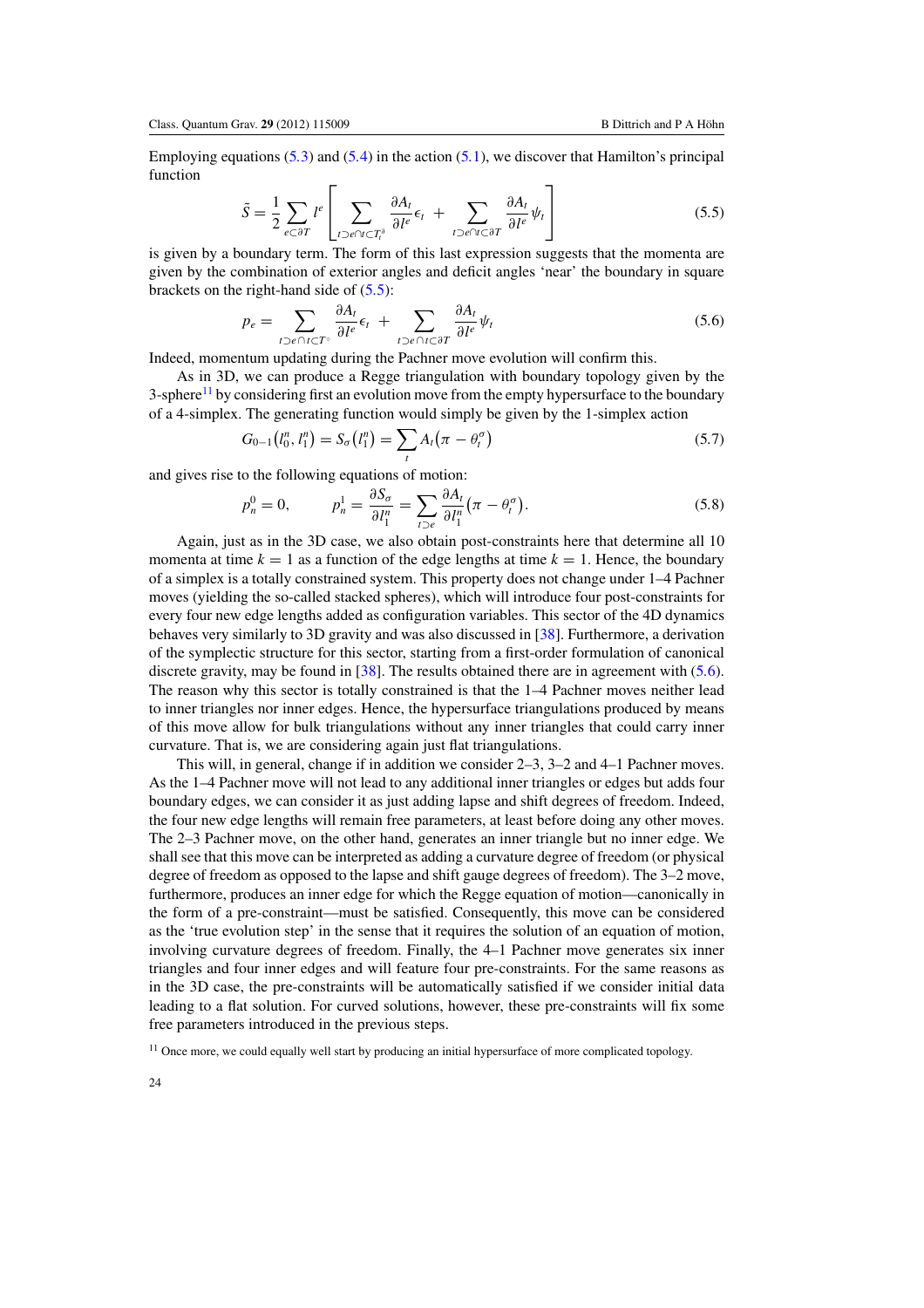<span id="page-25-0"></span>

**Figure 11.** The 1–4 Pachner move and its inverse, i.e. the 4–1 Pachner move.

#### *5.1. The 1–4 Pachner move*

This move is the 4D analog of the  $1-3$  Pachner move discussed in section [4.1.](#page-16-0) Glue a 4-simplex σ onto a given 3D hypersurface  $\Sigma_k$  in such a way that its 'bottom tetrahedron' τ is identified with a tetrahedron in  $\Sigma_k$ . Similarly, consider the situation in which one simplex  $\sigma$  that shares one tetrahedron  $\tau$  with  $\Sigma_k$  is removed from a given triangulation (equivalent to adding a tetrahedron with opposite orientation).

This move acts as a 1–4 Pachner move on  $\Sigma_k$ . It introduces one new vertex and four new edges into the new hypersurface, but it does not render any edges internal. The 1–4 Pachner moves replaces the tetrahedron  $\tau$  with the subdivided tetrahedron (consisting of four smaller tetrahedra); the boundary of the tetrahedron  $\tau$  does not change and we have the same four triangles  $t^e$  and six edges  $l^e$  before and after the move. Through the subdivision, there will appear four new edges  $e_n$  and six new triangles  $t^n$  adjacent to these new edges; see figure 11.

Since there are no edges that become internal, there are no equations of motion to be satisfied. As a consequence, the lengths of the four new edges, labeled by *n*, can be freely chosen. That is, one has a fourfold freedom in choosing the 'tip' of  $\sigma$ , which can be parametrized by lapse *N* and shift *N*<sup>α</sup> variables. As opposed to the 3D case (and the continuum), this freedom will, in general, be restricted by the appearance of pre-constraints in later moves (see also the discussion in section [5.5](#page-29-0) about tent moves).

We proceed in the same way as for the 1–3 move and use the generating function

$$
G_{1-4}(l_{k+1}^b, p_b^k; l_{k+1}^e, p_e^k; l_k^n, l_{k+1}^n) = \sum_b l_{k+1}^b p_b^k + \sum_e l_{k+1}^e p_e^k + S_\sigma(l_{k+1}^e, l_{k+1}^n),\tag{5.9}
$$

where we use the action of a single simplex

$$
S_{\sigma} = \sum_{t^e \subset \sigma} A_{t^e} (l^e_{k+1}, l^n_{k+1}) \left( -\theta_{t^e}^{\sigma} (l^e_{k+1}, l^n_{k+1}) \right) + \sum_{t^n \subset \sigma} A_{t^n} (l^e_{k+1}, l^n_{k+1}) \left( \pi - \theta_{t^n}^{\sigma} (l^e_{k+1}, l^n_{k+1}) \right). \tag{5.10}
$$

The evolution equations are then

$$
l_k^b = l_{k+1}^b, \qquad p_b^{k+1} = p_b^k,
$$
\n(5.11)

$$
l_k^e = l_{k+1}^e, \qquad p_e^{k+1} = p_e^k + \frac{\partial S_\sigma}{\partial l_{k+1}^e} = p_e^k - \sum_{t^e \subset \sigma} \frac{\partial A_{t^e}}{\partial l_{k+1}^e} \theta_{t^e}^\sigma + \sum_{t^n \subset \sigma} \frac{\partial A_{t^n}}{\partial l_{k+1}^e} \left(\pi - \theta_{t^n}^\sigma\right), \tag{5.12}
$$

$$
p_n^k = 0, \qquad p_n^{k+1} = \qquad \frac{\partial S_\sigma}{\partial l_{k+1}^n} = \sum_{t^n \subset \sigma} \frac{\partial A_{t^n}}{\partial l_{k+1}^n} \left(\pi - \theta_{t^n}^\sigma\right). \tag{5.13}
$$

As for the 1–3 move,  $l_k^n$  and  $l_{k+1}^n$  remain arbitrary, nevertheless, we can obtain  $l_k^n = l_{k+1}^n$ . Again, we encounter post-constraints for every new edge, namely the second equation in (5*.*13). These post-constraints fix the momenta as a specific combination of the exterior angles. At a four-valent vertex, which can be seen as the tip of a 4-simplex, this combination of exterior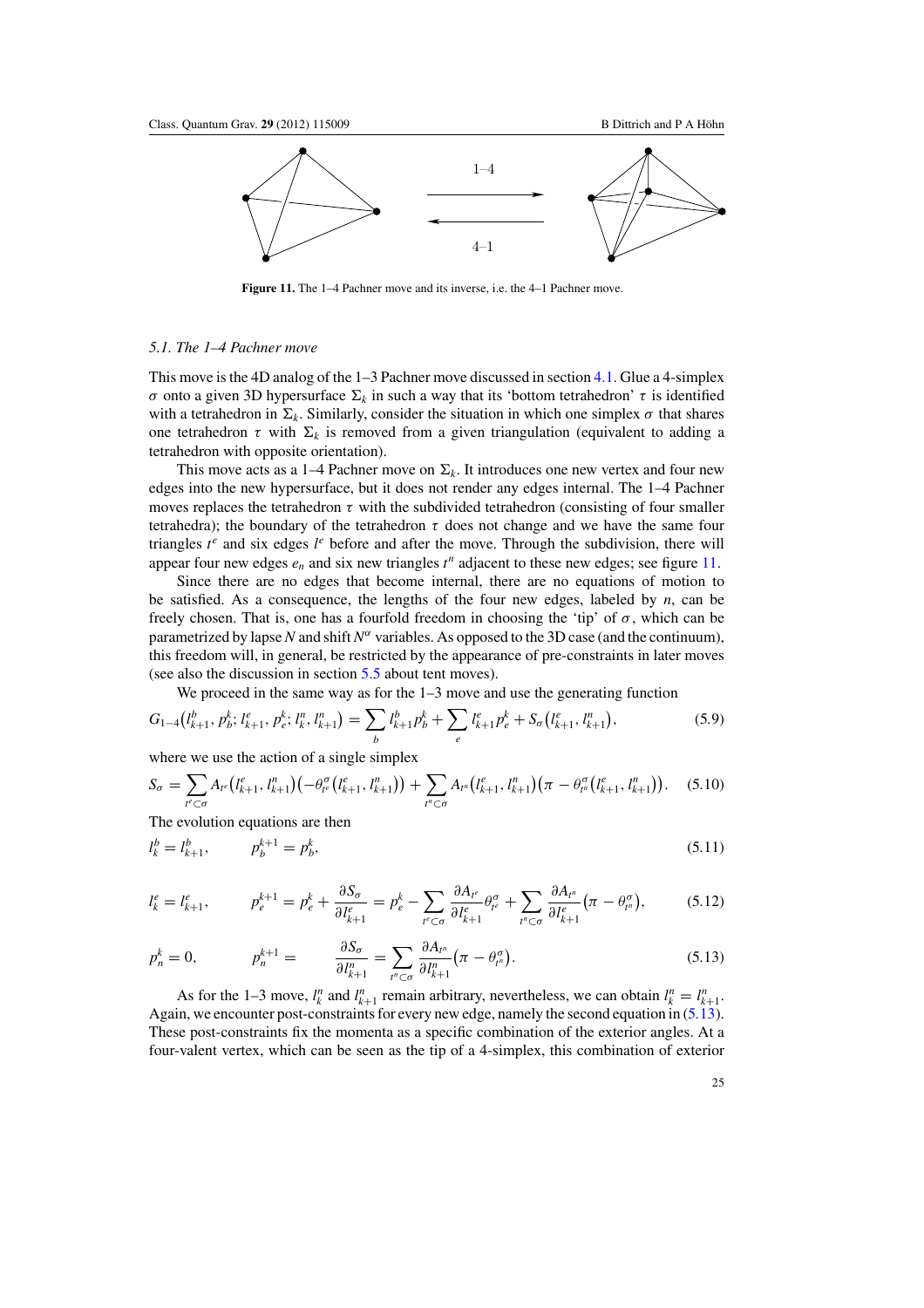<span id="page-26-0"></span>

**Figure 12.** The 2–3 Pachner move and its inverse, i.e. the 3–2 Pachner move.

angles can be expressed as a function of the adjacent length variables (namely the lengths of the simplex  $\sigma$ ). Such a post-constraint will always appear if we produce a boundary edge in the course of evolution at which no bulk triangles (as potential carriers of curvature) are hinging.

In the later discussion, we shall see that these constraints are, in general, not preserved by the other moves. Additionally, the free data, i.e. the lengths of the four new edges, may, in general, become fixed by pre-constraints of later moves. This is related to the fact that the Regge discretization does not preserve the diffeomorphism symmetry of the continuum [\[10](#page-50-0), [11](#page-50-0)]. The constraints and the free data discussed here, therefore, correspond to the Hamiltonian and diffeomorphism constraints and the gauge freedom (of lapse and shift) of the continuum. Through the breaking of diffeomorphism symmetry by discretization, the constraints encountered here will generally not be preserved by the other Pachner moves but, instead, turned into the so-called pseudo-constraints [\[10,](#page-50-0) [11](#page-50-0), [16,](#page-50-0) [24\]](#page-51-0). These are equations of motion for canonical data of two different times, in which these data are only weakly coupled to each other. (More precisely, the eigenvalues of the appropriate Hessian matrix associated with these equations of motion will turn out to be small compared to those of a Hessian associated with proper evolution equations.)

#### *5.2. The 2–3 Pachner move*

Next, let us discuss the 2–3 move that turns out to generate a dynamical (or physical) degree of freedom.

Consider the situation in which a 4-simplex  $\sigma$  is glued to  $\Sigma_k$  in such a way that two of its (adjacent) tetrahedra are identified with two (adjacent) tetrahedra in  $\Sigma_k$ . This gluing process is only possible when these two tetrahedra in  $\Sigma_k$  are *not* part of the same 4-simplex in the underlying triangulation (for the five vertices of these two tetrahedra are already the five vertices of  $\sigma$ ). In contrast to the 2–2 move in 3D, the extrinsic curvature angle around the triangle *t <sup>o</sup>* along which the two adjacent tetrahedra are identified need not *a priori* (i.e. kinematically) to be negative<sup>12</sup>. On the other hand, we can remove such a simplex from the triangulation (or, equivalently, add a simplex with opposite orientation), if the extrinsic angle around  $t^o$  is positive, the two adjacent tetrahedra reside in the same  $\sigma$  and there is a piece of triangulation underneath  $\Sigma_k$ . From the perspective of the hypersurface, this evolution move amounts to a 2–3 Pachner move.

Two tetrahedra sharing a triangle  $t^o$  and having a boundary consisting of six triangles  $t^e$ and nine edges *e* are replaced by three tetrahedra sharing a new edge *n* and sharing pairwise three new triangles  $t^n$ ; see figure 12. As for all the Pachner moves, the boundary of the three new tetrahedra is the same as for the two tetrahedra we started with. Consequently, during

<sup>&</sup>lt;sup>12</sup> Due to the flat embedding in 3D Regge calculus (without a cosmological constant), the extrinsic angle  $\psi_o^k$  around the edge  $e = o$  in the configuration of the 2–2 Pachner move in section [4.2](#page-17-0) must be negative for a 2–2 gluing move to be possible such that eventually  $\epsilon_o = 0$  (for non-degenerate simplices, the dihedral angles are always positive).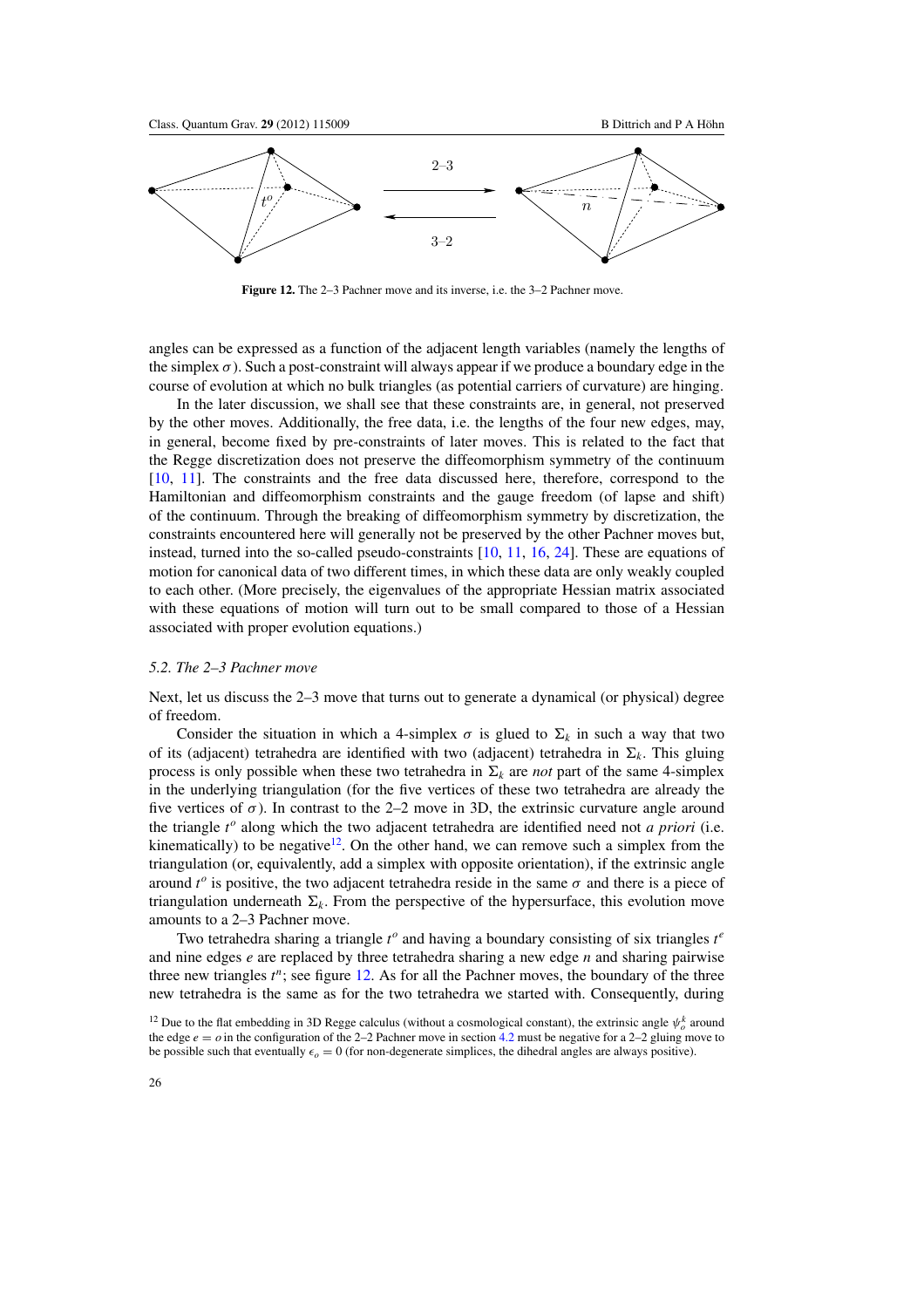<span id="page-27-0"></span>this move, no edge will become internal, and therefore, there will be no additional equations of motion, which we could solve for the length of the new edge. Furthermore, the triangle *t o* becomes a bulk triangle in the gluing move. This is important, since after the move, the bulk triangle can carry a non-vanishing deficit angle, i.e. curvature. This deficit angle depends on the value of the new edge and as this can be freely chosen, we are generating a curvature degree of freedom<sup>13</sup>. This is different from the four free edge lengths that arise in the  $1-4$  move, which rather correspond to lapse and shift, and, therefore, gauge variables, in the continuum.

Because of the new edge at step  $(k + 1)$ , we extend the phase space at step *k* by the pair  $(l_k^n, p_n^k)$ . We use the generating function

$$
G_{2-3}(l_{k+1}^b, p_k^k; l_{k+1}^e, p_e^k; l_k^n, l_{k+1}^n) = \sum_b l_{k+1}^b p_b^k + \sum_e l_{k+1}^e p_e^k + S_\sigma(l_{k+1}^e, l_{k+1}^n),\tag{5.14}
$$

where in this case the action of the 4-simplex under consideration is given by

$$
S_{\sigma}\left(l_{k+1}^{e}, l_{k+1}^{n}\right) = \sum_{t^{e} \subset \sigma} A_{t^{e}}\left(l_{k+1}^{e}, l_{k+1}^{n}\right)\left(-\theta_{t^{e}}^{\sigma}\left(l_{k+1}^{e}, l_{k+1}^{n}\right)\right) + A_{t^{o}}\left(l_{k+1}^{e}, l_{k+1}^{n}\right)\left(\pi - \theta_{t^{o}}^{\sigma}\left(l_{k+1}^{e}, l_{k+1}^{n}\right)\right) + \sum_{t^{n} \subset \sigma} A_{t^{n}}\left(l_{k+1}^{e}, l_{k+1}^{n}\right)\left(\pi - \theta_{t^{n}}^{\sigma}\left(l_{k+1}^{e}, l_{k+1}^{n}\right)\right).
$$
\n(5.15)

The evolution equations read

$$
l_k^b = l_{k+1}^b, \qquad p_b^{k+1} = p_b^k,
$$
\n(5.16)

$$
l_{k}^{e} = l_{k+1}^{e}, \qquad p_{e}^{k+1} = p_{e}^{k} + \frac{\partial S_{\sigma}}{\partial l_{k+1}^{e}} = p_{e}^{k} - \sum_{t^{e} \subset \sigma} \frac{\partial A_{t^{e}}}{\partial l_{k+1}^{e}} \theta_{t^{e}}^{\sigma} + \frac{\partial A_{t^{o}}}{\partial l_{k+1}^{e}} (\pi - \theta_{t^{o}}^{\sigma}) + \sum_{t^{m} \subset \sigma} \frac{\partial A_{t^{m}}}{\partial l_{k+1}^{e}} (\pi - \theta_{t^{m}}^{\sigma}), \qquad (5.17)
$$

$$
p_n^k = 0, \qquad p_n^{k+1} = \qquad \frac{\partial S_\sigma}{\partial l_{k+1}^n} = \sum_{t^n \subset \sigma} \frac{\partial A_{t^n}}{\partial l_{k+1}^n} \left(\pi - \theta_{t^n}^\sigma\right). \tag{5.18}
$$

The second equation in (5.17) determines the momenta  $p_e^{k+1}$  at time  $k+1$  as a function of the ones at time *k*, as well as the new edge lengths  $l_{k+1}^n$  and  $l_{k+1}^e = l_k^e$ . The new lengths  $l_k^n$  and  $l_{k+1}^n$  remain undetermined, but we may again choose  $l_k^n = l_{k+1}^n$ . Accordingly, we find a post-constraint at time  $(k + 1)$ , namely the second equation in (5.18). It determines the new momentum variable as a function of the edge lengths at step  $(k + 1)$ . Geometrically, this constraint arises as by construction there are no bulk, but only boundary triangles hinging at the new edge. Hence, we can compute the exterior angle from the boundary geometry alone, i.e. the length variables of the hypersurface  $\Sigma_{k+1}$ .

## *5.3. The 3–2 Pachner move*

The 3–2 Pachner move is the inverse of the 2–3 move: a 4-simplex  $\sigma$  is glued onto  $\Sigma_k$  in such a way that three of its (adjacent) tetrahedra, sharing an edge  $o$ , are identified with three adjacent tetrahedra in  $\Sigma_k$ . This gluing is possible only when these three tetrahedra reside in three distinct 4-simplices of the triangulation underlying  $\Sigma_k$ . As in the case of the 2–3 move and by virtue of the possible absence of a flat embedding, the extrinsic angles at the three

 $13$  For instance, it is possible to generate the complete 4D star of a triangle, i.e. rendering it internal, by starting out with one 4-simplex and performing a sequence of 1–4 Pachner moves on it and a final 2–3 move. During this sequence, the triangle shared by all simplices has become internal, but there are only boundary edges. This star of the triangle, therefore, carries curvature without any internal edges. Hence, there are no Regge equations to be satisfied.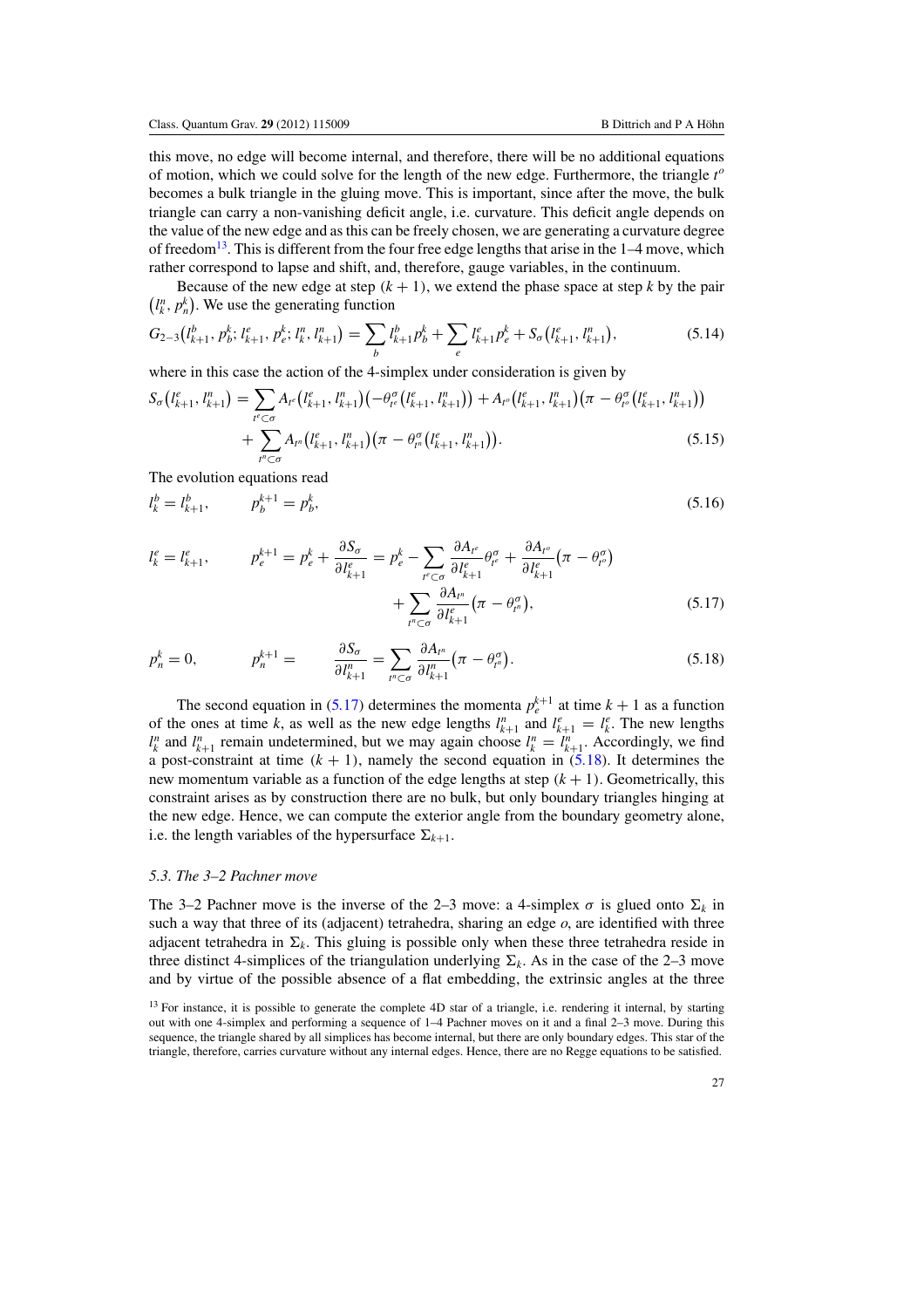<span id="page-28-0"></span>

**Figure 13.** The 2–3 Pachner move and its inverse, i.e. the 3–2 Pachner move.

triangles  $t^o$ , which are each shared by two of the three tetrahedra in  $\Sigma_k$  need not *a priori* to be negative; the values of the resulting deficit angles around these triangles will eventually be determined by the dynamics. Likewise, one can remove a simplex  $\sigma$  from the triangulation underlying  $\Sigma_k$  (or, equivalently, glue a simplex with opposite orientation to  $\Sigma_k$ ), if the three extrinsic angles are positive and the three tetrahedra are part of the same 4-simplex. These gluings/removals appear as 3–2 Pachner moves, i.e. three tetrahedra sharing one edge *o* and pairwise three triangles  $t^o$  are replaced with two tetrahedra sharing one triangle  $t^n$ , such that the boundary of the two complexes, consisting of six triangles *t <sup>e</sup>* and nine edges *e* remains unchanged (see figure  $13$ ). The edge  $\sigma$  will become internal; in consequence, we will have to satisfy the equation of motion corresponding to this edge. This equation of motion will be implemented via a pre-constraint and momentum matching. It may either not be possible at all to satisfy this pre-constraint, or only for specific choices of parameters, i.e. length variables, which appeared in the previous moves.

Since we have a variable  $l_k^o$  that does not appear at step  $(k+1)$ , we extend the phase space at time  $(k + 1)$  by the pair  $\left(l_{k+1}^o, p_o^{k+1}\right)$ . The generating function for the 3–2 move reads

$$
G_{3-2}(l_k^b, p_b^{k+1}; l_k^e, p_e^{k+1}; l_k^o, l_{k+1}^o) = -\sum_b l_k^b p_b^{k+1} - \sum_e l_k^e p_e^{k+1} + S_\sigma(l_k^e, l_k^o),\tag{5.19}
$$

where the action  $S_{\sigma}$  is given by

$$
S_{\sigma}\left(l_{k}^{e}, l_{k}^{o}\right) = \sum_{t^{e} \subset \sigma} A_{t^{e}}\left(l_{k}^{e}, l_{k}^{o}\right) \left(-\theta_{t^{e}}^{\sigma}\left(l_{k}^{e}, l_{k}^{o}\right)\right) + A_{t^{n}}\left(l_{k}^{e}, l_{k}^{o}\right) \left(\pi - \theta_{t^{n}}^{\sigma}\left(l_{k}^{e}, l_{k}^{o}\right)\right) + \sum_{t^{o} \subset \sigma} A_{t^{o}}\left(l_{k}^{e}, l_{k}^{o}\right) \left(\pi - \theta_{t^{o}}^{\sigma}\left(l_{k}^{e}, l_{k}^{o}\right)\right).
$$
\n(5.20)

The equations of motion amount to

$$
l_{k+1}^b = l_k^b, \qquad p_b^k = p_b^{k+1}, \tag{5.21}
$$

$$
l_{k+1}^{e} = l_{k}^{e}, \qquad p_{e}^{k} = p_{e}^{k+1} - \frac{\partial S_{\sigma}}{\partial l_{k}^{e}} = p_{e}^{k+1} + \sum_{t^{e} \subset \sigma} \frac{\partial A_{t^{e}}}{\partial l_{k}^{e}} \theta_{t^{e}}^{\sigma} - \frac{\partial A_{t^{n}}}{\partial l_{k}^{e}} (\pi - \theta_{t^{n}})
$$

$$
- \sum_{t^{e} \subset \sigma} \frac{\partial A_{t^{e}}}{\partial l_{k}^{e}} (\pi - \theta_{t^{o}}^{\sigma}), \qquad (5.22)
$$

$$
p_o^{k+1} = 0, \qquad p_o^k = -\frac{\partial S_\sigma}{\partial l_k^o} = -\sum_{t^o \subset \sigma} \frac{\partial A_{t^o}}{\partial l_k^o} \left(\pi - \theta_{t^o}^\sigma\right). \tag{5.23}
$$

This time, the second equation in (5.22) determines the momenta  $p_e^{k+1}$  at step ( $k + 1$ ) as a function of the ones at time *k* and the old edge lengths  $l_k^o$  and  $l_k^e$ .

The second equation in (5*.*23), on the other hand, is a pre-constraint. It requires that the momentum  $p_o^k$  be given as a function of the edge lengths at time k. This equation is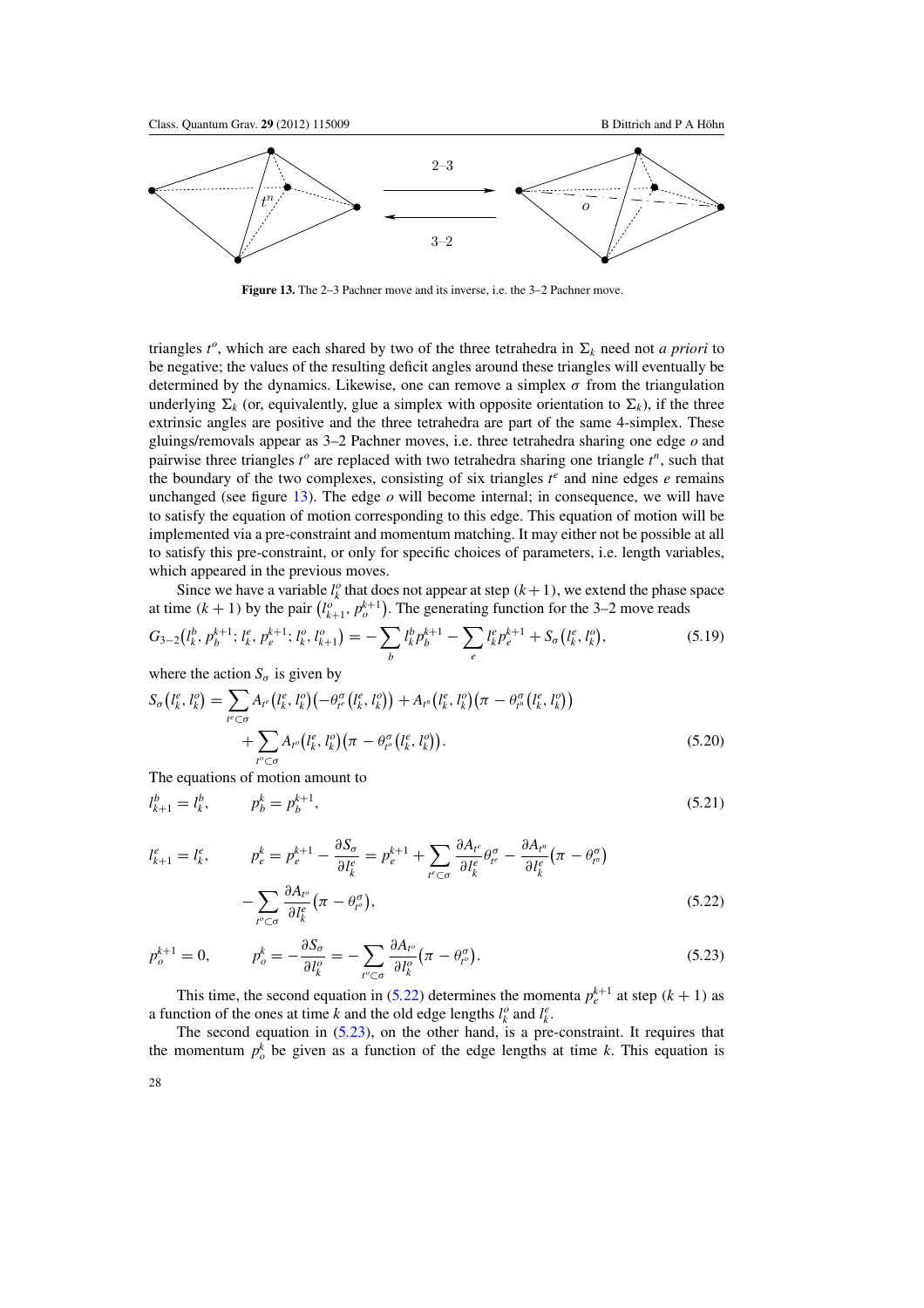<span id="page-29-0"></span>automatically satisfied if the edge *o* has just been created by a 2–3 move, but in general this condition may not be satisfied. In this case, one either has to tune the new length variables that arose in the previous 2–3 or 1–4 moves, or perform a different move.

### *5.4. The 4–1 Pachner move*

Finally, let us consider the 4–1 move, which is the inverse of the 1–4 move (see figure [11\)](#page-25-0). A complex of four tetrahedra sharing a vertex, four edges  $o$  and six triangles  $t^o$  is replaced by one tetrahedron, such that the boundary of four triangles*t <sup>e</sup>* and six edges *e* remains unchanged. The 4–1 gluing move is only possible if these four tetrahedra are part of four different 4-simplices in the underlying triangulation, while the six extrinsic angles at the six  $t^{\circ}$  are kinematically unrestricted. From the 4D perspective, the four 'old' edges become bulk edges; consequently, we will have four equations of motion to satisfy. These take the form of pre-constraints and eventually determine the resulting six deficit angles around  $t^o$ . The prerequisite for the  $4-1$ removal move, on the other hand, is clearly that the four relevant tetrahedra reside in the same 4-simplex and the six extrinsic angles at the six  $t^{\circ}$  are positive.

We extend the phase space at time  $(k + 1)$  by the four pairs  $(l_{k+1}^o, p_o^{k+1})$  and define the generating function

$$
G_{4-1}(l_k^b, p_b^{k+1}; l_k^e, p_e^{k+1}; l_k^o, l_{k+1}^o) = -\sum_b l_k^b p_b^{k+1} - \sum_e l_k^e p_e^{k+1} + S_\sigma(l_k^e, l_k^o),\tag{5.24}
$$

where we use the action of the single 4-simplex under consideration

$$
S_{\sigma} = \sum_{t^e \subset \sigma} A_{t^e} (l_k^e, l_k^o) \big( - \theta_{t^e}^{\sigma} (l_k^e, l_k^o) \big) + \sum_{t^o \subset \sigma} A_{t^o} (l_k^e, l_k^o) \big( \pi - \theta_{t^o}^{\sigma} (l_k^e, l_k^o) \big). \tag{5.25}
$$

The equations of motion are then

$$
l_k^b = l_{k+1}^b, \qquad p_b^k = p_b^{k+1}, \tag{5.26}
$$

$$
l_k^e = l_{k+1}^e, \qquad p_e^k = p_e^{k+1} - \frac{\partial S_\sigma}{\partial l_k^e} = p_e^{k+1} + \sum_{t^e \subset \sigma} \frac{\partial A_{t^e}}{\partial l_k^e} \theta_{t^e}^\sigma - \sum_{t^o \subset \sigma} \frac{\partial A_{t^o}}{\partial l_k^e} \left(\pi - \theta_{t^o}^\sigma\right),\tag{5.27}
$$

$$
p_o^{k+1} = 0, \qquad p_o^k = -\frac{\partial S_\sigma}{\partial l_k^o} = -\sum_{t^n \subset \sigma} \frac{\partial A_{t^o}}{\partial l_k^o} \left(\pi - \theta_{t^o}^\sigma\right). \tag{5.28}
$$

 $l_{k+1}^o$  remain undetermined, as these do not appear at all. Again, we can choose  $l_k^o = l_{k+1}^o$  to carry these data along as boundary data. The second equation in  $(5.28)$  represents four preconstraints, which have to be satisfied by the canonical data at time *k* so that the 4–1 move can be performed. This will, in general, restrict the free parameters that appeared in the previous moves.

## *5.5. Example: 4D tent moves*

As a specific example, we can also consider tent moves in 4D, which, as already explained in section [4.4,](#page-21-0) can be obtained by a succession of Pachner moves. In particular, an *N*-valent tent move in 4D can be reproduced through a sequence of one  $1-4$  move,  $(N-3)$  2–3 moves,  $(N-3)$  3–2 moves and one final 4–1 Pachner move<sup>14</sup>.

<sup>14</sup> Note that the ordering of the 2–3 and 3–2 Pachner moves is not entirely fixed: one always has to start with a 1–4 move to introduce the new vertex  $v_{n+1}$  and a subsequent 2–3 move and finish off with a 3–2 move prior to the final 4–1 move (which removes  $v_n$  from  $\Sigma_{n+1}$ ), but the ordering of the 2–3 and 3–2 moves in between can be chosen freely (according to the given configuration).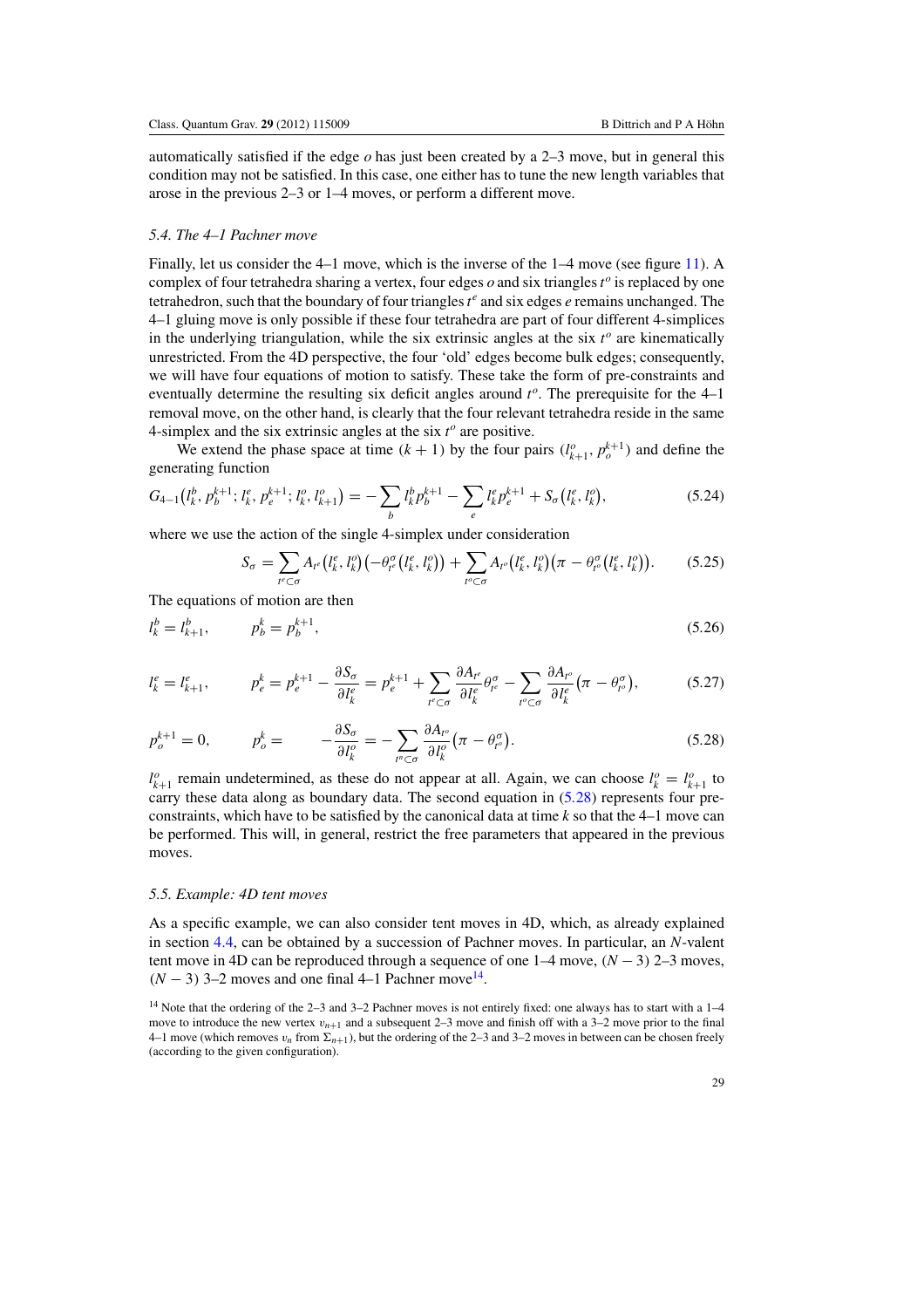<span id="page-30-0"></span>Here, we will discuss two tent move configurations: the first one at a four-valent vertex leads to flat dynamics, while, in contrast to this, the second example involves curvature and the role of the pre- and post-constraints differs considerably from that in the first example.

To begin with, consider the simplest tent move configuration in 4D, namely the four-valent tent move. Starting from a four-valent vertex  $v_0$  in the boundary surface  $\Sigma_0$  of a single 4simplex, perform first one 1–4 and one 2–3 move, which introduce five new (freely choosable) edge lengths. Finally, perform one 3–2 move to remove one of the edges  $e(v_0i)$ ,  $i \in 1, \ldots, 4$ , and one 4–1 move to remove the remaining three edges  $e(v_0 j)$  and the tent pole  $e(v_0 v_1)$  from the new  $\Sigma_1$  and solve the corresponding five equations of motion or pre-constraints.

After the 3–2 move, the boundary configuration, in fact, corresponds to the configuration of a *stacked sphere*, namely to the configuration of one simplex on which one 1–4 move has been performed with the tip of the second simplex pushed 'inward'. A *stacked sphere* is a triangulation of the 3-sphere, which can be obtained by performing a sequence of 1–4 Pachner moves on the 3D boundary surface of a single 4-simplex and therefore necessarily possesses a 4D flat interior as there are no internal edges. Any triangulation whose boundary corresponds to a stacked sphere configuration possesses flat solutions independent of the existence of internal triangles (up to possible discretization artifacts [\[10\]](#page-50-0)).

That is, the 3–2 Pachner move plays a key role here in that its pre-constraint (or equation of motion) generally imposes flatness of the deficit angle around the internal triangle generated in the course of the previous 2–3 move and thus establishes one non-trivial condition among the five free parameters of the 1–4 and 2–3 moves. Hence, there exists a four-parameter family of solutions to the equation of motion of the 3–2 Pachner move, all of which correspond to flat geometries. Therefore, these solutions also automatically solve the equations of motion of the final 4–1 Pachner move (the boundary configuration after the 4–1 move also corresponds to a stacked sphere). Thus, the four pre-constraints of the final 4–1 move are automatically satisfied and no further non-trivial conditions on the remaining four parameters arise. Accordingly, after the 4–1 Pachner move four parameters coordinatizing the position of the vertex remain free and one obtains a fourfold gauge symmetry associated with lapse and shift degrees of freedom.

This situation changes for *N*-valent tent moves with  $N \geq 5$ , since the boundary configuration at none of the individual Pachner move steps corresponds to a stacked sphere and therefore does not necessarily imply flatness. But non-vanishing curvature in Regge calculus generically breaks the vertex displacement gauge symmetry [\[10,](#page-50-0) [11](#page-50-0)] and all free parameters become fixed. In particular, both the 3–2 and the 4–1 moves attach internal triangles to the edges in the hypersurface, which generally introduces a dependence on data from other evolution steps, e.g., see equation (5*.*[6\)](#page-24-0). The (post-) constraints after the 1–4 move will, in general, not be preserved by the following Pachner moves. Instead, these transform into pseudo-constraints [\[11](#page-50-0)]. Pseudo-constraints can be understood as equations between the phase space data at time *k*, which further depend (weakly) on phase space data from the neighbouring time steps.

As the second example consider, for simplicity, a 'symmetry-reduced' tent move at a five-valent vertex  $v_0$ , also used in [\[10](#page-50-0), [11\]](#page-50-0), where only two dynamical length variables,  $a_n$  and  $b_n$ , arise at each tent move step *n*, apart from the tent pole length. There are six tetrahedra in  $\Sigma_0$  with vertices

$$
v_0 124, \quad v_0 134, \quad v_0 234, \quad v_0 125, \quad v_0 135, \quad v_0 235. \tag{5.29}
$$

Accordingly, we will have nine triangles of the form  $t(v_0 i j)$ , with *i*, *j* = 1,... 5, in this triangulation, five edges of the form  $e(v_0i)$  and nine edges of the form  $e(ij)$  (all possible ordered combinations of  $i, j \in \{1, \ldots, 5\}$  with the exception 45). This situation is depicted in figure [14.](#page-31-0)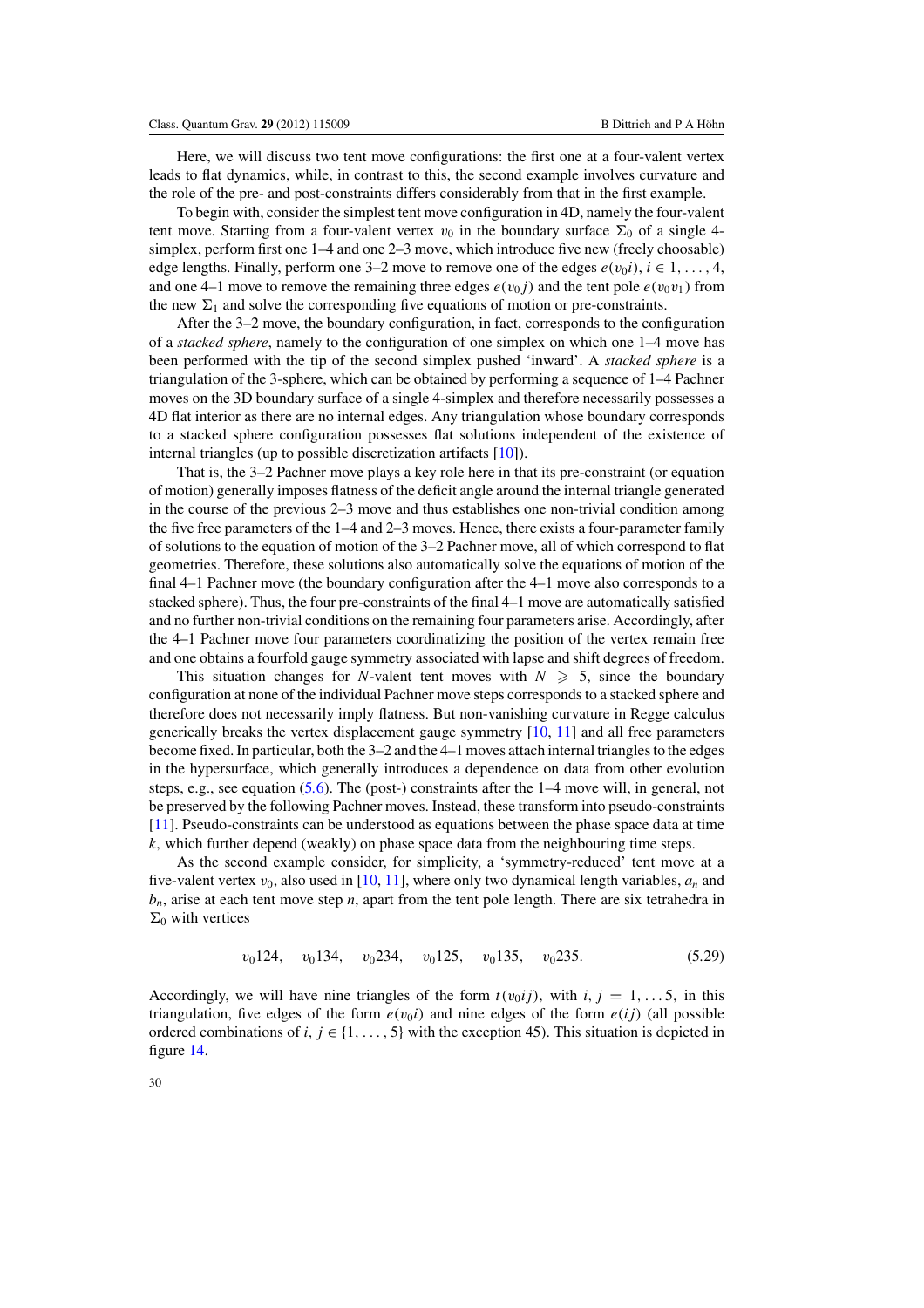<span id="page-31-0"></span>

**Figure 14.** Illustration of the symmetry-reduced 3D star of a five-valent vertex  $v_0$ , consisting of the six tetrahedra (5*.*[29\)](#page-30-0).

'Symmetry reduction' here means that all the lengths of the boundary edges  $e(ij)$  are set to  $1^{15}$  and imposing  $l^{e(v_n i)} = a_n$ ,  $i = 1, 2, 3$ , and  $l^{e(v_n 4)} = l^{e(v_n 5)} = b_n$  at each tent move step *n*.

The 4-simplices associated with the Pachner moves reproducing this tent move are then all of the same type  $\sigma(v_0v_1\vec{i}\kappa)$ , where *i*, *j* take values in 1, 2, 3 and  $\kappa$  in 4, 5. Hence, the first 1–4 move already introduces all three new (freely choosable) parameters  $a_1, b_1$  and the length of the tent pole between  $v_0$  and  $v_1$ , which we will call  $t_1$ . Specifically, let us consider the case where we glue the six 4-simplices onto the tetrahedra (5*.*[29\)](#page-30-0) in the following order: 1.  $\sigma(v_0v_1124)$ , 2.  $\sigma(v_0v_1134)$ , 3.  $\sigma(v_0v_1125)$ , 4.  $\sigma(v_0v_1135)$ , 5.  $\sigma(v_0v_1234)$ , 6.  $\sigma(v_0v_1235)$ , which corresponds to one 1–4 move, two subsequent 2–3 moves followed by two 3–2 moves and a final 4–1 move. These Pachner moves are then to be implemented canonically by equations (5*.*[11\)](#page-25-0), (5*.*[13\)](#page-25-0), (5*.*[16\)](#page-27-0)–(5*.*[18\)](#page-27-0), (5*.*[21\)](#page-28-0)–(5*.*[23\)](#page-28-0), (5*.*[26\)](#page-29-0) and (5*.*[28\)](#page-29-0). The necessary action contribution of each of these six simplices is of the general form

$$
S_{\sigma(v_0v_1ij\kappa)} = 2A_t^a(c_1\pi - \theta_t^a) + A_t^b(c_2\pi - \theta_t^b) + A_a^0(c_3\pi - \theta_a^0) + A_a^1(c_4\pi - \theta_a^1) + 2A_b^0(c_5\pi - \theta_b^0) + 2A_b^1(c_6\pi - \theta_b^1) - A\theta,
$$
(5.30)

where

 $\theta_a^0$ ,  $A_a^0$  are the dihedral angle and the area of the triangle  $\Delta(v_0 i j)$ ,

- $\theta_b^0$ ,  $A_b^0$  are the dihedral angle and the area of the triangle  $\Delta(v_0 i\kappa)$ ,
- $\theta_t^a$ ,  $A_t^a$  are the dihedral angle and the area of the triangle  $\Delta(v_0v_1i)$ ,
- $\theta_t^b$ ,  $A_t^b$  are the dihedral angle and the area of the triangle  $\Delta(v_0v_1\kappa)$ ,
- $\theta_a^1$ ,  $A_a^1$  are the dihedral angle and the area of the triangle  $\Delta(v_1 i j)$ ,
- $\theta_b^1$ ,  $A_b^1$  are the dihedral angle and the area of the triangle  $\Delta(v_1 i\kappa)$ ,
- $θ$ , *A* are the dihedral angle and the area of the triangle  $Δ(ijk)$ ,

respectively, and  $c_m \in \{0, \frac{1}{2}, 1\}$ ,  $m = 1, \ldots, 6$ , depending on whether the corresponding triangle has been present prior to the move under consideration, is newly introduced or becomes internal (see the discussion in the paragraph following [\(3](#page-13-0)*.*2) in section [3.1\)](#page-12-0).

In what follows, we confine our focus to pre-constraints rather than post-constraints since the latter are automatically satisfied after the moves. The pre-constraint for  $e(v_01)$  of the first 3–2 move coincides with the equation of motion for the  $a_0$ -edges, the pre-constraint for  $e(v_0,4)$ of the second  $3-2$  move with that of the  $b<sub>0</sub>$ -edges and the single pre-constraint of the  $4-1$  move

<sup>&</sup>lt;sup>15</sup> This is possible since the vacuum Regge equations are invariant under global rescalings.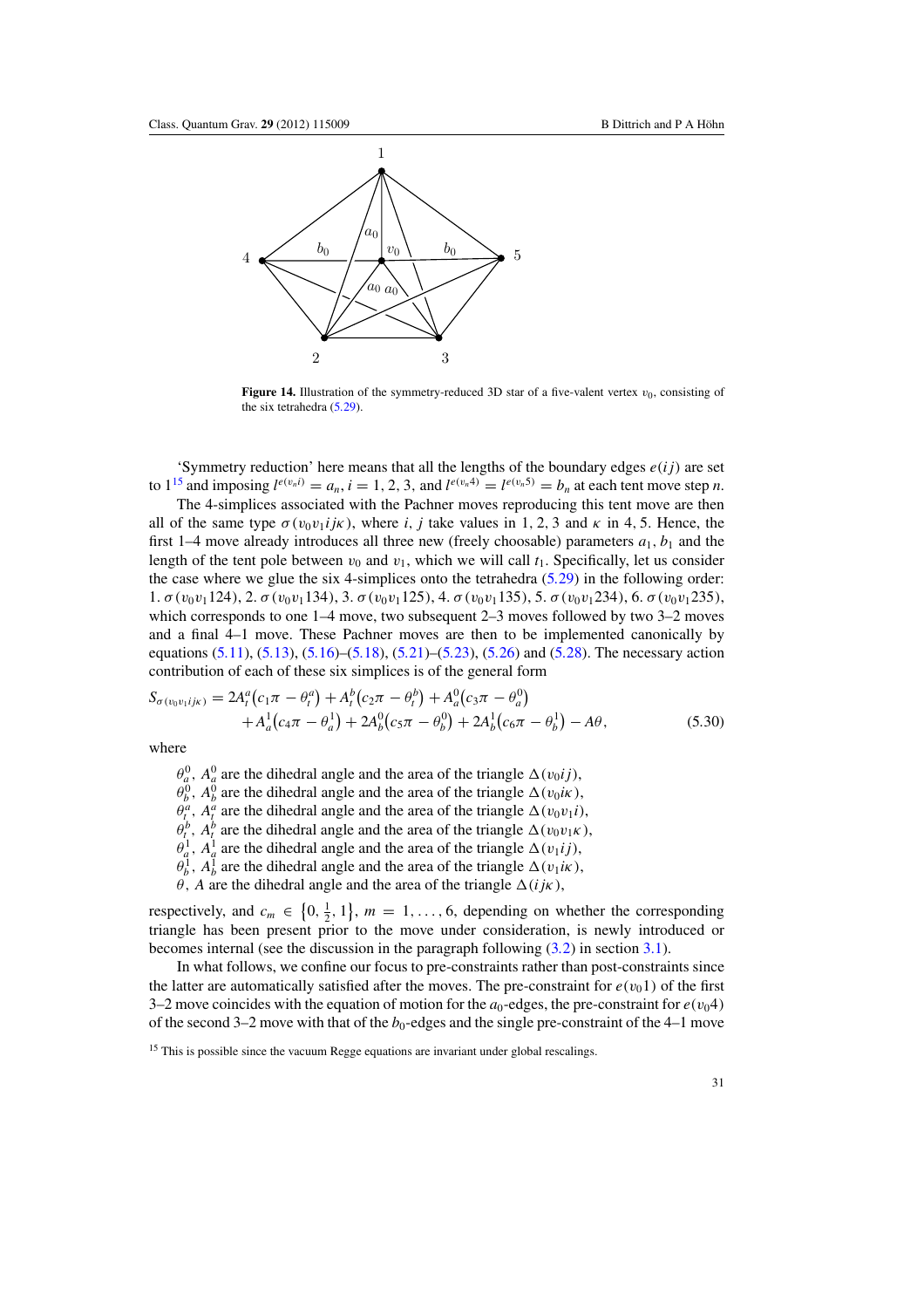<span id="page-32-0"></span>**Table 1.** Momentum updating for the five-valent symmetry-reduced tent move decomposed into Pachner moves. Only the pre-constraint for  $a_0$  is eventually satisfied. The rows provide the updated momentum values after the Pachner move given in the left column (following the sequence of the main text). Initial data as given in the text. Two of the three new lengths of the first 1–4 move were chosen as  $t_1 = 0.2600$ ,  $b_1 = 1.3400$ . The 3–2 move pre-constraint (5.[23\)](#page-28-0) for edge  $e(v_01)$ (which translates into  $p_1^0 = 0$  after the move) is solved for  $a_1 = 1.4052$ . (Due to symmetry, the pre-constraints (5.[28\)](#page-29-0) associated with  $e(v_02)$  and  $e(v_03)$  of the 4–1 move are then automatically satisfied and translate into  $p_2^0 = 0 = p_3^0$  after the final move.) The pre-constraints for the edge  $e(v_04)$  of the second 3–2 move and the pre-constraints of the 4–1 move for edge  $e(v_05)$  and the tent pole are violated, i.e.  $p_4^0$ ,  $p_5^0$ ,  $p_{t_1} \neq 0$ .

|  | Move $p_1^0$ $p_2^0$ $p_3^0$ $p_4^0$ $p_5^0$ $p_{t_1}$ $p_1^1$ $p_2^1$ $p_3^1$ $p_4^1$ $p_5^1$                |  |  |  |  |  |
|--|---------------------------------------------------------------------------------------------------------------|--|--|--|--|--|
|  | $1-4$ 2.5119 2.5119 1.5088 0.2082 1.2272 5.4351 -1.0316 -1.0316 0 1.1903 0                                    |  |  |  |  |  |
|  | $2-3$ $-0.1145$ $2.5119$ $2.5119$ $-2.2703$ $1.2272$ $3.1184$ $1.5135$ $-1.0316$ $-1.0316$ $3.5106$ 0         |  |  |  |  |  |
|  | $2-3$ $-2.7011$ $-0.0747$ $2.5119$ $-2.2703$ $0.2082$ $-1.0557$ $3.9286$ $1.3834$ $-1.0316$ $3.5106$ $1.1903$ |  |  |  |  |  |
|  | $3-2$ 0 $-0.0747$ $-0.0747$ $-2.2703$ $-2.2703$ $-3.3723$ 1.3463 1.3834 1.3834 3.5106 3.5106                  |  |  |  |  |  |
|  | $3-2$ 0 $-2.7011$ $-2.7011$ $-1.4644$ $-2.2703$ $-7.5464$ 1.3463 3.9286 3.9286 2.7552 3.5106                  |  |  |  |  |  |
|  | $4-1$ 0 0 0 $-1.4644$ $-1.4644$ $-2.1113$ $1.3463$ $1.3463$ $1.3463$ $2.7552$ $2.7552$                        |  |  |  |  |  |

(recall the 'symmetry reduction') is equivalent to the equation of motion for the length  $t_1$  of the tent pole  $e(v_0v_1)$ .

In the general (not symmetry-reduced) situation, we would have four parameters introduced by the first 1–4 move and further two parameters introduced by the following two 2–3 moves. The latter two parameters determine the curvature, i.e. the deficit angles on the triangles that become bulk triangles during the completion of these moves. In the symmetry-reduced situation, on the other hand, the 1–4 move already introduces all three parameters that are allowed by our choice of symmetry reduction. One of these corresponds to a lapse degree of freedom (determining the height of the tent pole), and the other two can be interpreted as determining the value of the curvature. As we shall discuss, in general, all parameters introduced by the 1–4 and 2–3 moves will be fixed by the pre-constraints of the subsequent 3–2 and 4–1 moves.

At the level of the momenta, the above symmetry reduction only holds when a tent move step is complete, however, not for the individual Pachner moves into which the tent move can be decomposed, since the momenta at the different edges (of an identical length) get updated in different order depending on the order of the Pachner moves. For this reason, we consider the momenta of each of the edges individually, which we denote by  $p_i^0$ ,  $p_k^0$  for the initial data and  $p_i^1$ ,  $p_k^1$  for those associated with the new edges. (Note that the upper index here counts tent rather than Pachner moves.)

The whole point of elaborating on this example is to demonstrate that, in contrast to the four-valent tent move, it is possible to solve only a subset of the equations of motion (or equivalently, pre-constraints) for  $a_0$ ,  $b_0$ ,  $t_1$  and violate the remaining ones. This implies that the pre-constraints of the five-valent tent move are, in general, independent, not automatically satisfied and fix parameters that were previously free.

For instance, consider the following three examples based on the same initial data  $a_0 = 1.1690, p_1^0 = p_2^0 = p_3^0 = 1.5088, b_0 = 1.1436, p_4^0 = p_5^0 = 1.2272$ : (a) table 1 shows the example of a situation where only the pre-constraint for  $a_0$  is solved but not the ones for  $b_0$  and  $t_1$ , (b) table [2](#page-33-0) provides an example where the pre-constraints for  $a_0$  and  $b_0$  are solved, but not the one for  $t_1$  and (c) table [3](#page-33-0) demonstrates an example where all three pre-constraints are satisfied. Vanishing momenta indicate that a constraint (or equation of motion) is satisfied. In these three examples, we choose to use the pre-constraints for  $a_0$  and  $b_0$  to fix the new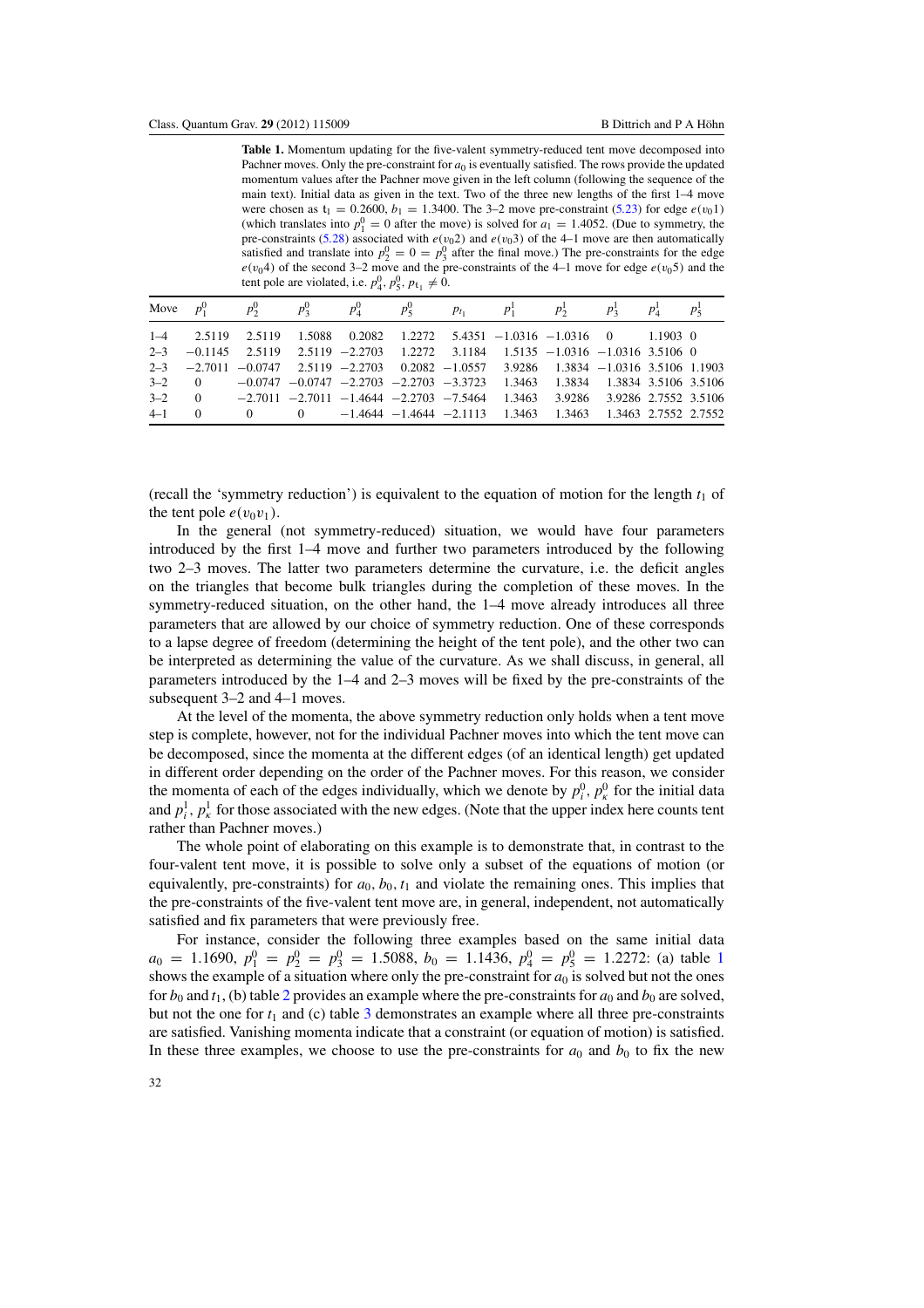<span id="page-33-0"></span>**Table 2.** Momentum updating for the five-valent symmetry-reduced tent move decomposed into Pachner moves. Only the pre-constraints for both  $a_0$  and  $b_0$  are eventually satisfied. Further explanation and initial data are the same as given in the caption of table [1](#page-32-0) and the text, respectively. We chose  $t_1 = 0.2000$ . The pre-constraints for edges  $e(v_01)$  and  $e(v_04)$  of the two 3–2 moves were solved for  $a_1 = 1.3448$  and  $b_1 = 1.2985$ . The pre-constraint for the tent pole arising in the final 4–1 move is 'almost solved', however, still violated ( $p_{t_1} = 0.0003 > 0$ , while the other constraints are satisfied to order  $10^{-12}$ ). The latter is a consequence of the fact that the present configuration yields a near-flat geometry in which the vertex displacement symmetry of the flat regime is almost preserved [\[10](#page-50-0), [11](#page-50-0)].

|         | Move $p_1^0$ $p_2^0$ $p_3^0$ $p_4^0$ $p_5^0$ $p_{t_1}$ $p_1^1$ $p_2^1$ $p_3^1$ $p_4^1$ $p_5^1$               |  |  |  |  |  |
|---------|--------------------------------------------------------------------------------------------------------------|--|--|--|--|--|
|         | $1-4$ 2.1317 2.1317 1.5088 0.7195 1.2272 5.1219 -0.6116 -0.6116 0 0.6253 0                                   |  |  |  |  |  |
|         | $2-3$ $-0.1145$ $2.1317$ $2.1317$ $-1.3172$ $1.2272$ $3.1121$ $1.5659$ $-0.6116$ $-0.6116$ $2.5562$ 0        |  |  |  |  |  |
|         | $2-3$ $-2.3208$ $-0.0747$ $2.1317$ $-1.3172$ $0.7195$ $0.0001$ $3.6559$ $1.4784$ $-0.6116$ $2.5562$ $0.6253$ |  |  |  |  |  |
|         | $3-2$ 0 $-0.0747$ $-0.0747$ $-1.3172$ $-1.3172$ $-2.0097$ 1.4397 1.4784 1.4784 2.5562 2.5562                 |  |  |  |  |  |
|         | $3-2$ 0 $-2.3208$ $-2.3208$ 0 $-1.3172$ $-5.1217$ 1.4397 3.6559 3.6559 1.3084 2.5562                         |  |  |  |  |  |
| $4-1$ 0 | 0 0 0 0 0.0003 1.4397 1.4397 1.4397 1.3084 1.3084                                                            |  |  |  |  |  |

**Table 3.** Momentum updating for an example of the five-valent symmetry-reduced tent move decomposed into Pachner moves where all three pre-constraints of  $a_0$ ,  $b_0$  and  $t_1$  are eventually satisfied. Further explanation and initial data are the same as given in the caption of table [1](#page-32-0) and the text, respectively. The three pre-constraints are numerically solved by  $t_1 = 0.3039$ ,  $a_1 = 1.4387$ and  $b_1 = 1.3832$ .

|  | move $p_1^0$ $p_2^0$ $p_3^0$ $p_4^0$ $p_5^0$ $p_{11}$ $p_1^1$ $p_2^1$ $p_3^1$ $p_4^1$ $p_5^1$          |  |  |  |  |  |
|--|--------------------------------------------------------------------------------------------------------|--|--|--|--|--|
|  | $1-4$ 2.2970 2.2970 1.5088 0.7969 1.2272 5.4635 -0.7724 -0.7724 0 0.6121 0                             |  |  |  |  |  |
|  | $2-3$ $-0.1145$ $2.2970$ $2.2970$ $-1.3947$ $1.2272$ $3.3397$ $1.5390$ $-0.7724$ $-0.7724$ $2.6485$ 0  |  |  |  |  |  |
|  | $2-3$ $-2.4861$ $-0.0747$ $2.2970$ $-1.3947$ 0.7969 0 3.7361 1.4247 $-0.7724$ 2.6485 0.6121            |  |  |  |  |  |
|  | $3-2$ 0 $-0.0747$ $-0.0747$ $-1.3947$ $-1.3947$ $-2.1238$ $1.4027$ $1.4247$ $1.4247$ $2.6485$ $2.6485$ |  |  |  |  |  |
|  | $3-2$ 0 $-2.4861$ $-2.4861$ 0 $-1.3947$ $-5.4635$ $1.4027$ $3.7361$ $3.7361$ $1.3528$ $2.6485$         |  |  |  |  |  |
|  | 4-1 0 0 0 0 0 0 1.4027 1.4027 1.4027 1.3528 1.3528                                                     |  |  |  |  |  |

lengths  $a_1$  and  $b_1$ , respectively, and the pre-constraint for  $t_1$  to fix  $t_1$ , <sup>16</sup> but note that other choices of which length to fix by which constraint are possible.

In conclusion, after the two 3–2 moves, two of the three new parameters (i.e. lengths) are, in general, fixed and one has a one-parameter family of solutions to the two equations of motion of these two moves (with table 2 giving one particular example). However, generally, these solutions are *not* automatically solutions to the equation of motion of the final 4–1 move. That is, here the three pre-constraints are, in general, independent and completely fix the three free parameters of the initial 1–4 move in which case solutions to all moves exist, but not a parameter family of solutions and therefore no gauge symmetry arises. Nevertheless, the subset of the one-parameter family of solutions to the two equations of motion of the 3–2 moves corresponding to flat configurations *does* automatically solve the pre-constraint of the 4–1 move and no further non-trivial condition arises on the parameters<sup>17</sup>. That is, in this special case, one parameter remains unrestricted after the 4–1 move (the length of the tent pole) and one obtains gauge symmetry.

<sup>16</sup> In fact, prior to the 3–2 moves and the implementation of the pre-constraints, the new lengths can, in principle, be of any value and only get tuned after imposing the constraints. However, here we set the lengths of the new edges to the value determined by one or more pre-constraints already from the start.

<sup>17</sup> There are two independent deficit angles in this symmetry-reduced setup, such that flatness imposes*two* independent conditions among the three free parameters  $a_1$ ,  $b_1$ ,  $t_1$ , which allow one to write, e.g.,  $a_1$  and  $b_1$  as a function of  $t_1$ . Due to flatness, by (5.[2\)](#page-23-0), the *three* equations of motion (or pre-constraints) for  $a_0$ ,  $b_0$  and  $t_1$  are automatically satisfied.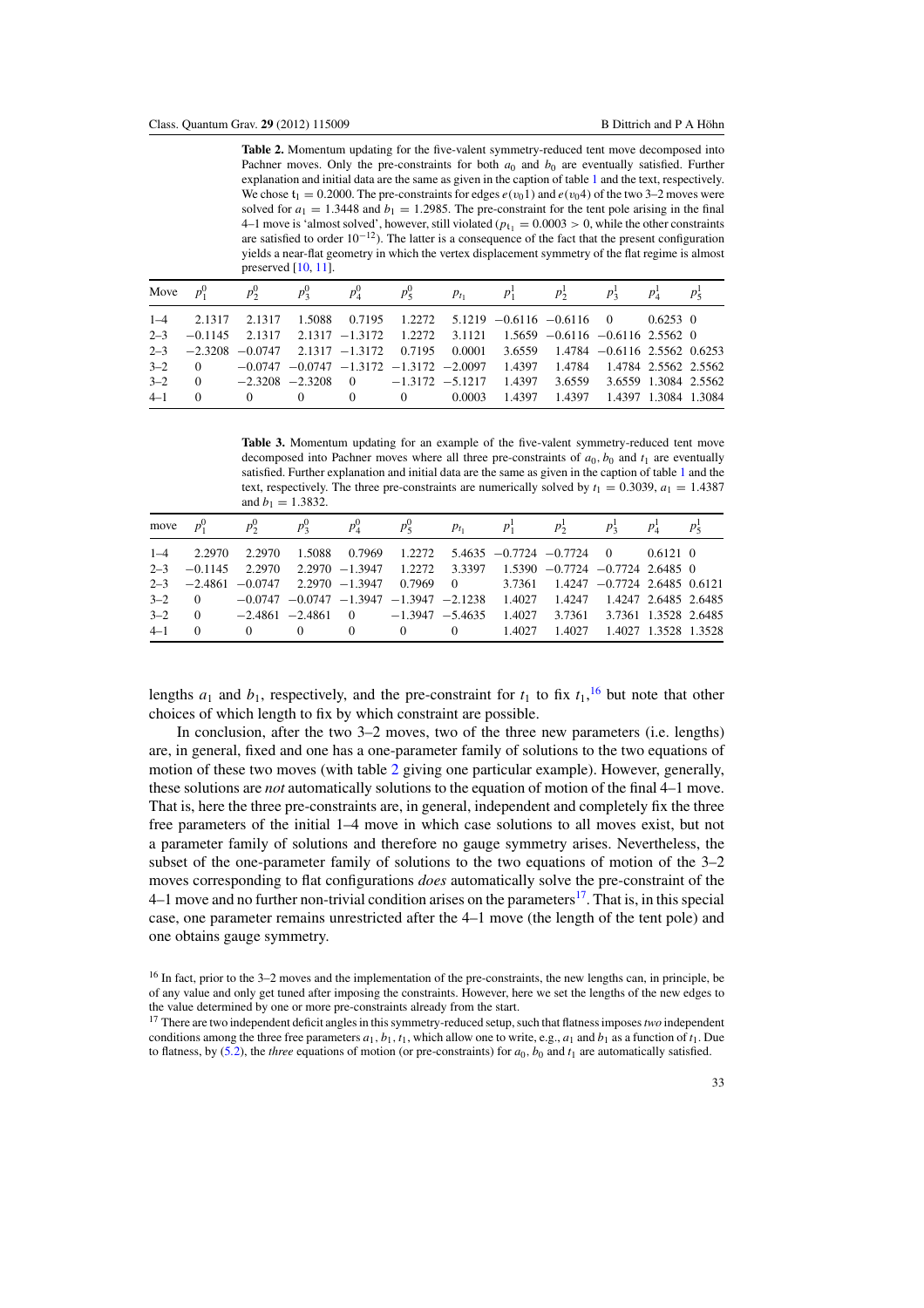<span id="page-34-0"></span>This may be further understood from a covariant point of view, namely an analysis of the Hessian of the action (second partial derivatives of the action with respect to  $t_1$ ,  $a_1$ ,  $b_1$ ,  $t_2$ ) associated with two tent move steps, which was explored in [\[10\]](#page-50-0). There it was shown numerically that the Hessian possesses a non-vanishing eigenvalue (corresponding to the lapse degree of freedom) in the presence of curvature, which approaches zero as the configuration approaches flatness. Furthermore, the momenta associated with the edges are in general given by

$$
p_e^n = -\frac{\partial \tilde{S}_{n+1}}{\partial l_n^e},\tag{5.31}
$$

where  $\tilde{S}_{n+1}$  is the effective action of tent move step  $n+1$  with the length variable of the tent pole integrated out. In  $[10, 11]$  $[10, 11]$  $[10, 11]$  $[10, 11]$ , it was shown that the matrix of derivatives of these momenta with respect to  $l_{n+1}^e$  is non-invertible too, if the Hessian is degenerate. In this flat case, the conditions of the implicit function theorem are violated and we cannot solve for the lengths  $l_{n+1}^e$  as a function of  $l_n^e$  and  $p_e^n$ . That is, the data at step *n* do *not* determine the data at step *n* + 1, and in particular, the free parameters of the 1–4 and 2–3 moves are not all fixed, reflecting the gauge symmetry. Conversely, when the Hessian is invertible in the presence of curvature, it *is* possible to solve for  $l_{n+1}^e$  as a function of the lengths and momenta at step *n*. For the symmetry-reduced five-valent tent move discussed here, the latter means that given the aim to construct a tent move from the data present at step *n*, the three *a priori* free parameters of the 1–4 move are eventually completely fixed by the three pre-constraints of the 3–2 and 4–1 Pachner moves. There is therefore no gauge symmetry left in the presence of curvature.

Consequently, in 4D for non-flat configurations, the pre-constraints provide conditions among the canonical data (for instance, on the *a priori* free parameters introduced in the previous 1–4 and 2–3 moves) and actually implement the equations of motions. In 3D, the post-constraints arising after the 1–3 moves are preserved by the other moves and exactly match the pre-constraints that come with the 3–1 moves. Hence, in 3D, we are in the situation where the pre-constraints are automatically satisfied by canonical data generated by the previous Pachner moves, i.e. the pre-constraints coincide with the post-constraints.

The situation is different in 4D. Here, the post-constraints from the 1–4 and 2–3 moves generally do not match up with the pre-constraints of the 4–1 and 3–2 moves. Thus, the parameters introduced by the 1–4 and 2–3 moves will, in general, become fixed by the preconstraints of the 4–1 and 3–2 moves. (Of course, whether all parameters get fixed depends, for example, on the number of different moves that one is performing.) For initial data leading to flat configurations, however, we have seen that the pre-constraints for the 4–1 moves are automatically satisfied by the canonical data generated by the previous Pachner moves. This converts the four parameters introduced by the 1–4 move to four gauge degrees of freedom (in the sense that the solution for given boundary conditions on an initial and final time slice is not uniquely determined).

#### **6. Symplectic structures for discrete canonical dynamics**

The Pachner move dynamics involves phase spaces of different dimension. Hence, the question arises in which sense these maps can be canonical, i.e. preserve a symplectic structure. We will discuss this issue in this section by first considering regular systems, and subsequently general singular systems, where we have to deal with constraints. In particular, we will introduce in more detail the concepts of pre- and post-constraints. Finally, we will consider the situation for Pachner moves, and, more generally, for dynamics (generated by an action) that involves a change in phase space variables.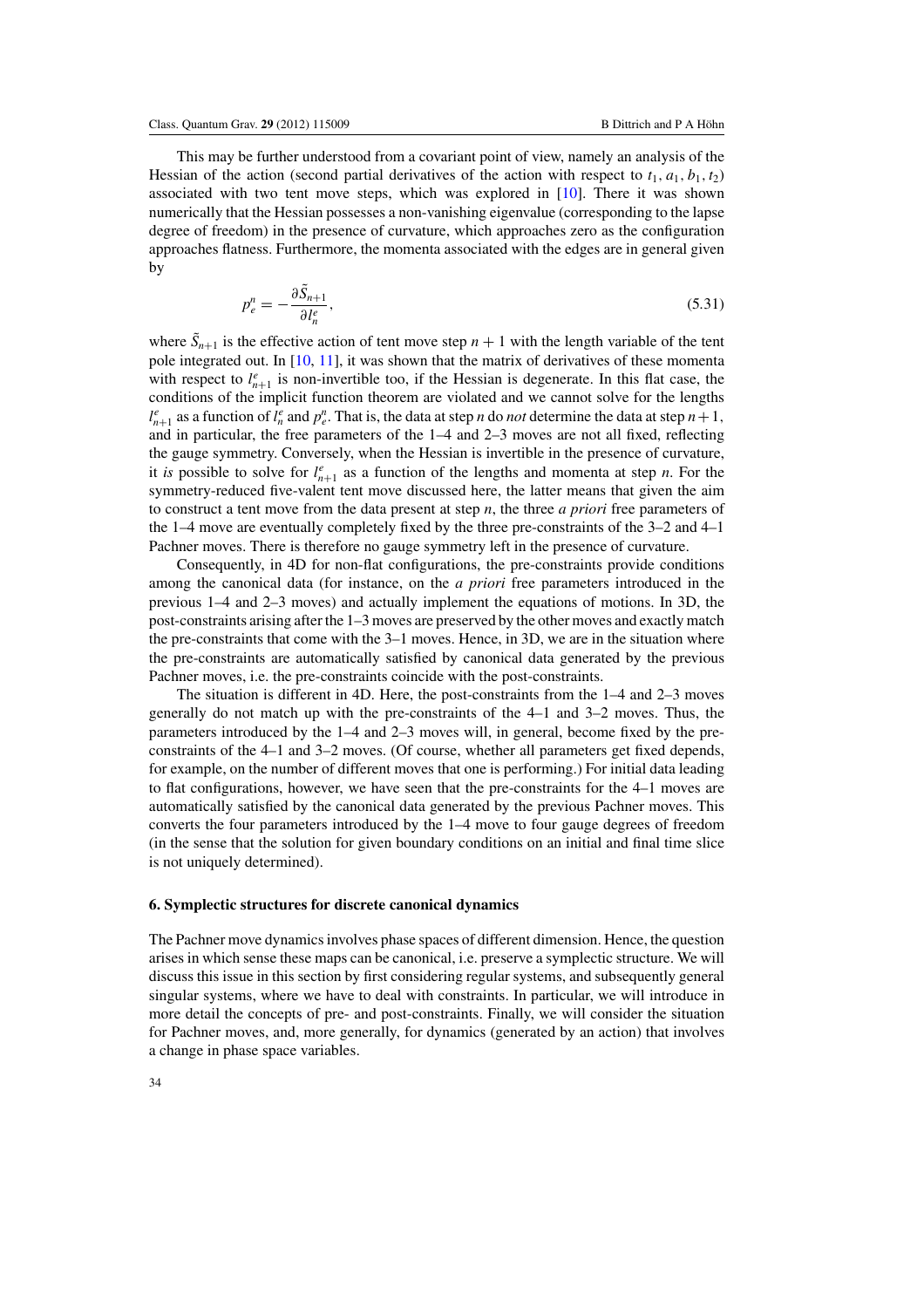#### <span id="page-35-0"></span>*6.1. Regular systems*

Here, we will review the general Lagrangian and Hamiltonian dynamics of discrete systems; for regular systems, which we will define shortly, see the exposition [\[22](#page-51-0)]. However, we need to specifically discuss singular systems, which appear in the Pachner move dynamics (see also the discussions in [\[16](#page-50-0)] on constraints in discrete dynamics).

To start with, we will consider regular systems, where by definition constraints will not occur. Consider a system with the configuration spaces  $\mathcal{Q}_k \cong \mathcal{Q}$  of equal dimension at every time step *k*. We coordinatize  $Q_k$  by  $x_k^i$ , where *i* is in some index set determined by the dimension of Q. Time evolution is generated by the discrete action contributions  $S_k = S_k(x_{k-1}, x_k)$ . These discrete actions may be 'effective ones', i.e. arising from Hamilton's principal function and summarizing several basic time steps into one effective time step (as, e.g., in the tent moves).

Consider three consecutive time steps  $k = 0, 1, 2$  and the boundary value problem between times  $k = 0$  and  $k = 2$ . That is, we have boundary data  $x_0^i$  and  $x_2^i$  and must extremize

$$
S := S_1(x_0, x_1) + S_2(x_1, x_2)
$$
\n(6.1)

with respect to  $x_1$ . This gives the equations of motion

$$
0 = \frac{\partial S_1}{\partial x_1} + \frac{\partial S_2}{\partial x_1},\tag{6.2}
$$

which we assume to be solvable uniquely for  $x_1$  as a function of  $x_0$ ,  $x_2$ . In case that

$$
\det \frac{\partial^2 S_2}{\partial x_1 \partial x_2} \neq 0,\tag{6.3}
$$

we can invert these solutions for  $(x_1, x_2)$  to obtain the Lagrangian time evolution map

$$
\mathcal{L}_1: (x_0, x_1) \mapsto (x_1, x_2) \tag{6.4}
$$

from  $\mathcal{Q}_0 \times \mathcal{Q}_1$  to  $\mathcal{Q}_1 \times \mathcal{Q}_2$ . Condition (6.3) has to hold for regular systems.

From the discrete action, we can define the so-called Lagrangian one- and two-forms. For regular systems, these will turn out to be pullbacks via the Legendre transform of the canonical one- and two-forms. The significance of the Lagrangian two-form is that it is preserved under the time evolution map (6*.*4). This is the reason for the Hamiltonian time evolution map (in phase space) being symplectic with respect to the canonical two-form.

To start with, we define two canonical one-forms on  $\mathcal{Q}_1 \times \mathcal{Q}_2$  from the variation of the action:

$$
\theta_1^-(x_1, x_2) = -\frac{\partial S_2}{\partial x_1^i} dx_1^i,
$$
  
\n
$$
\theta_2^+(x_1, x_2) = \frac{\partial S_2}{\partial x_2^i} dx_2^i,
$$
\n(6.5)

where we sum over repeated indices *i*, *j*. Note that  $dS_2 = \theta_2^+ - \theta_1^-$  and, since  $d \circ dS_2 = 0$ , we can define the (single) Lagrange two-form

$$
\Omega_2(x_1, x_2) = -d\theta_2^+ = -d\theta_1^- = -\frac{\partial^2 S_2}{\partial x_1^i \partial x_2^j} dx_1^i \wedge dx_2^j.
$$
\n(6.6)

This time evolution map is preserved under the time evolution map (6*.*4):

$$
\Omega_1 = \mathcal{L}_1^* \Omega_2,\tag{6.7}
$$

where  $\mathcal{L}_1^*$  denotes the pullback of  $\mathcal{L}_1$ . To see this, consider *S* from (6.1) as a function on  $Q_0 \times Q_1$  by using for  $x_2$  the solutions  $x_2(x_0, x_1)$  of the time evolution map (6.4). Taking the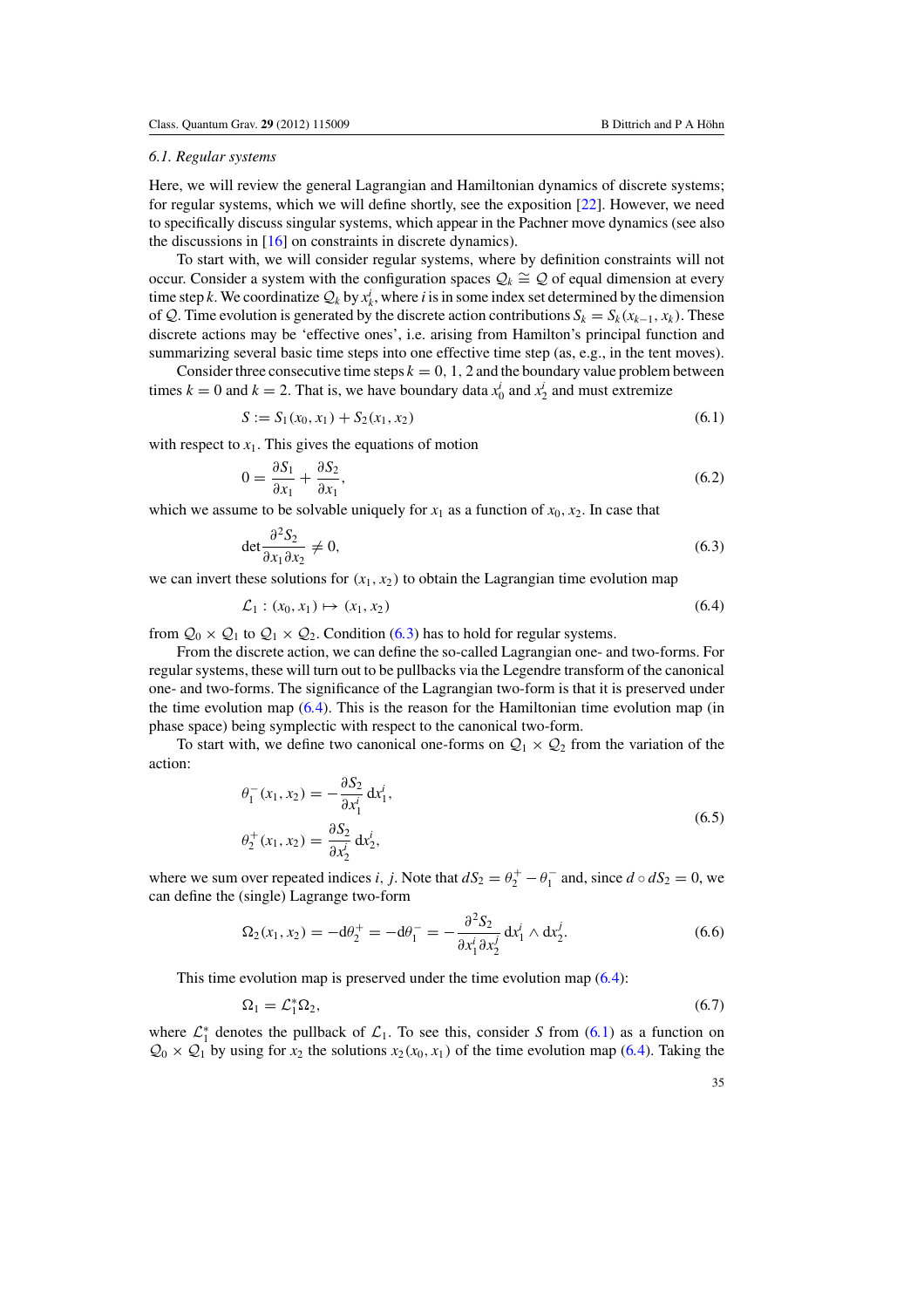<span id="page-36-0"></span>exterior derivative of *S* on  $Q_0 \times Q_1$ , we will obtain only boundary terms because the equations of motion with respect to the inner variable  $x_1$  hold:

$$
dS(x_0, x_1) = \frac{\partial S_1}{\partial x_0^i} dx_0^i + \frac{\partial S_2}{\partial x_2^j} \left( \frac{\partial x_2^j}{\partial x_0^i} dx_0^i + \frac{\partial x_2^j}{\partial x_1^i} dx_1^i \right)
$$
  
=  $-\theta_1^- + \mathcal{L}_1^* \theta_2^+$ . (6.8)

Again, as  $d \circ d = 0$  and exterior derivatives commute with pullbacks, we also find

$$
\Omega_1 = \mathcal{L}_1^* \Omega_2. \tag{6.9}
$$

This argument can be easily generalized to any time-step difference  $(k_1, k_2)$ .

In order to discuss the dynamics in phase space, we introduce the Legendre transformations

$$
\mathbb{F}^+ S_k : (x_{k-1}, x_k) \mapsto (x_k, {}^+p^k) = \left(x_k, \frac{\partial S_k}{\partial x_k}\right),
$$
  

$$
\mathbb{F}^- S_k : (x_{k-1}, x_k) \mapsto (x_{k-1}, {}^-p^{k-1}) = \left(x_{k-1}, -\frac{\partial S_k}{\partial x_{k-1}}\right)
$$
 (6.10)

from  $Q_{k-1} \times Q_k$  to the phase spaces  $\mathcal{P}_{k-1}$  and  $\mathcal{P}_k$  (these are cotangent bundles of  $Q_k$  and  $Q_{k-1}$ respectively) which we call *post*- and *pre-Legendre transformations*, respectively. The regularity condition [\(6](#page-35-0)*.*3) ensures that the Legendre transformations are (locally) invertible. The Hamiltonian time evolution

$$
\mathcal{H}_1: (x_1, \,^-\, p_1) \mapsto (x_2, \,^+ p_2) \tag{6.11}
$$

can be defined via the Legendre transform from the Lagrangian one [\(6](#page-35-0)*.*4) and coincides with the time evolution map generated by  $S_2$  via the equations in [\(2](#page-5-0).4). Furthermore, it is straightforward to check that the Lagrangian one- and two-forms, [\(6](#page-35-0)*.*5) and [\(6](#page-35-0)*.*6), arise from pulling back the canonical one- and two-forms,  $p_i dx^i$  and  $dx^i \wedge dp_i$ , respectively, with the Legendre transformation (6*.*10). This can be used to show that the Hamiltonian time evolution is symplectic, i.e. preserves the canonical two-form.

Diagrammatically,



#### *6.2. Singular systems*

Let us now consider the situation where the regularity condition (6*.*[3\)](#page-35-0) is violated, yet  $Q_{k-1} \cong Q_k$ , i.e. where an equal number of left and right null vectors  $L_1^i$  and  $R_2^i$  occurs, satisfying

$$
L_1^i \frac{\partial^2 S_2}{\partial x_1^i \partial x_2^j} = 0, \qquad \frac{\partial^2 S_2}{\partial x_1^i \partial x_2^j} R_2^j = 0 \tag{6.12}
$$

in some open neighborhood in  $Q_1 \times Q_2$ . (To avoid excessively many indices, we will not introduce another index numbering the null vectors in this section.)

First, we will discuss the consequences for the Lagrangian discrete time evolution, which is defined as the space of solutions to [\(6](#page-35-0).2), namely as the submanifold in  $Q_0 \times Q_1 \times Q_2$ satisfying

$$
0 = \frac{\partial S_1}{\partial x_1^i} + \frac{\partial S_2}{\partial x_1^i}.
$$
\n(6.13)

36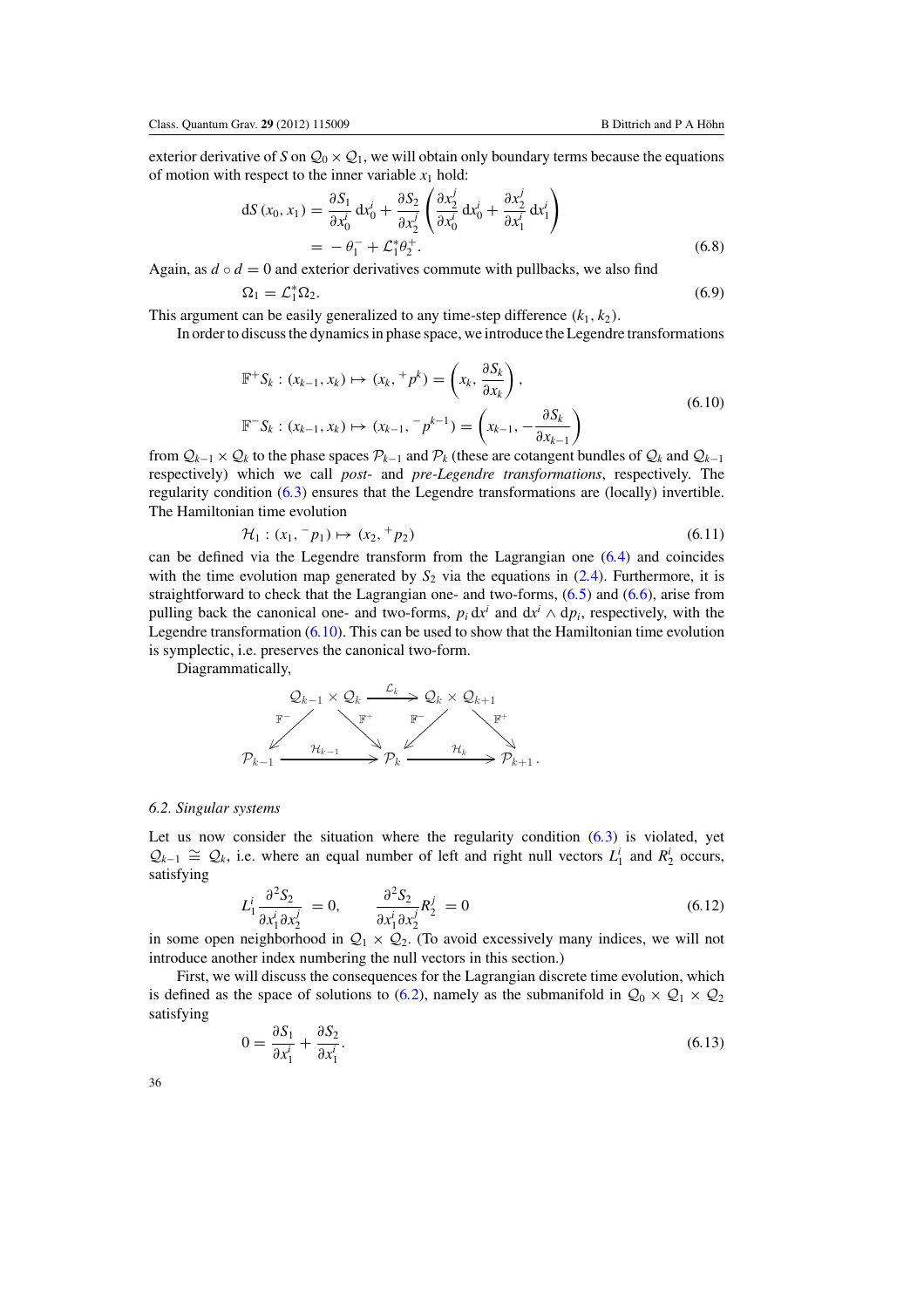<span id="page-37-0"></span>Given a particular solution, i.e. a configuration  $(x_0, x_1, x_2)$  satisfying (6.[13\)](#page-36-0), note that also an infinitesimally displaced configuration  $(x_0, x_1, x_2 + \varepsilon R_2)$  is a solution. Hence, the solution  $x_2$ as a function of  $x_0$ ,  $x_1$  is not uniquely determined and arbitrariness arises. We could call the directions *R*<sup>2</sup> 'preliminary gauge directions'. Note, however, that the *a priori* free parameters corresponding to these directions may get fixed *a posteriori* by entering the equations of motion of later time evolution steps. Therefore, 'gauge' can *a priori* really only refer to the dynamics of the single time step from  $k = 1$  to  $k = 2$ . In fact, the null vectors  $L_1^i$  and  $R_2^i$  of the Lagrangian two-form do not necessarily extend to null vectors of the Hessian of the action, which, in turn, define the proper gauge symmetries of the action.

Notwithstanding the arbitrariness in the solutions, we can define a Lagrangian time evolution map from  $Q_0 \times Q_1$  to  $Q_1 \times Q_2$ . Since  $x_2$  is not uniquely determined, however, we either have to fix *N a priori* free parameters (if there are *N* independent null vectors  $R_2$ ) or map to 'gauge equivalence classes'. Either way, instead of the time evolution mapping onto a 2*Q*-dimensional space, where *Q* is the dimension of configuration space Q, it maps at most onto a  $(2Q - N)$ -dimensional one. Thus, either the time evolution map is only defined on some (constraint) submanifold of  $Q_0 \times Q_1$  or the map is not injective. A combination of both possibilities could also occur.

Assume for the moment that such constraints do not occur so that we can define a Lagrangian time evolution map  $\mathcal{L}_1$  on the full configuration space  $\mathcal{Q}_0 \times \mathcal{Q}_1$ . To this end, just fix some 'gauge parameters'  $\lambda_2$  in  $\mathcal{Q}_1 \times \mathcal{Q}_2$  to determine  $x_2$  uniquely as a function of  $x_0$  and  $x_1$ . Note that at this step,  $S(x_0, x_1)$  $S(x_0, x_1)$ , i.e. the action (6.1) evaluated on the solution as a function of the initial data  $x_0$ ,  $x_1$ , will generally depend on this 'gauge' choice. In this case, the Lagrangian two-form is, obviously, degenerate: the coordinate expression [\(6](#page-35-0)*.*6) directly shows that it possesses 2*N* null directions  $L_1^i$  and  $R_2^i$ . Nevertheless, arguments [\(6](#page-36-0).8) and (6.9), showing that the Lagrangian two-form is preserved under the Lagrangian time evolution, still hold true in exactly the same way as for regular systems.

Let us turn to the Hamiltonian dynamics. Due to the *N* left and *N* right null vectors (6*.*[12\)](#page-36-0), the rank of both Legendre transformations

$$
\mathbb{F}^+ S_2 : (x_1, x_2) \mapsto (x_2, {}^+p^2) = \left(x_2, \frac{\partial S_2}{\partial x_2}\right)
$$
  

$$
\mathbb{F}^- S_2 : (x_1, x_2) \mapsto (x_1, {}^-p^1) = \left(x_1, -\frac{\partial S_2}{\partial x_1}\right)
$$
 (6.14)

is 2*Q*−*N*. Hence, the Legendre transformations are not onto. In general, F±*S*<sup>2</sup> simultaneously fail to be isomorphisms if and only if condition [\(6](#page-35-0)*.*3) is violated, i.e. if and only if the Lagrangian two-form  $(6.6)$  $(6.6)$  is degenerate. The image will be given by  $(2Q - N)$ -dimensional submanifolds in the two phase spaces  $\mathcal{P}_1$  and  $\mathcal{P}_2$ , which we will call  $\mathcal{C}_1^-$  and  $\mathcal{C}_2^+$ , respectively. We emphasize dim  $C_1^-$  = dim  $C_2^+$ .

**Definition 6.1.** *The image of the pre-Legendre transform,*  $C_1^- := Im(\mathbb{F}^{-}S_2) \subset \mathcal{P}_1$ *, is called the pre-constraint surface. The image of the post-Legendre transform,*  $C_2^+ := \text{Im}(\mathbb{F}^+S_2) \subset \mathcal{P}_2$ , is *called the post-constraint surface.*

Note that the *pre-constraints* are automatically satisfied by the pre-momenta <sup>−</sup> *p*1, yet constitute the conditions that need to be satisfied on  $\mathcal{P}_1$  so that a Hamiltonian evolution can be defined. On the other hand, the *post-constraints* are automatically satisfied by the post-momenta  $+p^2$ after a time evolution from time  $k = 1$  to time  $k = 2$  has taken place, but constitute non-trivial conditions for the pre-momenta <sup>−</sup> *p*2. In general, the *pre-* and *post-constraint surfaces* at a given step *k* do *not* coincide,  $C_k^+ \neq C_k^-$ . Momentum matching requires that one restricts to  $\mathcal{C}_k^+ \cap \mathcal{C}_k^-$ .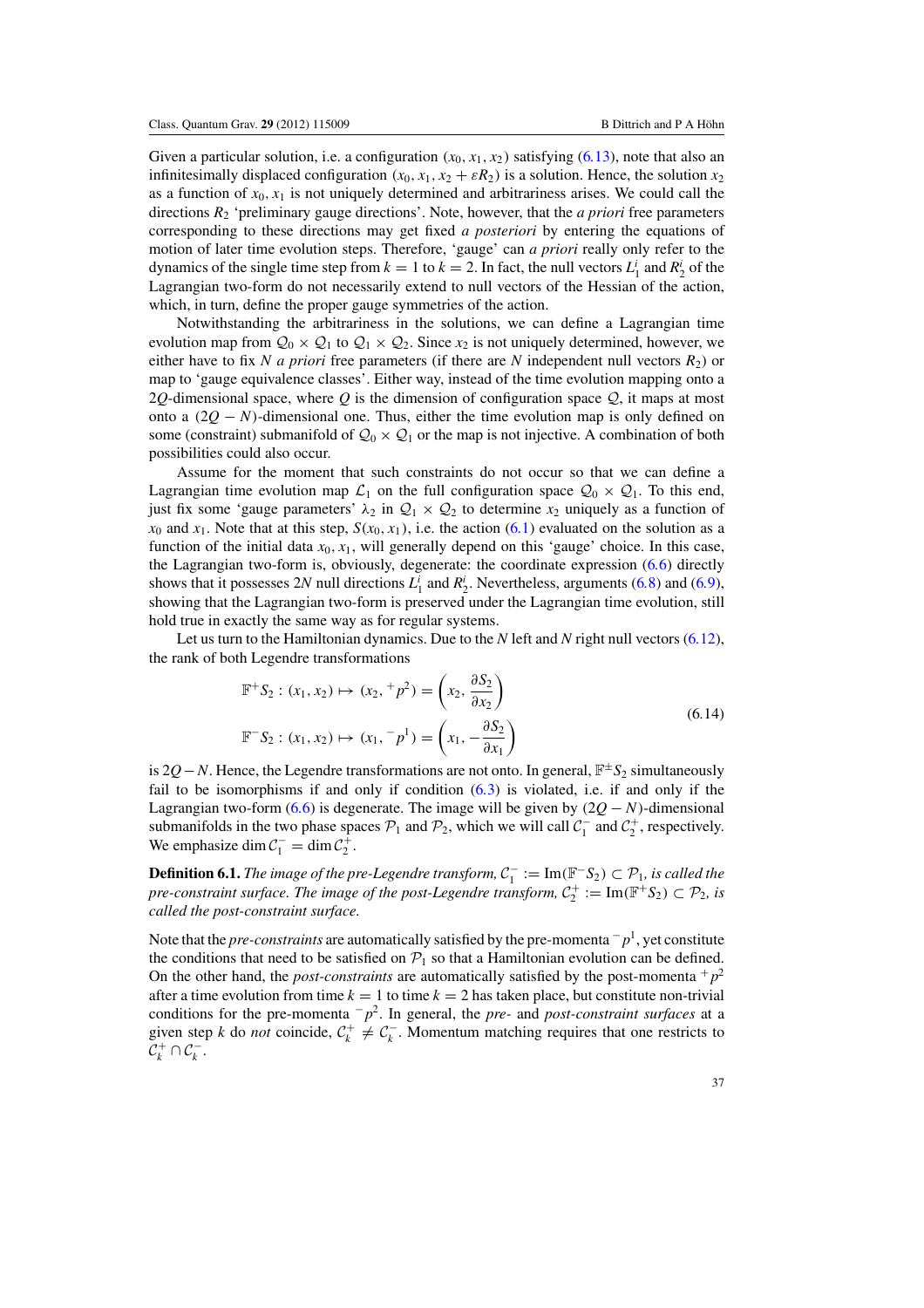0 = *C*<sup>−</sup>

<span id="page-38-0"></span>The *N* pre-constraints  $C_1^-$  are defined through the equation

$$
= C_1^{-}(x_1, \,^{-p^1})_{\big|^{-p^1} = -\frac{\partial S_2}{\partial x_1}(x_1, x_2)},\tag{6.15}
$$

which has to hold for arbitrary  $x_1$  and  $x_2$ . Differentiating equation (6.15) with respect to  $x_2$  and with respect to  $x_1$ , respectively, we find the relations

$$
0 = \frac{\partial C_1^-}{\partial^2 p_j^1} \frac{\partial^2 S_2}{\partial x_1^j \partial x_2^i},\tag{6.16}
$$

$$
0 = \frac{\partial C_1^-}{\partial x_1^j} - \frac{\partial C_1^-}{\partial^2 p_j^1} \frac{\partial^2 S_2}{\partial x_1^j \partial x_1^i}.
$$
\n
$$
(6.17)
$$

Since there are *N* independent left null vectors  $L_1^j$  of  $\frac{\partial^2 S_2}{\partial x_1^j \partial x_2^j}$ , we can conclude from (6.16) that ∂*C*<sup>−</sup>

$$
\frac{\partial C_1}{\partial^- p_j^1} = \sum_L \gamma_L^C(x_1, p_1) L_1^j,\tag{6.18}
$$

where we sum over all *N* left null vectors  $L_1$  and  $\gamma_L^C(x_1, p_1)$  are appropriately chosen coefficients (which also depend on the constraint under consideration). Similar relations can be found for the partial derivatives of  $C_2^+$ . This specifies the gradients of the constraints; the orthogonal subspace is then tangential to the constraint hypersurface  $C_1^-$ , respectively  $C_2^+$ .

The Hamiltonian time evolution map  $\mathcal{H}_1$  will only be defined on the submanifold  $\mathcal{C}_1^-$ . As before, it can be generated by the discrete action:

$$
^{-}p^{1} = -\frac{\partial S_{2}}{\partial x_{1}}, \qquad {}^{+}p^{2} = \frac{\partial S_{2}}{\partial x_{2}}.
$$
\n
$$
(6.19)
$$

This makes the appearance of pre- and post-constraints explicit. In particular, we can define preand post-constraints independently from the Legendre transformation. Given a Hamiltonian time evolution map, we declare the pre-image of this map as the submanifold of pre-constraints and the image of this time evolution map determines the post-constraints. In the previous sections, we have given the Hamiltonian time evolution maps for all the Pachner moves (and hence, for all evolution maps involving a sequence of Pachner moves) based on momentum updating between the respective constraint surfaces, which are defined in this manner. For these cases, the pre-image and image of the maps could always be specified (but see also section [6.3\)](#page-40-0).

Furthermore, if we find a solution to the first of the equations in  $(6.19)$  for  $x_2$  as a function of  $x_1$ ,  $-p^1$ , then the infinitesimally displaced configuration  $x_2 + \varepsilon R_2$  is also a solution. That is, as in the Lagrangian picture,  $x_2$  is not uniquely defined. (Note that  $+p^2$  may also change under the transformation generated by  $\epsilon R_2$ .) Rather, we have *N* 'preliminary gauge directions'  $R_2$ . The same can be said for expressing  $x_1$  as a function of  $x_2$ ,  $+p^2$ , where now the 'gauge' directions are given by  $L_1$ . Concretely, we have the gauge displacements

$$
\delta_L x_1^i = L_1^i, \qquad \delta_L p_i^1 = -\frac{\partial^2 S_2}{\partial x_1^i \partial x_1^j} L_1^j. \tag{6.20}
$$

Note that these vectors are orthogonal to the gradients of the constraints  $C_1^-$ , and hence, the 'gauge' displacements are tangential to the constraint hypersurface  $C_1^-$ .

Given that  $\mathcal{H}_1: \mathcal{C}_1^- \to \mathcal{C}_2^+$ ,  $\mathcal{H}_1$  cannot be a symplectic mapping. Nevertheless, as regards the preservation of the symplectic structure, consider the canonical two-forms

$$
\omega_1 = \mathrm{d}x_1^j \wedge \mathrm{d}p_1^1, \qquad \omega_2 = \mathrm{d}x_2^j \wedge \mathrm{d}p_1^2. \tag{6.21}
$$

We can pull these two-forms back via the embeddings  $\iota_1^- : C_1^- \to \mathcal{P}_1$  and  $\iota_2^+ : C_2^+ \to \mathcal{P}_2$  to twoforms on the constraint surfaces  $C_1^-$  and  $C_2^+$ , respectively. Note that the resulting two-forms are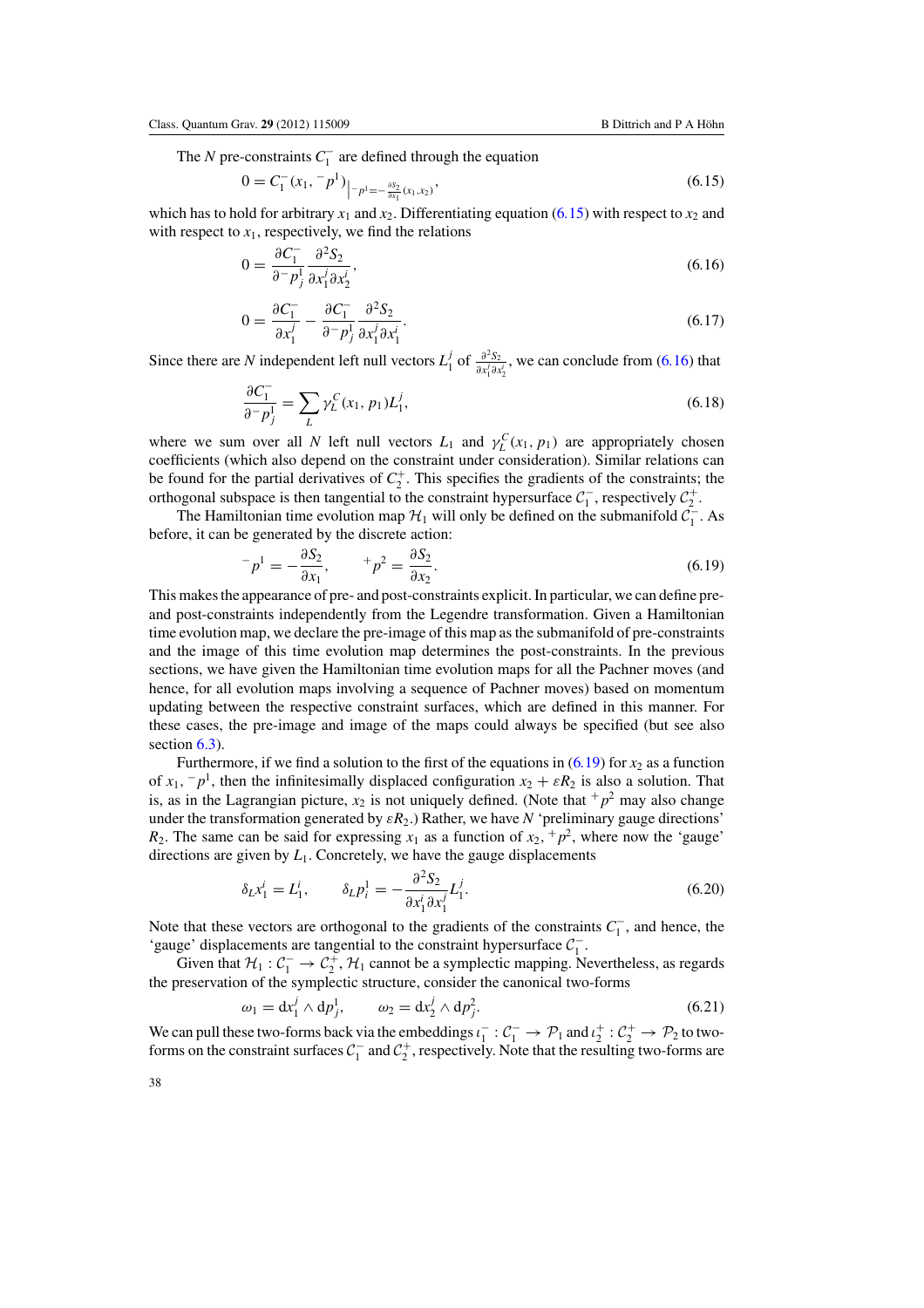<span id="page-39-0"></span>pre-symplectic forms. Accordingly, the following theorem proves that discrete Hamiltonian time evolution rather is a pre-symplectic map.

**Theorem 6.1.** *The discrete Hamiltonian time evolution map*  $\mathcal{H}_1$  :  $\mathcal{C}_1^- \to \mathcal{C}_2^+$  *satisfies*  $(\iota_1^-)^* \omega_1 = \mathcal{H}_1^* (\iota_2^+)^*$  $\omega_2$ . (6.22)

**Proof.** It is convenient to introduce coordinates  $\{w_k^I, y_k^\alpha, z_\alpha^k\}$  with  $k = 1, 2$  on  $C_1^-$  and  $C_2^+$ , respectively. The index  $I = 1, \ldots N$  shall label 'preliminary gauge directions'  $(L_1)^i_I$  and  $(R_2)^i_I$ , while  $\alpha = 1, \ldots, Q - N$  labels coordinates associated with vectors  $(N_1)^j_\alpha$  and  $(M_2)^j_\alpha$ , which are *not* null directions of  $\Omega_2$ . These coordinates can be chosen such that one obtains for the embedding map  $\iota_1^- : (w_1, y_1, z^1) \mapsto (x_1, p^1)$ 

$$
\frac{\partial x_1^i}{\partial w_1^j} = (L_1)_I^i, \qquad \frac{\partial p_i^1}{\partial w_1^j} = -\frac{\partial^2 S_2}{\partial x_1^i \partial x_1^j} (L_1)_I^j,
$$
  

$$
\frac{\partial x_1^i}{\partial y_1^\alpha} = (N_1)_{\alpha}^i, \qquad \frac{\partial p_i^1}{\partial y_1^\alpha} = -\frac{\partial^2 S_2}{\partial x_1^i \partial x_1^j} (N_1)_{\alpha}^j,
$$
  

$$
\frac{\partial x_1^i}{\partial z_\alpha^1} = 0, \qquad \frac{\partial p_i^1}{\partial z_\alpha^1} = (T_1^{-1})_{\beta}^\alpha,
$$

and for  $\iota_2^+$  :  $(w_2, y_2, z^2) \mapsto (x_2, p^2)$ 

$$
\frac{\partial x_2^i}{\partial w_2^j} = (R_2)_I^i, \qquad \frac{\partial p_i^2}{\partial w_2^j} = \frac{\partial^2 S_2}{\partial x_2^i \partial x_2^j} (R_2)_I^j,
$$
  

$$
\frac{\partial x_2^i}{\partial y_2^\alpha} = (M_2)_\alpha^i, \qquad \frac{\partial p_i^2}{\partial y_2^\alpha} = \frac{\partial^2 S_2}{\partial x_2^i \partial x_2^j} (M_2)_\alpha^j,
$$
  

$$
\frac{\partial x_2^i}{\partial z_\alpha^2} = 0, \qquad \frac{\partial p_i^2}{\partial z_\alpha^2} = (T_2^{-1})_j^\alpha.
$$

 $(T_1^{-1})_j^{\alpha}$  and  $(T_2^{-1})_j^{\alpha}$  are the vectors satisfying

$$
(T_1^{-1})^{\alpha}_{j} (L_1)^{j}_{l} = (T_2^{-1})^{\alpha}_{j} (R_2)^{j}_{l} = 0,
$$
  
\n
$$
(T_1^{-1})^{\alpha}_{j} (N_1)^{j}_{\alpha'} = (T_2^{-1})^{\alpha}_{j} (M_2)^{j}_{\alpha'} = \delta^{\alpha}_{\alpha'} \quad \forall I, \alpha.
$$
\n(6.23)

The pullbacks of the two forms can then be written as

$$
\begin{split}\n\left(\iota_{1}^{-}\right)^{*}\omega_{1} &= \sum_{j} \left( (L_{1})_{I}^{j} \mathrm{d}w_{1}^{I} + (N_{1})_{\alpha}^{j} \mathrm{d}y_{1}^{\alpha} \right) \\
&\quad \wedge \left( -\frac{\partial^{2} S_{2}}{\partial x_{1}^{j} \partial x_{1}^{i}} \left( (L_{1})_{I}^{i} \mathrm{d}w_{1}^{I'} + (N_{1})_{\alpha'}^{i} \mathrm{d}y_{1}^{\alpha'} \right) + \left( T_{1}^{-1} \right)_{j}^{\alpha'} \mathrm{d}z_{\alpha'}^{1} \right), \\
\left(\iota_{2}^{+}\right)^{*}\omega_{2} &= \sum_{j} \left( (R_{2})_{I}^{j} \mathrm{d}w_{2}^{I} + (M_{2})_{\alpha}^{j} \mathrm{d}y_{2}^{\alpha} \right) \\
&\quad \wedge \left( \frac{\partial^{2} S_{2}}{\partial x_{2}^{j} \partial x_{2}^{i}} \left( (R_{2})_{I'}^{i} \mathrm{d}w_{2}^{I'} + (M_{2})_{\alpha'}^{i} \mathrm{d}y_{2}^{\alpha'} \right) + \left( T_{2}^{-1} \right)_{j}^{\alpha'} \mathrm{d}z_{\alpha'}^{2} \right).\n\end{split}
$$

First, the terms containing the second derivative of the action  $S_2$  vanish because they are contracted with an antisymmetric form. Second, (6*.*23) entails

$$
(\iota_1^-)^* \omega_1 = \mathrm{d} y_1^{\alpha} \wedge \mathrm{d} z_{\alpha}^1,\tag{6.24}
$$

39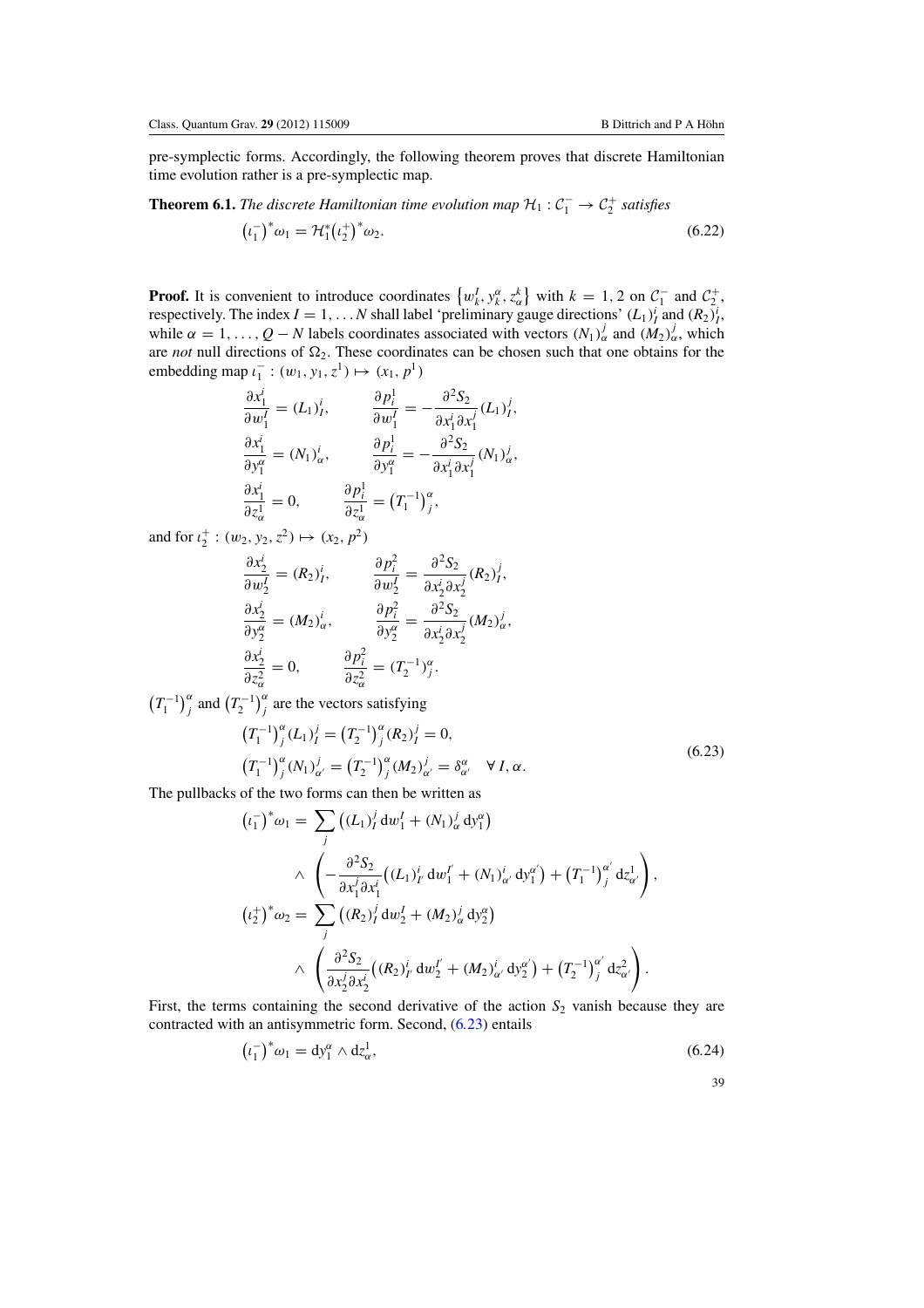$$
\left(\iota_2^+\right)^* \omega_2 = \mathrm{d} y_2^{\alpha} \wedge \mathrm{d} z_{\alpha}^2. \tag{6.25}
$$

<span id="page-40-0"></span>These expressions imply that the 'preliminary gauge vectors'  $\delta_{L_1}$  in (6.[20\)](#page-38-0) are degenerate directions of the two-form  $(\iota_1^-)^* \omega_1$ , whereas the corresponding  $\delta_{R_1}$  are degenerate directions of  $(\iota_2^+)^* \omega_2$ . Finally, expressing the Hamiltonian time evolution (6.[19\)](#page-38-0) directly in the coordinates  $y_k^{\alpha}$  and  $z_k^{\alpha}$ , one can check that the Hamiltonian time evolution preserves the pullbacks of the canonical forms as stated in the theorem.

Hence, diagrammatically,

$$
Q_{k-1} \times Q_k \xrightarrow{\mathcal{L}_k} Q_k \times Q_{k+1}
$$
  
\n
$$
\mathcal{P}_{k-1} \supset \mathcal{C}_{k-1} \xrightarrow{\mathcal{H}_{k-1}} \mathcal{C}_k^+ \cap \mathcal{C}_k^- \xrightarrow{\mathcal{H}_k} \mathcal{C}_{k+1}^+ \subset \mathcal{P}_{k+1}.
$$

#### *6.3. Dynamical systems with changing phase space dimensions*

Such singular systems as discussed above appear in the dynamics generated by the Pachner moves. There we had to deal with the problem that the number of variables may change from one time step to the next. Let us consider a simple example that will highlight the general principle. Consider again three consecutive time steps with variables  $x_0$ ,  $x_1$  and  $x_2$ . But now assume that among the variables  $x_2$  there is a 'new variable'  $x_2^n$ , in particular, that the number of variables at time step  $k = 2$  is  $Q + 1$ , whereas it is Q at times  $k = 0, 1$ . Although this problem might be well posed as a boundary value problem keeping the data at  $k = 0, 2$  fixed, it will, in general, not be possible to turn it into a well-posed initial value problem with initial data at times  $k = 0, 1$ .

To describe the situation nevertheless by an initial value problem, extend the configuration spaces at times  $k = 0, 1$  by the configuration variables  $x_0^n$  and  $x_1^n$ , respectively.  $x_2^n$  can be interpreted as an initial datum that becomes relevant only at step  $k = 2$ , yet which we are allowed to already specify at time  $k = 0$ , e.g. as  $x_2^n = x_1^n = x_0^n$ . The action pieces  $S_1(x_0, x_1)$ and  $S_2(x_1, x_2)$  neither depend on  $x_0^n$  nor on  $x_1^n$  because these variables were just introduced for book-keeping purposes. Accordingly, the dynamics from  $k = 0$  via  $k = 1$  to  $k = 2$  is singular. Let us assume, for simplicity, that the dynamics is otherwise regular.

The extension does not interfere at all with the dynamics of the other variables for the time step from  $k = 0$  to  $k = 1$ . Thus, extend also the phase spaces at times  $k = 0$ ,  $k = 1$  by the pairs  $(x_k^n, p_n^k)$ ; the Legendre transformations will map onto the constraint hypersurfaces  $C_0^- = -p_n^0 = 0$  and  $C_1^+ = +p_n^1 = 0$ , respectively. The proof of theorem [6.1](#page-39-0) shows that the canonical two-forms restricted to the constraint hypersurfaces possess degenerate directions, i.e. 'preliminary gauge directions'. The corresponding variables  $x_0^n$  and  $x_1^n$  are *a priori* free (Lagrange) parameters  $\lambda_0$  and  $\lambda_1$ . Therefore, we can fix  $x_0^n$  and  $x_1^n$  to some arbitrary value. In particular, we can fix these data to coincide with the value of  $x_2^n$ . Note that the 'reduced phase space', i.e. the constraint hypersurface modulo the 'preliminary gauge direction' (which is the null direction of the restricted canonical two-form) coincides with the unextended phase space we started with.

Next, let us consider the time step from time  $k = 1$  to time  $k = 2$  described on the extended phase space  $\mathcal{P}'_1$  and the phase space  $\mathcal{P}_2$  (which already includes the pair  $(x_2^n, p_n^2)$ ). The matrix

$$
\frac{\partial^2 S_2}{\partial x_1^i \partial x_2^j} \tag{6.26}
$$

40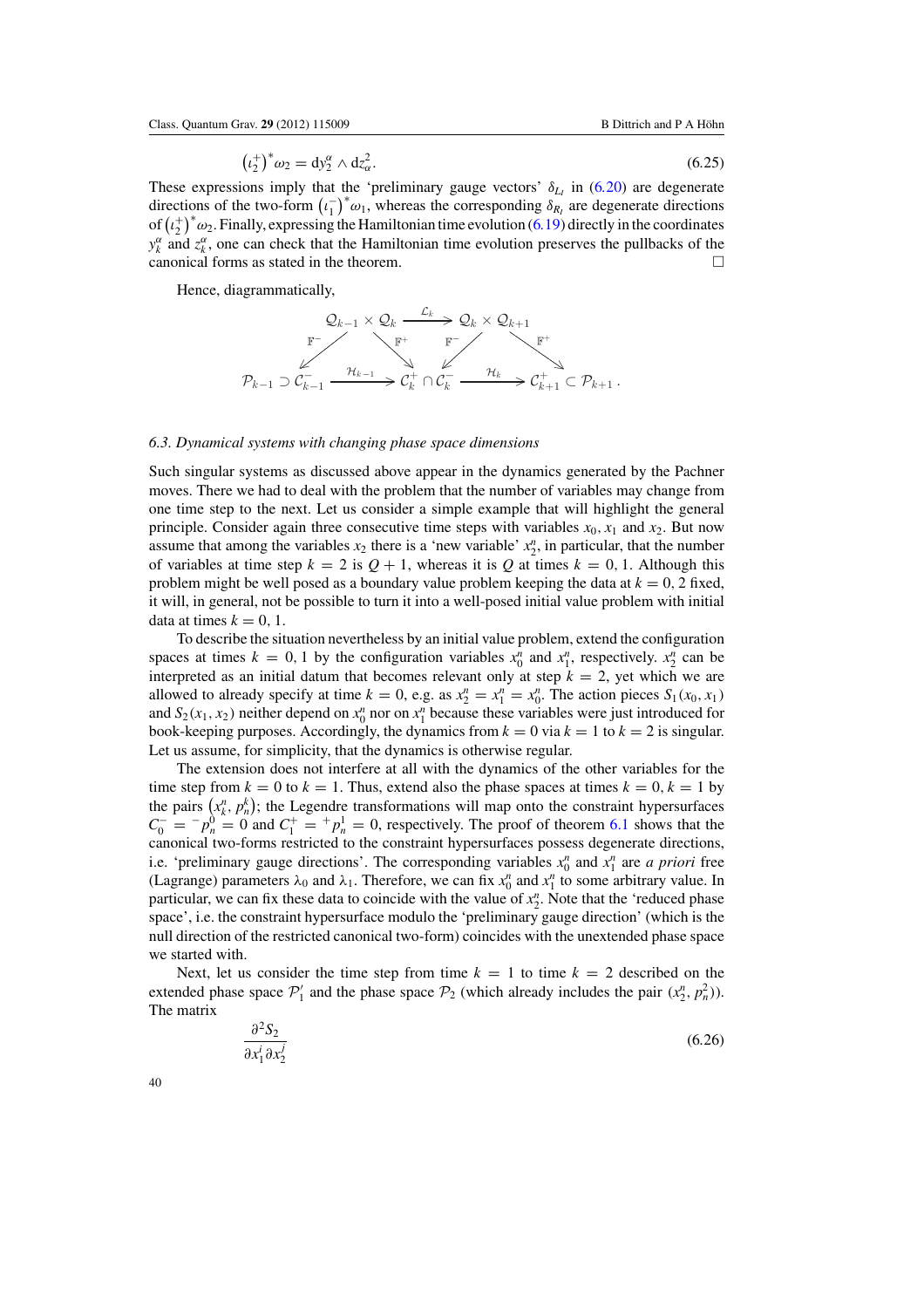has (due to our assumption only) one left null vector  $L_1^i = \delta_n^i$ . Consequently, there is also a right null vector  $R_2^i$  and the Lagrangian two-form  $(6.6)$  $(6.6)$  possesses these two degenerate directions. The Legendre transformations  $(6.14)$  $(6.14)$  will again not be surjective; for time  $k = 1$ , it will rather map onto the constraint hypersurface  $C_1^- = -p^1 = 0$ . This pre-constraint coincides with the post-constraint  $+p_1 = 0$  from the previous time step. Moreover, we will have a post-constraint  $C_2^+ = 0$  on the canonical data at  $k = 2$ .

As we have seen, we will also find 'preliminary gauge directions' associated with the constraints. At time  $k = 1$ , the 'gauge' direction (6.[20\)](#page-38-0) just corresponds to the coordinate  $x_2^n$ , i.e.  $\delta_L x_1^i = \delta_n^i$  and  $\delta_L p_i^1 = 0$ . At time  $k = 2$ , on the other hand, we have

$$
\delta_R x_2^i = R_2^i, \qquad \delta_R p_i^2 = \frac{\partial^2 S_2}{\partial x_2^i \partial x_2^j} R_2^j. \tag{6.27}
$$

Theorem [6.1](#page-39-0) shows that the Hamiltonian time evolution preserves the canonical two-forms restricted to the constraint hypersurfaces. In the present example,  $(6.24)$  $(6.24)$  at  $k = 1$  is just the canonical two-form of the original 2*Q*-dimensional unextended phase space  $\mathcal{P}_1$  that, however, is used as a pre-symplectic form on a  $(2Q+1)$ -dimensional constraint surface in the extended phase space  $\mathcal{P}'_1$ . On the other hand, (6.[25\)](#page-40-0) at  $k = 2$  is the restriction of the canonical two-form of the  $(2Q + 2)$ -dimensional unextended phase space  $\mathcal{P}_2$  to the  $(2Q + 1)$ -dimensional constraint hypersurface  $C_2^+ = 0$ . Its single degenerate direction is given in (6.27). Consequently, the 'reduced phase space' at  $k = 2$  is 2Q dimensional just as the original  $P_1$ . The phase space extension from  $P_1$  to  $P'_1$  at  $k = 1$  can be viewed as embedding the smaller phase space  $P_1$ into the bigger phase space  $\mathcal{P}_2$ ; discrete time evolution proceeds such that the (restricted) two-forms are preserved on this bigger phase space.

The case of 'old variables'  $x_1^o$  that disappear at time  $k = 2$  can be discussed in the same way by reversing the time direction.

As an extreme example, consider the cases described in sections [4](#page-13-0) and [5,](#page-23-0) namely the time evolution step from a zero-dimensional phase space to the phase space corresponding to the boundary of a tetrahedron or 4-simplex, respectively. The initial phase space is zerodimensional and the phase space at time  $k = 1, 12$  or 20 dimensional, corresponding to the boundary data of a tetrahedron or 4-simplex, respectively. In this case, the canonical two-forms at  $k = 0$  are just the zero forms as the initial phase space is zero dimensional. Indeed, the time evolution preserves this property, as in both cases we had six and ten constraints, respectively, fixing all the momenta as functions of the lengths variables. Moreover, one can check that the canonical two-forms restricted to the constraint hypersurfaces are totally degenerate, i.e. identically zero.

Finally, let us consider the local Pachner moves explicitly. These are rather directly defined in the Hamiltonian picture. The reason is that the Lagrangian picture requires the knowledge of configurations and velocities at a given time, which in the discrete case translates to configuration data of two consecutive time steps. For a Pachner move (or any other evolution move, like the tent move, which does not cover the entire hypersurface), however, the two consecutive time steps overlap so that we do not have a full set of configuration data. In the Hamiltonian picture, the velocities, or in the discrete, the configuration data of the second time step, are replaced by the momenta, which are defined at the same time step as the configuration data. That is, we just need one time slice to encode the canonical data.

For the Pachner moves of type  $M-N$  with  $N > M$  in 3D and 4D, we obtain *K* new edge lengths  $(K = 1$  for the 2–3 move and  $K = N$  for the 1–*N* move). We, therefore, extend the phase space at time *k* by *K* pairs  $(l_k^n, p_n^k)$ , which are matched by the *K* new edge lengths and conjugate momenta  $\left(l_{k+1}^n, p_n^{k+1}\right)$  at time  $k+1$ . Additionally, we have pairs  $(l^b, p^b)$  that do not change at all during this evolution move and variables  $(l^e, p^e)$  for which only the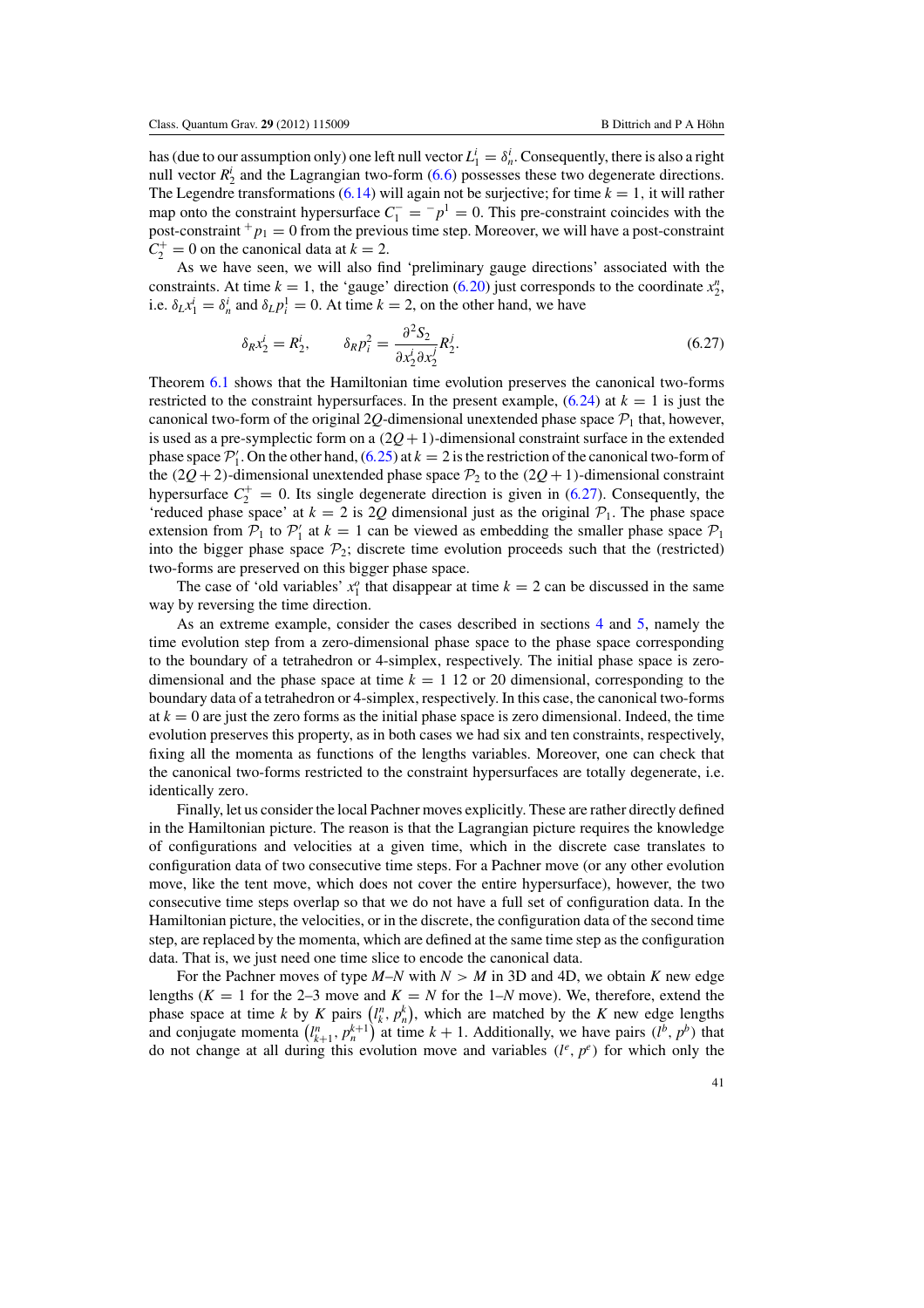<span id="page-42-0"></span>momenta are updated. The Hamiltonian evolution map for this kind of Pachner moves (see, e.g., (5*.*[16\)](#page-27-0)–(5*.*[18\)](#page-27-0)) is given by the following momentum updating

$$
l_k^b = l_{k+1}^b, \qquad p_b^{k+1} = p_b^k,
$$
\n(6.28)

$$
l_k^e = l_{k+1}^e, \qquad p_e^{k+1} = p_e^k + \frac{\partial S_{\sigma}(l_{k+1}^e, l_{k+1}^n)}{\partial l_{k+1}^e},
$$
\n(6.29)

$$
p_n^k = 0, \qquad p_n^{k+1} = \frac{\partial S_{\sigma}(l_{k+1}^e, l_{k+1}^n)}{\partial l_{k+1}^n}.
$$
\n(6.30)

Here,  $S_{\sigma}$  stands for the action of the glued tetrahedron or 4-simplex and we choose this action to be a function of the length variables at time  $k + 1$ .

Equations (6.30) contain *K* pre-constraints, namely  $C_n^k = p_n^k$ , and *K* post-constraints, namely

$$
C_n^{k+1} = p_n^{k+1} - \frac{\partial S_{\sigma}\left(\ell_{k+1}^e, \ell_{k+1}^n\right)}{\partial \ell_{k+1}^n},\tag{6.31}
$$

since this equation only involves canonical data from time step  $k + 1$ . Note also that the shape (6*.*31) of the post-constraints ensures that they have vanishing Poisson brackets among each other, i.e. they form and Abelian (sub-) algebra<sup>18</sup>. The same holds for the pre-constraints. (This is consistent with the previous discussion showing that with every pre- or post-constraint we can associate a degenerate direction of the symplectic forms restricted to the pre- or post-constraint hypersurfaces. This actually means that the constraints are of first class.) Note, however, that the pre-constraints, in general, do not Poisson commute with the post-constraints.

Apart from this, as we discussed for each Pachner move, the Hamiltonian evolution map (6*.*28)–(6*.*30) does not specify all variables uniquely and we rather obtain 'preliminary gauge directions' both at time  $k$  and  $k + 1$ . Note that these are 'gauge' only with respect to this evolution move from step  $k$  to  $k + 1$  and, more precisely, with respect to the symplectic forms restricted to the constraint hypersurfaces arising in these moves. Subsequent moves might result in a different set of (pre-) constraints with respect to which the original 'preliminary gauge directions' no longer constitute degenerate directions of the restricted symplectic form.

At time *k*, the length variables  $l_k^n$  remain undetermined so that we have  $\delta_L x_k^i = \delta_n^i L_k^n$  and  $\delta_L p_i^k = 0$  (where *i* stands for any of the indices *b*, *e* and *n*, and  $L_k^n$  are *K* linearly independent vector fields). Also, at time  $k+1$ , we have *K* undetermined variables, namely the edge lengths  $l_{k+1}^n$ , which we referred to as *a priori* free parameters. These correspond to 'preliminary gauge directions

$$
\delta_R l_{k+1}^i = \delta_n^i R_{k+1}^n, \qquad \delta_R p_i^{k+1} = \frac{\partial^2 S_{\sigma}}{\partial l_{k+1}^i \partial l_{k+1}^{n'}} R_{k+1}^{n'}, \tag{6.32}
$$

where  $R_{k+1}^n$  are *K* linearly independent vector fields. We have seen that the new edge lengths  $l_{k+1}^n$  can be interpreted as additional initial data. These can turn either into physical degrees of freedom (as for the 2–3 moves where the new edge length determines the deficit angle at the bulk triangle generated by this move) or into proper gauge degrees of freedom (as for the 1–4 move for initial conditions leading to flat solutions). Additionally, the  $l_k^n$  remain undetermined; however, in the previous discussions, we pointed out that these can be 'gauge fixed' to be equal to  $l_{k+1}^n$ .

As for the case discussed in section [6.2,](#page-36-0) the 'preliminary gauge directions' are tangential to the constraint hypersurfaces defined by the constraints  $C_n^k$  and  $C_n^{k+1}$ , respectively.

<sup>&</sup>lt;sup>18</sup> Dropping the evolution index *k*, one directly computes  $\{C_n, C_{n'}\} = \frac{\partial^2 S_{\sigma}}{\partial l^n \partial l^n} - \frac{\partial^2 S_{\sigma}}{\partial l^n \partial l^n} = 0$ .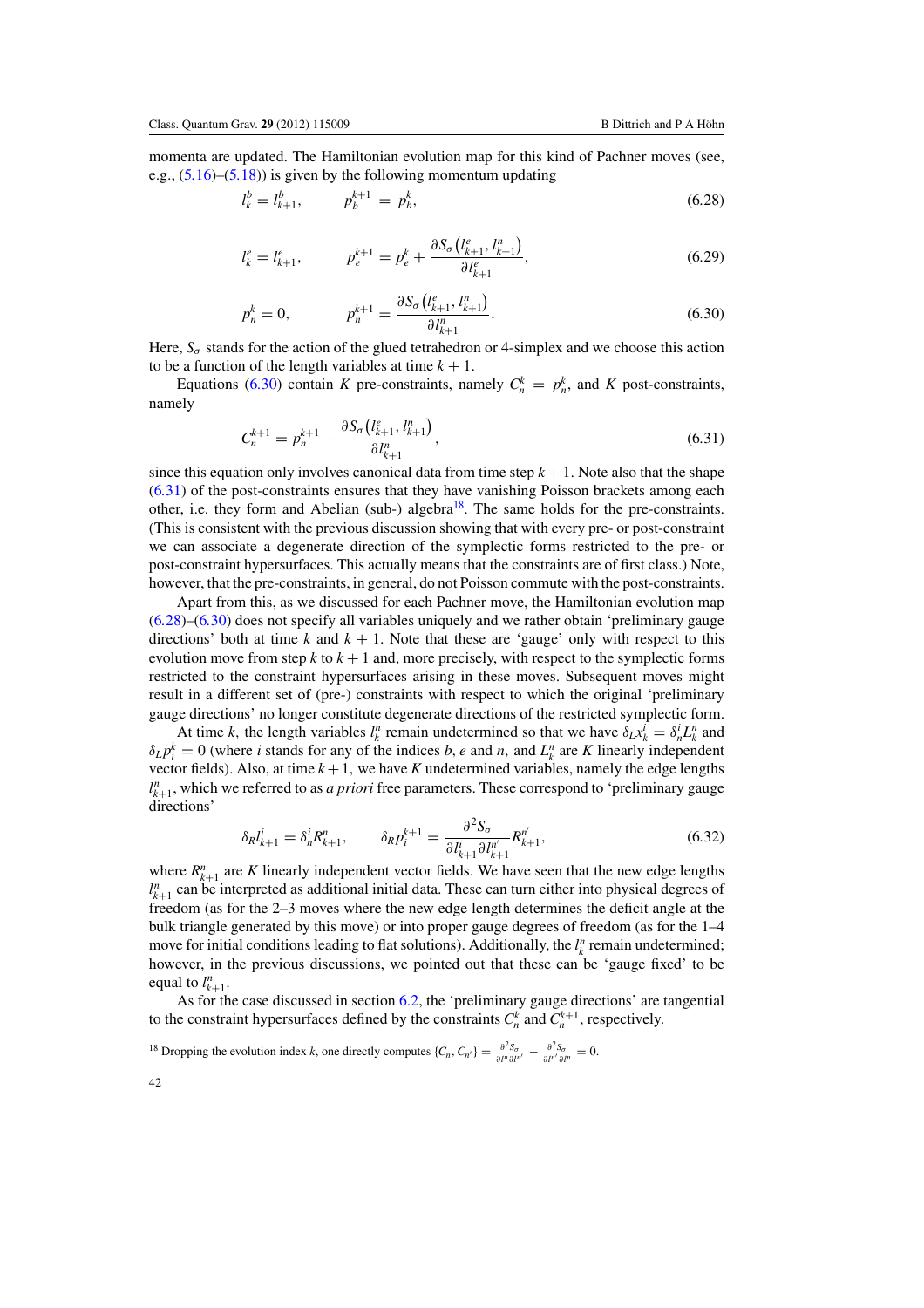<span id="page-43-0"></span>We can consider for both time steps the canonical symplectic forms

$$
\omega_k = \mathrm{d}l_k^b \wedge \mathrm{d}p_b^k + \mathrm{d}l_k^e \wedge \mathrm{d}p_e^k + \mathrm{d}l_k^n \wedge \mathrm{d}p_n^k, \n\omega_{k+1} = \mathrm{d}l_{k+1}^b \wedge \mathrm{d}p_b^{k+1} + \mathrm{d}l_{k+1}^e \wedge \mathrm{d}p_e^{k+1} + \mathrm{d}l_{k+1}^n \wedge \mathrm{d}p_n^{k+1}
$$
\n(6.33)

and restrict these to the constraint hypersurfaces in the respective phase spaces. For the (extended) phase space  $P_k$  at time *k*, we can use the canonical embedding  $\iota_k$  :  $(l_k^b, p_b^k, l_k^e, p_e^k, l_k^n) \mapsto (l_k^b, p_b^k, l_k^e, p_e^k, l_k^n, p_n^k = 0)$ , and the pullback of the symplectic form gives just the symplectic form of the unextended phase space

$$
(\iota_k)^* \omega_k = \mathrm{d} l_k^b \wedge \mathrm{d} p_b^k + \mathrm{d} l_k^e \wedge \mathrm{d} p_e^k. \tag{6.34}
$$

For time step  $k + 1$ , consider the embedding

$$
\iota_{k+1}: (l_{k+1}^b, p_b^{k+1}, l_{k+1}^e, p_e^{k+1}, l_{k+1}^n) \mapsto \left(l_{k+1}^b, p_b^{k+1}, l_{k+1}^e, p_e^{k+1}, l_{k+1}^n, p_{k+1}^n = \frac{\partial S_{\sigma}}{\partial l_{k+1}^n}\right). \tag{6.35}
$$

In this case, the pullback of the symplectic form is given by

$$
(\iota_{k+1})^* \omega_{k+1} = \mathrm{d} l_{k+1}^b \wedge \mathrm{d} p_b^{k+1} + \mathrm{d} l_{k+1}^e \wedge \mathrm{d} p_e^{k+1} + \mathrm{d} l_{k+1}^n \wedge \frac{\partial^2 S_{\sigma}}{\partial l_{k+1}^n \partial l_{k+1}^e} \mathrm{d} l_{k+1}^e. \tag{6.36}
$$

Now the time evolution equations (6*.*[28\)](#page-42-0)–(6*.*[30\)](#page-42-0) express the canonical coordinates at time  $(k+1)$  as the function of the canonical coordinates at time k and as the function of the length variables  $l_{k+1}^n$  (as these are not determined by the time evolution map). Using this for the symplectic form (6.36) at time  $k + 1$ , we can conclude that the time evolution map  $\mathcal{H}_k$  defined by (6*.*[28\)](#page-42-0)–(6*.*[30\)](#page-42-0) preserves the restricted symplectic forms:

$$
\mathcal{H}_{k}^{*}(t_{k+1})^{*}\omega_{k+1} = \mathrm{d}l_{k}^{b} \wedge \mathrm{d}p_{b}^{k} + \mathrm{d}l_{k}^{e} \wedge \mathrm{d}p_{e}^{k} + \mathrm{d}l_{k}^{e}
$$
\n
$$
\wedge \frac{\partial^{2}S_{\sigma}}{\partial l_{k+1}^{e} \partial l_{k+1}^{n}} \mathrm{d}l_{k+1}^{n} + \mathrm{d}l_{k+1}^{n} \wedge \frac{\partial^{2}S_{\sigma}}{\partial l_{k+1}^{n} \partial l_{k+1}^{e}} \mathrm{d}l_{k+1}^{e}
$$
\n
$$
= \mathrm{d}l_{k}^{b} \wedge \mathrm{d}p_{b}^{k} + \mathrm{d}l_{k}^{e} \wedge \mathrm{d}p_{e}^{k}.
$$
\n(6.37)

The Pachner moves of type  $N-M$  with  $N > M$  can be discussed analogously; one only has to reverse the time direction. The key difference to those moves with  $M > N$  is, however, that pre-constraints now arise before the move. The symplectic form is only preserved when restricted to the post-constraint surface after the move and to the constraint surface defined by both the post-constraints and the new pre-constraints before the move.

The 2–2 move in 3D is the only Pachner move for which we extended both the initial and the final phase space because we had both an 'old' and a 'new' variable pair; see section [4.2.](#page-17-0) The equations of motion were given by

$$
l_k^b = l_{k+1}^b, \qquad p_b^{k+1} = p_b^k,
$$
\n(6.38)

$$
l_k^e = l_{k+1}^e, \qquad p_e^{k+1} = p_e^k + \frac{\partial S_\tau(l_{k+1}^e, l_k^o, l_{k+1}^n)}{\partial l_{k+1}^e},\tag{6.39}
$$

$$
p_n^k = 0, \qquad p_n^{k+1} = \frac{\partial S_\tau(l_{k+1}^e, l_k^o, l_{k+1}^n)}{\partial l_{k+1}^n}, \qquad (6.40)
$$

$$
p_o^{k+1} = 0, \qquad p_o^k = -\frac{\partial S_{\tau} (l_{k+1}^e, l_k^o, l_{k+1}^n)}{\partial l_{k+1}^n}.
$$
\n(6.41)

43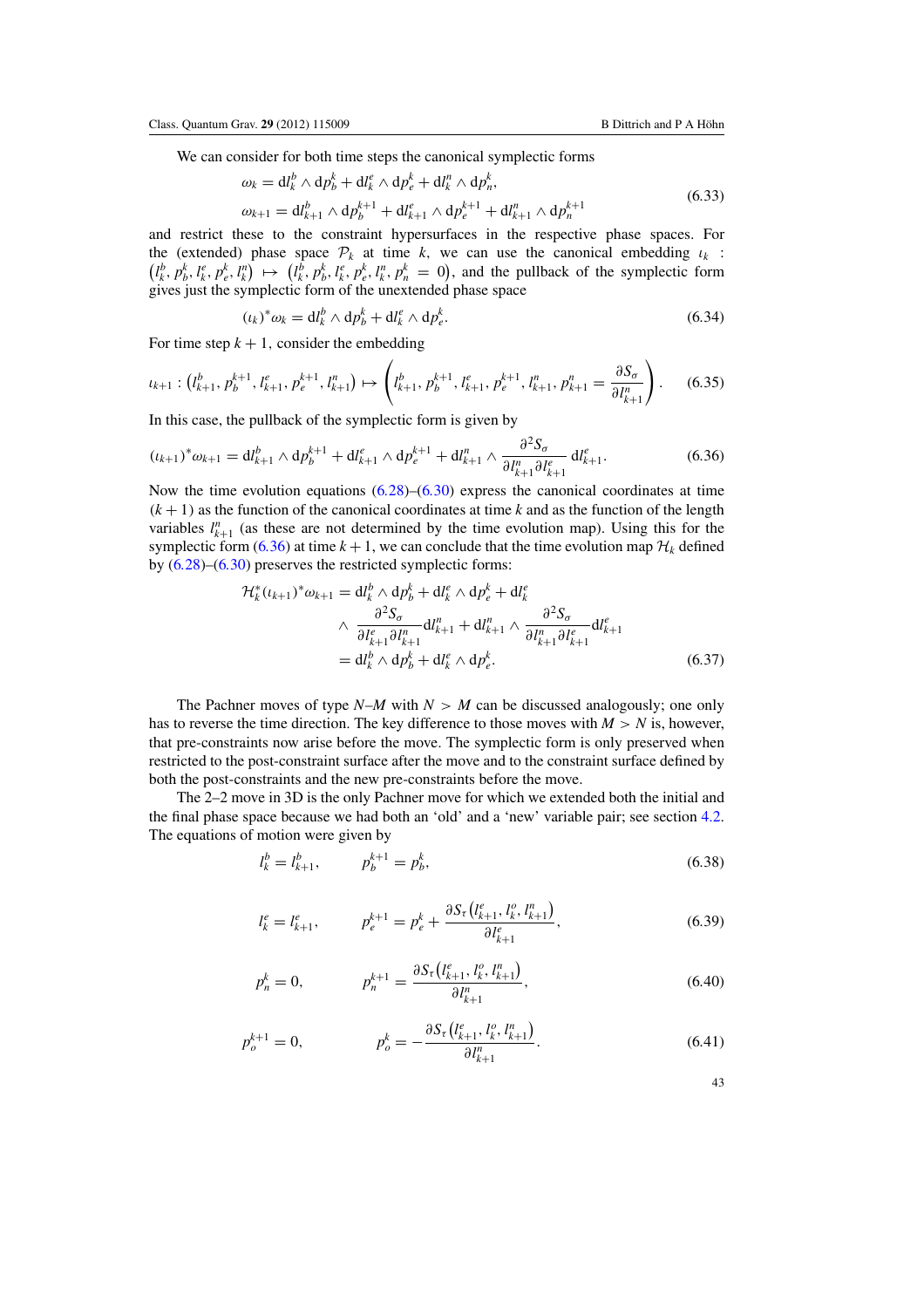Here, the only pre-constraint is  $p_n^k = 0$  and the only post-constraint is  $p_o^{k+1} = 0$ . Note that the second equations in both (6*.*[40\)](#page-43-0) and (6*.*[41\)](#page-43-0) do *not* constitute constraints as these depend on canonical data of both times  $k$  and  $k + 1$ . Correspondingly, the only gauge directions one encounters here arise from the fact that  $l_k^n$  and  $l_{k+1}^o$  remain undetermined by the equations of motion. Therefore, these can be gauge fixed to arbitrary values, for instance,  $l_k^n = l_{k+1}^n$ (although the latter length needs to be determined from the equations of motion) and  $l_{k+1}^o = l_k^o$ . The canonical symplectic form on the extended phase spaces pulled back to the constraint hypersurfaces just gives the canonical forms of the unextended phase spaces. Consequently, we see that in this case the dynamics can be reduced to the unextended phase spaces. The only configuration variables that change are  $l_k^o \mapsto l_{k+1}^n$ .

In summary, we have seen that we can define suitably preserved symplectic structures for all Pachner moves. To this end, we introduced extended phase spaces to circumvent the problem of changing phase space dimensions. However, we considered the canonical twoforms restricted to the constraint hypersurfaces, and these constraint hypersurfaces, upon factoring out the 'preliminary gauge directions', coincided with, or were submanifolds in the original, unextended phase spaces.

An alternative construction is to extend the Hamiltonian time evolution maps so that these are defined on the full (extended) phase spaces. For instance, considering the *M*–*N* moves with  $N > M$ , the relevant changes from  $(6.28-6.30)$  $(6.28-6.30)$  would be

$$
l_k^n = l_{k+1}^n, \qquad p_n^{k+1} = p_n^k + \frac{\partial S_{\sigma}}{\partial l_{k+1}^n}.
$$
\n(6.42)

That is, we obtain for all variable pairs  $i = b, e, n$ 

$$
l_{k+1}^i = l_k^i, \t p_i^{k+1} = p_i^k + \frac{\partial S_{\sigma}}{\partial l_{k+1}^i}.
$$
\t(6.43)

The time evolution map is defined on the full extended phase space and its image is given by the full phase space at time  $k + 1$ . We can then impose the pre-constraints  $p_n^k = 0$ . The postconstraints are given as the image of the (pre-) constraint hypersurface under the time evolution map. Maps of the form (6*.*43), which only involve momentum updating via a generating function, preserve the canonical two-form (of the extended phase space) $19$ . The previous discussion showed that also the canonical two-form restricted to the constraint hypersurfaces is preserved.

Such a construction is also possible for the 2–2 move, i.e. the extended dynamics would also be of the form (6.43). The pre-constraint  $p_k^n = 0$  and the post-constraint  $p_{k+1}^o = 0$ , however, have to be imposed independently. The second equation in (6*.*42) then changes into another post-constraint prescribing  $p_n^{k+1}$  as a function of the six edge lengths  $l_{k+1}^i$  of the tetrahedron, where  $i = e, n, o$ . Alternatively, we can solve for the length  $l_{k+1}^o = l_k^o$  as a function of the five edge lengths  $l_{k+1}^n$ ,  $l_{k+1}^e$  and the momentum  $p_n^{k+1}$ . Also, the second equation of (6.43) turns into a (pre-) constraint determining  $p_o^k$  as a function of the six edge lengths  $l_k^i$ ,  $i = e, n, o$ , or, alternatively,  $l_k^n = l_{k+1}^n$  as a function of the five edge lengths  $l_k^o$ ,  $l_k^e$  and  $p_o^k$ . That is, we obtain two constraints on each of the extended phase spaces  $P_k$  and  $P_{k+1}$ . These are second-class constraints. Compared to the previous treatment, where we had for, say,  $\mathcal{P}_k$  only  $p_n^k = 0$  as a constraint and  $l_n^k$  as a gauge degree of freedom, we can consider the second constraint between

<sup>&</sup>lt;sup>19</sup> Using the extended map  $\bar{\mathcal{H}}_k$  defined by (6.43) and  $\omega_{k+1} = d l^i_{k+1} \wedge d p_i^{k+1}$ , one immediately verifies by symmetry and antisymmetry  $(\bar{\mathcal{H}}_k)^* \omega_{k+1} = \mathrm{d}l_k^i \wedge d(p_i^k + \frac{\partial S_{\sigma}}{\partial l_k^i}) = \mathrm{d}l_k^i \wedge \mathrm{d}p_i^k + \frac{\partial^2 S_{\sigma}}{\partial l_k^i \partial l_k^j} \mathrm{d}l_k^i \wedge \mathrm{d}l_k^i = \mathrm{d}l_k^i \wedge \mathrm{d}p_i^k = \omega_k$ .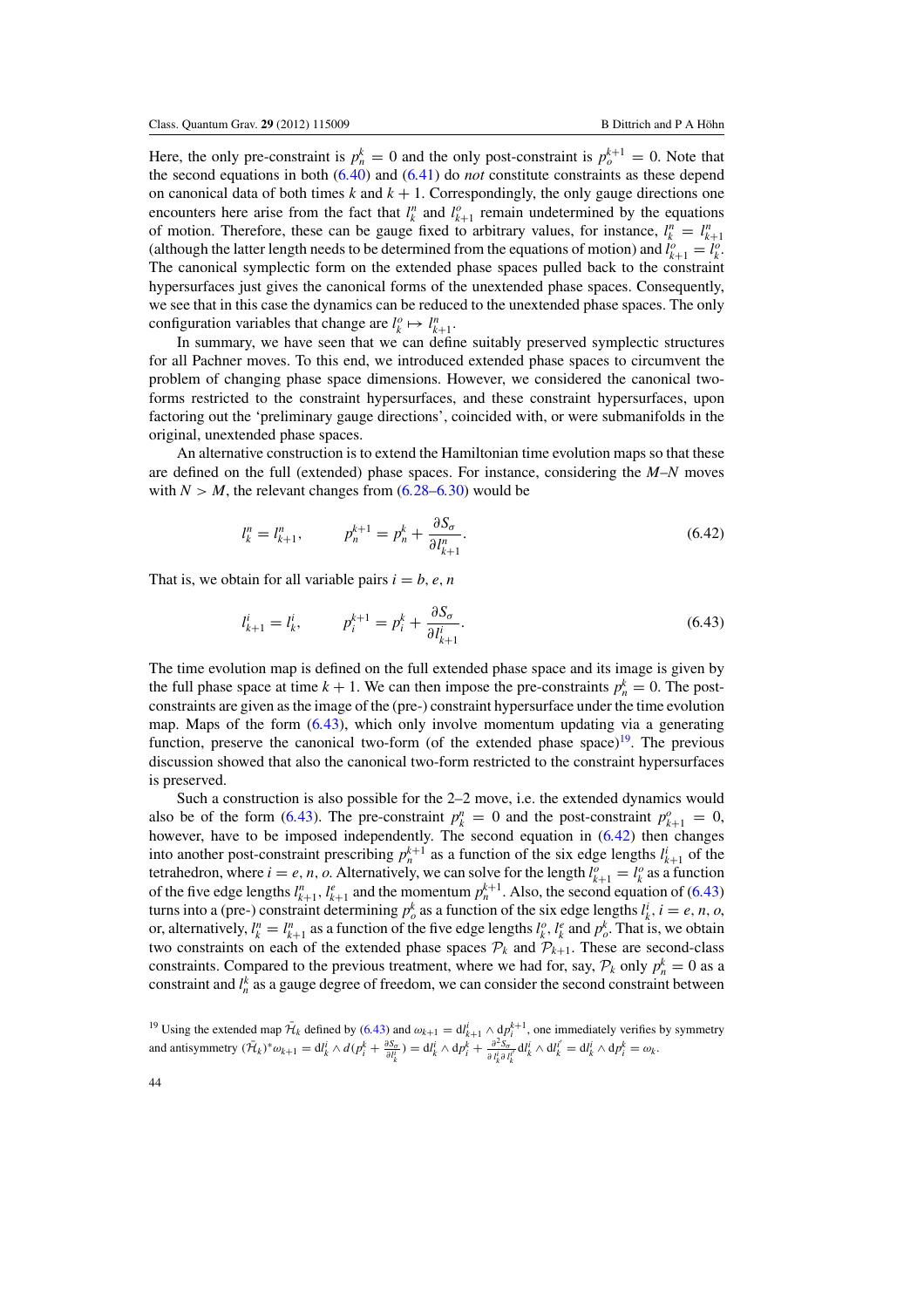<span id="page-45-0"></span> $l_k^n$ ,  $l_k^o$ ,  $l_k^e$  and  $p_o^k$  as a gauge fixing condition. This shows that also the induced symplectic forms on the (gauge fixed and) constraint hypersurfaces are preserved under time evolution.

#### **7. Interpretation and role of the constraints**

In spite of the fact that the set of pre-constraints and the set of post-constraints each form an Abelian (i.e. first-class) Poisson sub-algebra, they generally do not generate gauge symmetries of the discrete action. First, the pre-constraints do not, in general, Poisson commute with the post-constraints and both sets of constraints have to be imposed at each time step. Second, their phase space flows are associated with null vectors of the Lagrangian two-form, but these do not, in general, extend to null vectors of the Hessian of the action. However, a degenerate Hessian on solutions implies the existence of flat directions at the extrema of the action and thereby the presence of gauge symmetries. Rather, these constraints manifest non-uniqueness of solutions and reflect the lack of knowledge at a given time step about the full solution (e.g. as a consequence of varying phase space dimensions); in Regge calculus at some step *k* there may not exist sufficient information about the triangulation at step  $k + 1$  (or vice versa) and a hypersurface may be 'forgetful' about the 'past' or 'future'. For example, the post-constraints associated with the new edges simply implement the fact that the lengths of these edges can be freely varied in accordance with the canonical data at step *k*, but not that this will eventually be a symmetry of the action.

On the other hand, the gauge symmetries in Regge calculus are given by those variations of the edge lengths which leave the action invariant and correspond to the displacement in flat directions of vertices in the bulk of the triangulation. These symmetries are generically broken in the presence of curvature [\[10](#page-50-0), [11](#page-50-0), [13,](#page-50-0) [14\]](#page-50-0). Such a vertex displacement gauge transformation is specified by the (four linearly independent) null eigenvectors of the Hessian of the piece of action corresponding to the star of the vertex in question [\[10](#page-50-0), [11,](#page-50-0) [24,](#page-51-0) [39\]](#page-51-0). The null eigenvectors—if existent—are, thus, associated with a given vertex and define the flat (gauge) directions in which the vertex may be displaced without changing the action. In contrast to this, *a priori* each pre- or post-constraint of the individual Pachner moves is associated with a given edge in the hypersurface under consideration, rather than any particular vertex. It describes the variation of the corresponding single edge length; however, there is no invariant way of expressing this as the displacement of the one or the other vertex at the ends of the edge in some embedding space. Nonetheless, in the canonical formalism, the variation of the edges *can* be invariantly associated with the displacement of a given vertex  $v$ , if the constraints of those edges in the hypersurface, which are adjacent to  $v$ , are contracted with the four null eigenvectors associated with  $v \left[11\right]$ ; <sup>20</sup> this implements a projection in gauge directions and the correct number of gauge generators. At this stage, the contracted constraints generate the gauge transformations defined by the null eigenvectors.

This was discussed for tent moves in [\[11](#page-50-0)], but will be studied in detail and more generally in a forthcoming paper [\[23\]](#page-51-0), where we will apply the present formalism to the 4D linearized theory, based on an expansion around a flat solution to linear order. This linearized regime, in fact, inherits the gauge freedom of the flat background solution and is relevant for the continuum limit where the diffeomorphism symmetry of classical general relativity ought to be restored and geometries are locally flat. This is where null eigenvectors of the Hessian necessarily arise which, in turn, can be employed to construct proper gauge transformation generating constraints that are associated with vertices.

<sup>&</sup>lt;sup>20</sup> Internal edges, or edges not yet occurring at a given step, do not matter because they come with vanishing momenta and solved equations of motion.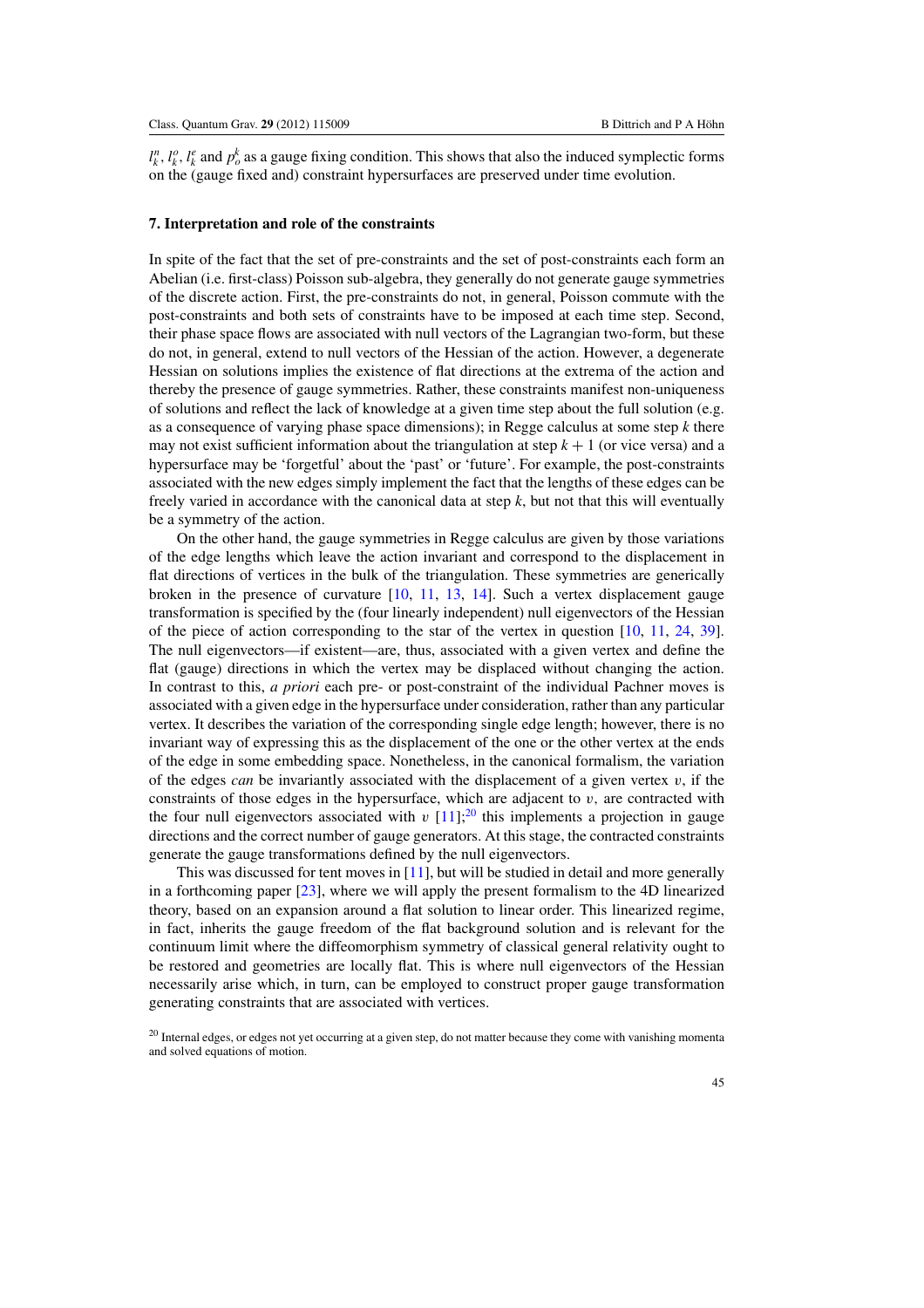## <span id="page-46-0"></span>**8. Discussion and outlook**

In this paper, we have devised a general canonical formalism for discrete systems involving varying phase space dimensions. To this end, we had to extend the general theory of discrete dynamics from the regular to the irregular case in which constraints necessarily arise. The basic ingredient of the new formalism is Hamilton's principal function that may be used as a generating function (of the first kind) for a canonical time evolution map. This time evolution is generally only defined on a constraint surface and maps to another constraint surface; we refer to the pre-image of the time evolution map as *pre-constraint* surface, while its image is called *post-constraint* surface. The pre-constraints, on the one hand, constitute the conditions that need be satisfied in order for the following time evolution step to be allowed. On the other hand, the post-constraints are relations among the phase space data that are automatically realized after an evolution step, however, may provide non-trivial conditions to be satisfied by subsequent time steps. As shown in general, the symplectic forms restricted to the constraint surfaces are preserved under such time evolution maps.

We have applied the new canonical formalism to simplicial gravity, in particular, and thereby constructed a general and fully consistent formulation of (Euclidean) canonical Regge calculus. However, the formalism is general and, therefore, adaptable to other discretization schemes (with additive action). The general idea is to implement a canonical forward time evolution by gluing single simplices step by step to a bulk triangulation, while backward evolution is simply achieved by removing single simplices from the triangulation. The prerequisite for this evolution scheme is additivity of the action. The  $(D - 1)$ -dimensional hypersurfaces then evolve in a discrete 'bubble' time through the full *D*-dimensional Regge solution akin to the evolution of hypersurfaces in canonical general relativity. Both the gluing and the removal moves allowed in the present scheme can be interpreted entirely within the (*D* − 1)-dimensional triangulated hypersurfaces as Pachner moves. Pachner moves are an elementary and ergodic class of piecewise-linear homeomorphisms, which can map between any two triangulations of a given topology by finite sequences (in fact, one could also implement 'spatial' topology changes—aka births of baby universes—by generalizing the class of allowed gluing and removal moves; see section [3\)](#page-10-0).

The central issue to be addressed when implementing the Pachner moves in a canonical formalism is the varying phase space dimension since Pachner moves introduce and remove edges. This obstacle can be handled in a straightforward manner by suitable phase space extensions, which are controlled by constraints that arise naturally in this framework and constitute the canonical incarnation of the equations of motion of edges to the 'future' or the 'past' of a given hypersurface. In this fashion, phase spaces before and after any Pachner move can be brought to equal dimension, the moves can be implemented via momentum updating as canonical transformations and the symplectic forms restricted to the constraint surfaces are preserved under these moves. In fact, in an alternative construction without immediate use of Hamilton's principal function, the elementary time evolution map can also be extended to the full extended phase spaces (i.e. disregarding any constraints) via momentum updating and preserves the full symplectic structure. This requires, in addition, to impose the pre- and post-constraints separately, since momentum updating by itself only specifies the difference of the momenta before and after an elementary move, however, not the specific values.

The implementation of the individual Pachner moves follows one and the same recipe; however, each of the Pachner moves assumes a special role in the evolution of the triangulation. In 3D, the 1–3 move introduces one vertex and equips it with three constraints that generate vertex displacements in the flat embedding space; the three new edge lengths thereby assume a lapse and shift type gauge parameter interpretation. The pre- and post-constraints of the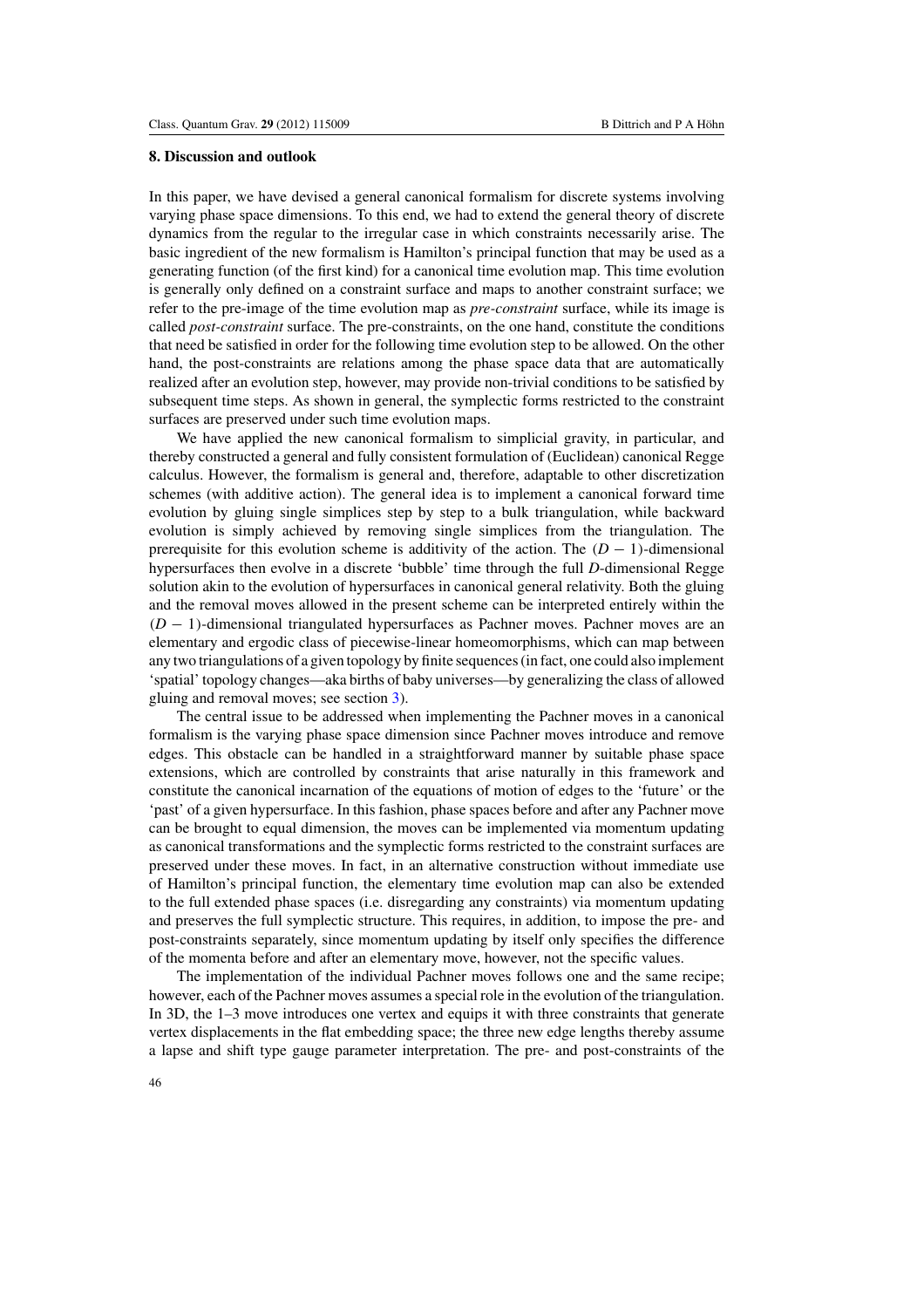$2-2$  move<sup>21</sup> simply preserve and implement flatness, while the pre-constraints of the  $3-1$ move are automatically satisfied and this move annihilates one vertex and three constraints associated with it. The situation in 3D is special in that all vacuum solutions are necessarily flat and the 3D Regge action is actually a so-called perfect action [\[37,](#page-51-0) [40\]](#page-51-0), i.e. despite being a discrete action it, nevertheless, reproduces the continuum dynamics and symmetries and is triangulation independent. This has significant repercussions for the initial value problem in the discrete: although usually the phase space corresponds to the space of solutions, this cannot, in general, be expected when the phase space dimension varies, and here, sufficient initial data are rather specified in the course of evolution. Notwithstanding this issue, in 3D, the space of initial data *does* correspond to the space of solutions (modulo gauge) because there are only global physical degrees of freedom (and the Pachner moves do not change the 'spatial' topology), while the bulk is necessarily flat and there exists a threefold gauge symmetry at each vertex in the triangulation. The latter symmetry corresponds to lattice diffeomorphisms and is a consequence of the action being perfect.

In 4D, however, the situation changes because of local degrees of freedom and generically broken (diffeomorphism) symmetries; the 4D Regge action is *not* perfect and we face the issue of non-uniqueness of solutions in the sense that different solutions arising from the same initial data cannot be mapped into each other by gauge transformations because of the broken symmetries and are thus inequivalent. As an extreme example of this non-uniqueness for geometries with spherical 'spatial' topology, take the boundary of a 4-simplex as initial slice that fits into any such triangulation and whose data thus by no means specify the ensuing geometry (or, even more extremely, consider the 'no boundary proposal' for triangulations). This is also manifested in the particular roles of the individual Pachner moves in 4D: the 1–4 move<sup>22</sup> introduces a vertex along with four associated post-constraints, which are automatically satisfied after the move and reflect the *a priori* free choice of the four new edge lengths. The 2–3 move generates a bulk triangle, while only adding a new boundary edge that comes with a new post-constraint. Again, the length of this new edge, and thus, the value of the curvature angle around the internal triangle, is *a priori* free; the move thereby introduces a (free) curvature degree of freedom. These first two moves are the only Pachner moves for 4D simplicial gravity, which introduce new edges and, however, at the same time, do not invoke any equations of motion and, consequently, the new edge lengths are *a priori* free parameters. In addition, the 3–2 move is only allowed if the pre-constraint corresponding to the equation of motion of the edge that is rendered internal in the course of the move is satisfied. Likewise, prior to the 4–1 move that annihilates one vertex, the four pre-constraints associated with the four edges adjacent to the vertex, which become internal must be fulfilled. The pre-constraints of these last two moves impose non-trivial conditions that, in general, require a tuning of the free parameters of previous moves (see also the example of the symmetry-reduced five-valent tent move in 4D in section [5.5\)](#page-29-0). In short, in 4D, all new edge lengths are *a priori* free data that, however, may become fixed *a posteriori* by the pre-constraints of subsequent 3–2 and 4–1 moves.

As regards the occurrence of gauge symmetries, we have argued in section [7](#page-45-0) that the pre- and post-constraints of the Pachner moves generally do not generate gauge transformations. However, the vertex displacement gauge symmetry of Regge calculus exists on flat configurations, and for this regime, the post-constraints of the 1–4 moves—in analogy to the 1–3 moves in 3D—*do* constitute the gauge generators. In general, it depends on the particular configuration and, in particular, on choices of data during subsequent moves,

<sup>&</sup>lt;sup>21</sup> Recall that these constraints, in contrast to those from all other moves in 3D and 4D, are only constraints on the extended phase space.

<sup>&</sup>lt;sup>22</sup> Here, we focus solely on gluing moves.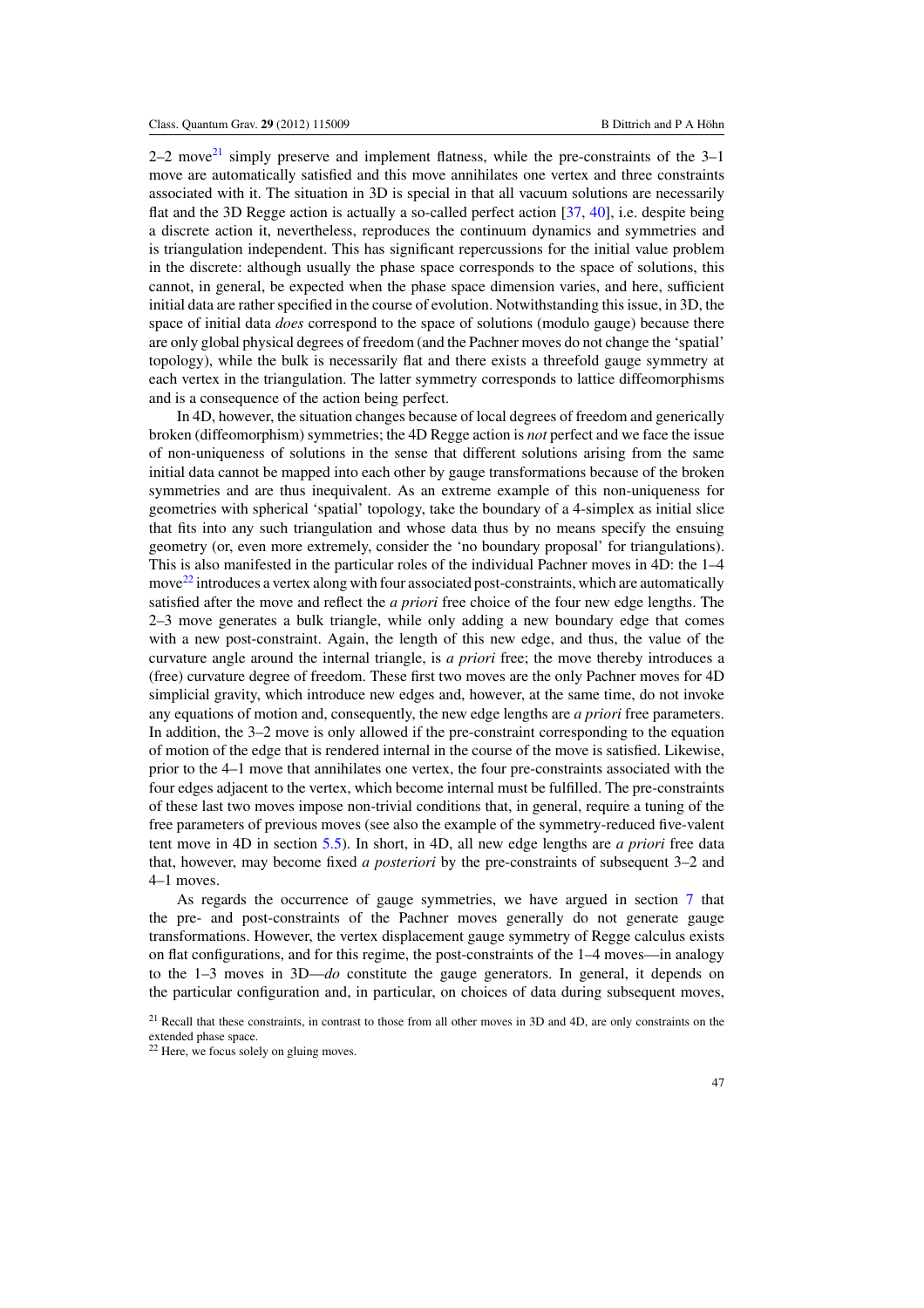whether the 1–4 move introduces gauge generators. A specific example of this was treated in section [5.5.](#page-29-0)

The formalism introduced here is very general and allows one to also consider evolution maps in which arbitrary pieces of *D*-dimensional triangulations are glued onto  $(D - 1)$ dimensional hypersurfaces (under certain regularity conditions). These can be built up by Pachner moves, but may also be considered in an 'effective' picture, where one time step would involve a more complicated piece of triangulation than just a simplex. For the example of the so-called tent moves, we have discussed the 'effective evolution' in 3D in section [4.4](#page-21-0) and in 4D in section [5.5.](#page-29-0)

The new general canonical formalism for discrete systems involving varying phase space dimensions, clearly, warrants further research. In particular, it remains to be investigated under which precise conditions *a priori* free parameters in 4D canonical Regge calculus remain free throughout evolution, i.e. are true gauge parameters, or, equivalently, under which conditions post-constraints of previous steps match pre-constraints of later steps (but involving the same hypersurface). This is a prerequisite for providing a constraint classification with clear distinction between proper equations of motion and (pseudo-) constraints generating (broken) gauge symmetries. The latter question stresses the close connection between constraints and equations of motion, which often can be transformed into each other by relabeling time steps (see the discussion in section [2\)](#page-4-0) or by changing the slicing into equal time hypersurfaces. Therefore, the question arises whether different choices of 'effective' time steps (or slicings of the bulk spacetime) may influence the constraints associated with a given hypersurface. This question will be important for quantization as one usually attempts to find a quantization of the constraint hypersurfaces. These issues will be the topic of a separate paper [\[41\]](#page-51-0).

In another forthcoming paper [\[23](#page-51-0)], we will address some of these issues explicitly in the linearized theory that inherits the gauge symmetry of the flat background. The specific role of each of the Pachner moves becomes clear in this regime, namely the 1–4 move generates four gauge degrees of freedom and the same number of gauge generating constraints; the 2–3 move generates one 'graviton'; the 3–2 move imposes the only proper, non-trivial equation of motion and annihilates one 'graviton'; and finally, the 4–1 move annihilates four gauge degrees of freedom and the same number of gauge generating constraints, which are automatically satisfied prior to the move. This allows for an explicit counting of both gauge and observable degrees of freedom at each evolution step in a scenario of an evolving 'spatial' hypersurface. For reasons of continuity, the role of the individual Pachner moves must also be the same in a neighborhood of the linearized regime.

Furthermore, the new formalism can also be viewed as a specific algorithm to generate solutions and might thereby be interesting for numerical investigations. During the evolution it may happen that some variables can be solved only in the complex domain. This problem also appears in the consistent discretization approach [\[42\]](#page-51-0), where lapse and shift, which are determined by the equations of motion, obtain complex values.

The interpretation of this phenomenon is that the initial data chosen are not suitable for the discretization. It is related to the fact that gauge symmetries are broken, and therefore, the corresponding constraints on initial data do not have to be implemented strictly. However, there is still a remnant of the constraints, namely that a large set of initial data might be unsuitable as it leads to complex (or unphysical large) lapse and shift parameters.

Although in this work we do not fully address the main underlying problem, namely the fact that diffeomorphism symmetry is broken in 4D Regge gravity [\[10](#page-50-0)], this problem might appear to be less severe than in an approach where the discretization is fixed from the outset. The advantage of the present approach is that the choice of triangulation and therefore discretization can be adjusted during evolution, i.e. a given sequence of Pachner moves might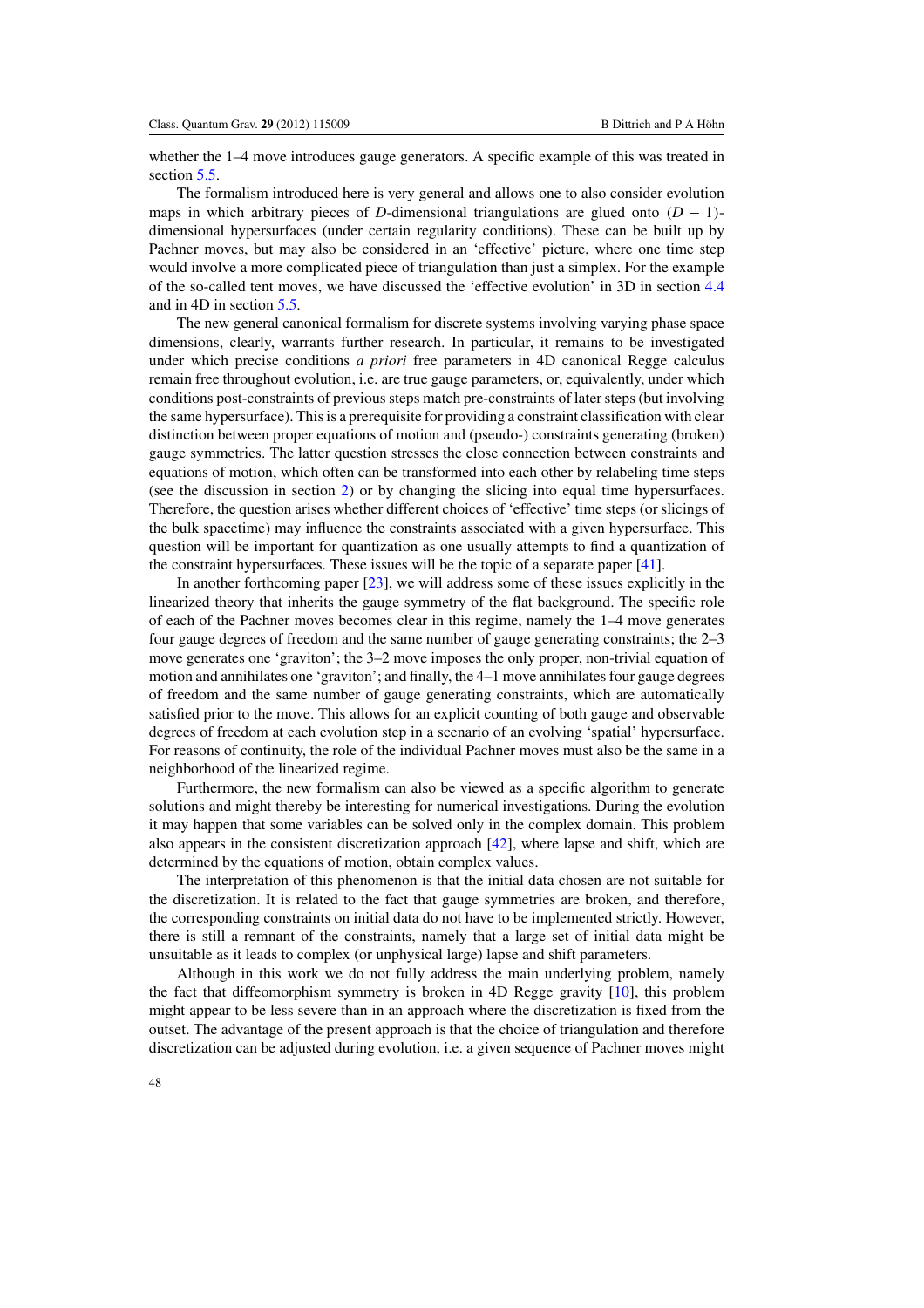<span id="page-49-0"></span>lead to complex solutions, whereas another sequence does not. For instance, one would expect that to avoid complex solutions, one has to choose a finer triangulation for regions with high curvature. The advantage of the approach proposed here is that such an adjustment can be implemented during evolution.

In view of loop quantum gravity (LQG), which involves changing spatial graphs, and spin foam models, which employ triangulations, it seems promising to attempt a quantization of the Pachner moves and implement them as (possibly unitary) transformations on some Hilbert space of 'spatial' geometries. This may help in investigating the connection between LQG and spin foams (see also [\[43\]](#page-52-0) for recent advances from the spin foam side); due to the fact that the classical canonical formalism is based on using the action as a generating function, a canonical quantization thereof should coincide with a covariant path-integral quantization of the theory. Usually, a canonical program proceeds by quantizing the phase space (or rather the constraint surface); here, the additional challenge emerges of how to incorporate the fact that initial data continue to be specified during evolution and certain *a priori* free parameters become fixed later on. These questions are related to the 'general boundary proposal' [\[44](#page-52-0)], which attempts to generalize the notion of Cauchy hypersurfaces to arbitrary surfaces for quantum field theories. A quantization of the Pachner moves may also shed some light on the ' $e^{\pm iS}$  versus cos *S*' debate in the spin foam community: because gluing and removal moves add and subtract action contributions of simplices, respectively, an amplitude with a single exponential of the action should correspond either to pure forward or backward evolution, while an amplitude with the cosine of the action incorporates a superposition of both directions of evolution.

A final interesting question arises: Can one construct from the ideas presented here a canonical formulation of CDT (see also [\[45](#page-52-0)])? Given that *a priori* all new lengths in 4D canonical Regge calculus can be freely chosen, and in particular, all be fixed equal to 1, while the births of baby universes are disallowed, can one construct 'classical CDT solutions' from this such that the pre- and post-constraints determine the connectivity by rejecting or accepting certain Pachner moves? Presumably, this will generically not work and one might have to allow, instead, for the lengths to take value in a small interval  $(1 - \epsilon, 1 + \epsilon)$ . It would be interesting to investigate whether a quantization with such restrictions can be connected to CDT. This also requires an extension of the present scheme to Lorentzian signature and an implementation of the condition that spacelike hypersurfaces remain spacelike throughout evolution.

## **Acknowledgments**

BD thanks Laurent Freidel for collaboration in [\[36](#page-51-0)]. Both the authors thank Benjamin Bahr and Renate Loll for interesting discussions. Furthermore, PAH is grateful for exchange grant 3068 within the ESF activity entitled 'Quantum Geometry and Quantum Gravity', which made this collaboration feasible and thanks the Albert Einstein Institute in Potsdam for hospitality in the early and final stages of this work.

#### **References**

- [1] Baumgarte T W and Shapiro S L 2010 *Numerical Relativity: Solving Einstein's Equations on the Computer* (Cambridge: Cambridge University Press)
- [2] Regge T 1961 General relativity without coordinates *Nuovo Cimento* **19** [558](http://dx.doi.org/10.1007/BF02733251) Williams R M 1997 Recent progress in Regge calculus *Nucl. Phys. Proc. Suppl.* **[57](http://dx.doi.org/10.1016/S0920-5632(97)00355-1)** 73 (arXiv[:gr-qc/9702006\)](http://arxiv.org/abs/gr-qc/9702006)
- [3] Rocek M and Williams R M 1981 Quantum Regge calculus *Phys. Lett.* B **[104](http://dx.doi.org/10.1016/0370-2693(81)90848-0)** 31 Rocek M and Williams R M 1984 The quantization of Regge calculus *Z. Phys.* C **21** [371](http://dx.doi.org/10.1007/BF01581603)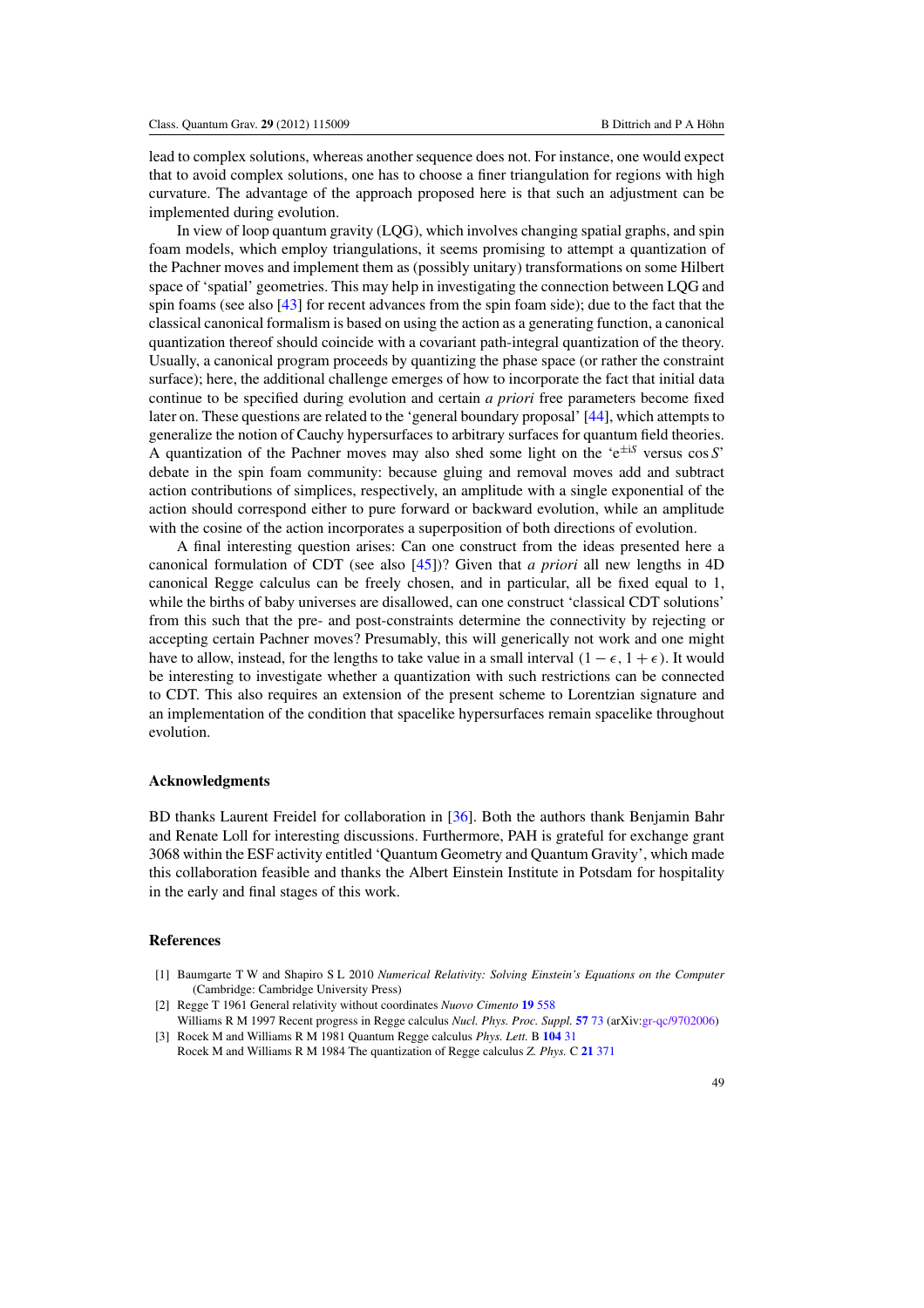- <span id="page-50-0"></span>[4] Loll R 1998 Discrete approaches to quantum gravity in four dimensions *Living Rev. Relativ.* **1** 13 [\(http://www.livingreviews.org/lrr-1998-13\)](http://www.livingreviews.org/lrr-1998-13)
- [5] Ambjørn J and Jurkiewicz J 1992 Four-dimensional simplicial quantum gravity *Phys. Lett.* B **278** [42–50](http://dx.doi.org/10.1016/0370-2693(92)90709-D) Agishtein M E and Migdal A A 1992 Critical behavior of dynamically triangulated quantum gravity in four dimensions *Nucl. Phys.* B **385** [395–412](http://dx.doi.org/10.1016/0550-3213(92)90106-L) (arXiv[:hep-lat/9204004\)](http://arxiv.org/abs/hep-lat/9204004)
	- Catterall S, Renken R and Kogut J B 1998 Singular structure in 4D simplicial gravity *Phys. Lett.* B **416** [274–80](http://dx.doi.org/10.1016/S0370-2693(97)01349-X) (arXiv[:hep-lat/9709007\)](http://arxiv.org/abs/hep-lat/9709007)
	- de Bakker B V 1996 Further evidence that the transition of 4D dynamical triangulation is first order *Phys. Lett.* B **389** [238–42](http://dx.doi.org/10.1016/S0370-2693(96)01277-4) (arXiv[:hep-lat/9603024\)](http://arxiv.org/abs/hep-lat/9603024)
- [6] Ambjørn J, Görlich A, Jurkiewicz J and Loll R 2008 Planckian birth of the quantum de Sitter universe Phys. *Rev. Lett.* **100** [091304](http://dx.doi.org/10.1103/PhysRevLett.100.091304) (arXiv[:0712.2485](http://arxiv.org/abs/0712.2485) [hep-th])
	- Ambjørn J, Jurkiewicz J and Loll R 2004 Emergence of a 4D world from causal quantum gravity *Phys. Rev. Lett.* **93** [131301](http://dx.doi.org/10.1103/PhysRevLett.93.131301) (arXiv[:hep-th/0404156\)](http://arxiv.org/abs/hep-th/0404156)
	- Ambjørn J, Jurkiewicz J and Loll R 2005 Semiclassical universe from first principles *Phys. Lett.* B **607** [205–13](http://dx.doi.org/10.1016/j.physletb.2004.12.067) (arXiv[:hep-th/0411152\)](http://arxiv.org/abs/hep-th/0411152)
	- Ambjørn J, Görlich A, Jurkiewicz J, Loll R, Gizbert-Studnicki J and Trzesniewski T 2011 The semiclassical limit of causal dynamical triangulations *Nucl. Phys.* B **849** [144–65](http://dx.doi.org/10.1016/j.nuclphysb.2011.03.019) (arXiv[:1102.3929](http://arxiv.org/abs/1102.3929) [hep-th])
- [7] Barrett J W and Crane L 1997 An algebraic interpretation of the Wheeler–deWitt equation *Class. Quantum Grav.* **14** [2113](http://dx.doi.org/10.1088/0264-9381/14/8/011) (arXiv[:gr-qc/9609030\)](http://arxiv.org/abs/gr-qc/9609030)
- [8] Perez A 2003 Spin foam models for quantum gravity *Class. Quantum Grav.* **20** [R43](http://dx.doi.org/10.1088/0264-9381/20/6/202) (arXiv[:gr-qc/0301113\)](http://arxiv.org/abs/gr-qc/0301113) Perez A 2004 Introduction to loop quantum gravity and spin foams arXiv[:gr-qc/0409061](http://arxiv.org/abs/gr-qc/0409061)
	- Baez J C 1998 Spin foam models *Class. Quantum Grav.* **15** [1827](http://dx.doi.org/10.1088/0264-9381/15/7/004) (arXiv[:gr-qc/9709052\)](http://arxiv.org/abs/gr-qc/9709052)
	- Reisenberger M P 1994 World sheet formulations of gauge theories and gravity arXiv[:gr-qc/9412035](http://arxiv.org/abs/gr-qc/9412035)
	- Iwasaki J 1995 A definition of the Ponzano–Regge quantum gravity model in terms of surfaces *J. Math. Phys.* **36** [6288](http://dx.doi.org/10.1063/1.531245) (arXiv[:gr-qc/9505043\)](http://arxiv.org/abs/gr-qc/9505043)
	- Reisenberger M P and Rovelli C 1997 "Sum over surfaces" form of loop quantum gravity *Phys. Rev.* D **56** [3490](http://dx.doi.org/10.1103/PhysRevD.56.3490) (arXiv[:gr-qc/9612035\)](http://arxiv.org/abs/gr-qc/9612035)
- Reisenberger M and Rovelli C 2000 Spin foams as Feynman diagrams arXiv[:gr-qc/0002083](http://arxiv.org/abs/gr-qc/0002083)
- [9] Freidel L and Krasnov K 2008 A new spin foam model for 4D gravity *Class. Quantum Grav.* **25** [125018](http://dx.doi.org/10.1088/0264-9381/25/12/125018) (arXiv[:0708.1595](http://arxiv.org/abs/0708.1595) [gr-qc])
	- Engle J, Pereira R and Rovelli C 2007 The loop-quantum-gravity vertex-amplitude *Phys. Rev. Lett.* **99** [161301](http://dx.doi.org/10.1103/PhysRevLett.99.161301) (arXiv[:0705.2388](http://arxiv.org/abs/0705.2388) [gr-qc])
	- Livine E R and Speziale S 2007 A new spinfoam vertex for quantum gravity *Phys. Rev.* D **76** [084028](http://dx.doi.org/10.1103/PhysRevD.76.084028) (arXiv[:0705.0674](http://arxiv.org/abs/0705.0674) [gr-qc])
	- Kaminski W, Kisielowski M and Lewandowski J 2010 Spin-foams for all loop quantum gravity *Class. Quantum Grav.* **27** [095006](http://dx.doi.org/10.1088/0264-9381/27/9/095006) (arXiv[:0909.0939](http://arxiv.org/abs/0909.0939) [gr-qc])
	- Bahr B, Dittrich B and Ryan J P 2011 Spin foam models with finite groups arXiv[:1103.6264](http://arxiv.org/abs/1103.6264) [gr-qc]
- [10] Bahr B and Dittrich B 2009 (Broken) Gauge symmetries and constraints in Regge calculus *Class. Quantum Grav.* **26** [225011](http://dx.doi.org/10.1088/0264-9381/26/22/225011) (arXiv[:0905.1670](http://arxiv.org/abs/0905.1670) [gr-qc])
- [11] Dittrich B and Höhn P A 2010 From covariant to canonical formulations of discrete gravity Class. Quantum *Grav.* **27** [155001](http://dx.doi.org/10.1088/0264-9381/27/15/155001) (arXiv[:0912.1817](http://arxiv.org/abs/0912.1817) [gr-qc])
- [12] Loll R 1998 On the diffeomorphism-commutators of lattice quantum gravity *Class. Quantum Grav.* **15** [799](http://dx.doi.org/10.1088/0264-9381/15/4/008) (arXiv[:gr-qc/9708025\)](http://arxiv.org/abs/gr-qc/9708025)
- [13] Hamber H W and Williams R M 1997 Gauge invariance in simplicial gravity *Nucl. Phys.* B **[487](http://dx.doi.org/10.1016/S0550-3213(97)87467-6)** 345 (arXiv[:hep-th/9607153\)](http://arxiv.org/abs/hep-th/9607153)
- [14] Morse P A 1992 Approximate diffeomorphism invariance in near flat simplicial geometries *Class. Quantum Grav.* **9** [2489](http://dx.doi.org/10.1088/0264-9381/9/11/014)
- [15] Piran T and Williams R M 1986 A (3+1) formulation of Regge calculus *Phys. Rev.* D **33** [1622](http://dx.doi.org/10.1103/PhysRevD.33.1622) Friedman J L and Jack I 1986 (3+1) Regge calculus with conserved momentum and hamiltonian constraints
- *J. Math. Phys.* **27** [2973](http://dx.doi.org/10.1063/1.527224)
- [16] Gambini R and Pullin J 2003 Canonical quantization of general relativity in discrete space-times *Phys. Rev. Lett.* **90** [021301](http://dx.doi.org/10.1103/PhysRevLett.90.021301) (arXiv[:gr-qc/0206055\)](http://arxiv.org/abs/gr-qc/0206055)

Bartolo C Di, Gambini R, Porto R and Pullin J 2005 Dirac-like approach for consistent discretizations of classical constrained theories *J. Math. Phys.* **46** [012901](http://dx.doi.org/10.1063/1.1823030) (arXiv[:gr-qc/0405131\)](http://arxiv.org/abs/gr-qc/0405131)

Gambini R and Pullin J 2005 Classical and quantum general relativity: a new paradigm *Gen. Rel. Grav.* **37** [1689](http://dx.doi.org/10.1007/s10714-005-0151-7) Gambini R and Pullin J 2005 *Int. J. Mod. Phys.* D **14** [2355](http://dx.doi.org/10.1142/S0218271805007917) (arXiv[:gr-qc/0505052\)](http://arxiv.org/abs/gr-qc/0505052)

Gambini R and Pullin J 2006 Consistent discretization and canonical classical and quantum Regge calculus *Int. J. Mod. Phys.* D **15** [1699](http://dx.doi.org/10.1142/S0218271806009042) (arXiv[:gr-qc/0511096\)](http://arxiv.org/abs/gr-qc/0511096)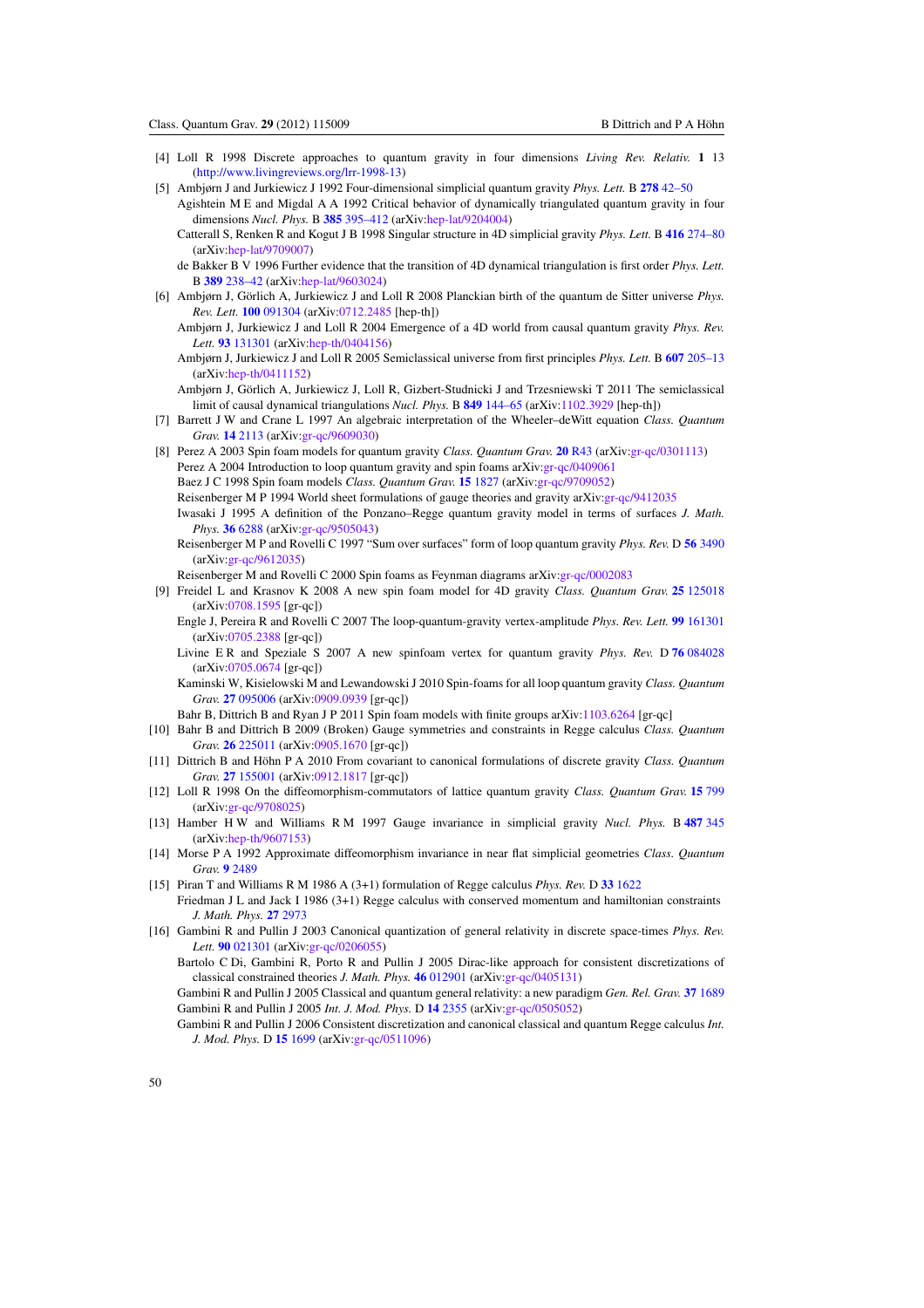<span id="page-51-0"></span>[17] Sorkin R 1975 Time evolution problem in Regge calculus *Phys. Rev.* D **12** [385](http://dx.doi.org/10.1103/PhysRevD.12.385) Sorkin R 1981 *Phys. Rev.* D **23** [565](http://dx.doi.org/10.1103/PhysRevD.23.565) (erratum) Tuckey P A 1993 The Construction of Sorkin triangulations *Class. Quantum Grav.* **10** [L109](http://dx.doi.org/10.1088/0264-9381/10/8/004)

(arXiv[:gr-qc/9303011\)](http://arxiv.org/abs/gr-qc/9303011) Barrett J W, Galassi M, Miller W A, Sorkin R D, Tuckey P A and Williams R M 1997 A parallelizable implicit evolution scheme for Regge calculus *Int. J. Theor. Phys.* **36** [815](http://dx.doi.org/10.1007/BF02435787) (arXiv[:gr-qc/9411008\)](http://arxiv.org/abs/gr-qc/9411008)

- [18] Hartle J B and Hawking S W 1983 Wave function of the universe *Phys. Rev.* D **28** [2960–75](http://dx.doi.org/10.1103/PhysRevD.28.2960)
- [19] Thiemann T 2005 *Modern Canonical Quantum General Relativity* (Cambridge: Cambridge University Press) Ashtekar A and Lewandowski J 2004 Background independent quantum gravity: A Status report*Class. Quantum Grav.* **21** [R53](http://dx.doi.org/10.1088/0264-9381/21/15/R01) (arXiv[:gr-qc/0404018\)](http://arxiv.org/abs/gr-qc/0404018)
- [20] Rovelli C 2004 *Quantum Gravity* (Cambridge: Cambridge University Press[\)](http://dx.doi.org/10.1017/CBO9780511755804)
- [21] Noui K and Perez A 2005 Three dimensional loop quantum gravity: physical scalar product and spin foam models *Class. Quantum Grav.* **22** [1739](http://dx.doi.org/10.1088/0264-9381/22/9/017) (arXiv[:gr-qc/0402110\)](http://arxiv.org/abs/gr-qc/0402110)
- [22] Marsden J E and West M 2001 Discrete mechanics and variational integrators *Acta Numer.* **10** [357–514](http://dx.doi.org/10.1017/S096249290100006X)
- [23] Dittrich B and Höhn P A in preparation
- [24] Dittrich B 2009 Diffeomorphism symmetry in quantum gravity models *Adv. Sci. Lett.* **2** [121](http://dx.doi.org/10.1166/asl.2009.1022) (arXiv[:0810.3594](http://arxiv.org/abs/0810.3594) [gr-qc])
- [25] Baez J and Gilliam J 1994 An algebraic approach to discrete mechanics *Lett. Math. Phys.* **31** [205–12](http://dx.doi.org/10.1007/BF00761712)
- [26] Rovelli C 2011 On the structure of a background independent quantum theory: Hamilton function, transition amplitudes, classical limit and continuous limit arXiv[:1108.0832](http://arxiv.org/abs/1108.0832) [gr-qc]
- [27] Pachner U 1986 Konstruktionsmethoden und das kombinatorische homöomorphieproblem für triangulationen kompakter semilinearer mannigfaltigkeiten *Abh. Math. Sem. Univ. Hamburg* **[57](http://dx.doi.org/10.1007/BF02941601)** 69
- Pachner U 1991 PL homeomorphic manifolds are equivalent by elementary shellings *Eur. J. Comb.* **12** 129–45 [28] Ambjørn J, Carfora M and Marzuoli A 1997 The geometry of dynamical triangulations *Lecture Notes Phys.* **50** 197 (arXiv[:hep-th/9612069\)](http://arxiv.org/abs/hep-th/9612069)
- [29] Regge T and Williams R M 2000 Discrete structures in gravity *J. Math. Phys.* **41** [3964–84](http://dx.doi.org/10.1063/1.533333) (arXiv[:gr-qc/0012035](http://arxiv.org/abs/gr-qc/0012035) [gr-qc])
- [30] Dittrich B and Speziale S 2008 Area-angle variables for general relativity *New J. Phys.* **10** [083006](http://dx.doi.org/10.1088/1367-2630/10/8/083006) (arXiv[:0802.0864](http://arxiv.org/abs/0802.0864) [gr-qc])
- [31] Bahr B and Dittrich B 2010 Regge calculus from a new angle *New J. Phys.* **12** [033010](http://dx.doi.org/10.1088/1367-2630/12/3/033010) (arXiv[:0907.4325](http://arxiv.org/abs/0907.4325) [gr-qc])
- [32] Hartle J B and Sorkin R 1981 Boundary terms in the action for the Regge calculus *Gen. Rel. Grav.* **13** [541–9](http://dx.doi.org/10.1007/BF00757240)
- [33] Waelbroeck H and Zapata J A 1994 A Hamiltonian formulation of topological gravity *Class. Quantum Grav.* **11** [989](http://dx.doi.org/10.1088/0264-9381/11/4/015) (arXiv[:gr-qc/9311035\)](http://arxiv.org/abs/gr-qc/9311035)
	- Zapata J A 1996 Topological lattice gravity using self-dual variables *Class. Quantum Grav.* **13** [2617](http://dx.doi.org/10.1088/0264-9381/13/10/003) (arXiv[:gr-qc/9603030\)](http://arxiv.org/abs/gr-qc/9603030)
	- Waelbroeck H and Zapata J A 1996 (2+1) covariant lattice theory and 't Hooft's formulation *Class. Quantum Grav.* **13** [1761–8](http://dx.doi.org/10.1088/0264-9381/13/7/009) (arXiv[:gr-qc/9601011\)](http://arxiv.org/abs/gr-qc/9601011)
- [34] 't Hooft G 1992 Causality in (2+1)-dimensional gravity *Class. Quantum Grav.* **9** [1335–48](http://dx.doi.org/10.1088/0264-9381/9/5/015)
- [35] Kadar Z and Loll R 2004 (2+1) gravity for higher genus in the polygon model *Class. Quantum Grav.* **21** [2465–91](http://dx.doi.org/10.1088/0264-9381/21/9/020) (arXiv[:gr-qc/0312043\)](http://arxiv.org/abs/gr-qc/0312043)
- [36] Dittrich B and Freidel L 2008 unpublished
- [37] Bahr B and Dittrich B 2009 Improved and perfect actions in discrete gravity *Phys. Rev.* D **80** [124030](http://dx.doi.org/10.1103/PhysRevD.80.124030) (arXiv[:0907.4323](http://arxiv.org/abs/0907.4323) [gr-qc])
	- Bahr B and Dittrich B 2009 Breaking and restoring of diffeomorphism symmetry in discrete gravity arXiv[:0909.5688](http://arxiv.org/abs/0909.5688) [gr-qc]
- [38] Dittrich B and Ryan J P 2011 Phase space descriptions for simplicial 4D geometries *Class. Quantum Grav.* **28** [065006](http://dx.doi.org/10.1088/0264-9381/28/6/065006) (arXiv[:0807.2806](http://arxiv.org/abs/0807.2806) [gr-qc])
- Dittrich B and Ryan J P 2010 Simplicity in simplicial phase space *Phys. Rev.* D **82** [064026](http://dx.doi.org/10.1103/PhysRevD.82.064026) (arXiv[:1006.4295](http://arxiv.org/abs/1006.4295) [gr-qc])
- [39] Dittrich B, Freidel L and Speziale S 2007 Linearized dynamics from the 4-simplex Regge action *Phys. Rev.* D **76** [104020](http://dx.doi.org/10.1103/PhysRevD.76.104020) (arXiv[:0707.4513](http://arxiv.org/abs/0707.4513) [gr-qc])
- [40] Bahr B, Dittrich B and Steinhaus S 2011 Perfect discretization of reparametrization invariant path integrals *Phys. Rev.* D **83** [105026](http://dx.doi.org/10.1103/PhysRevD.83.105026) (arXiv[:1101.4775](http://arxiv.org/abs/1101.4775) [gr-qc])
	- Bahr B, Dittrich B and He S 2011 Coarse graining free theories with gauge symmetries: the linearized case *New J. Phys.* **13** [045009](http://dx.doi.org/10.1088/1367-2630/13/4/045009) (arXiv[:1011.3667](http://arxiv.org/abs/1011.3667) [gr-qc])
- [41] Dittrich B and Höhn P A in preparation
- [42] Bahr B, Gambini R and Pullin J 2012 Discretisations, constraints and diffeomorphisms in quantum gravity *SIGMA* **8** 002 (arXiv[:1111.1879](http://arxiv.org/abs/1111.1879) [gr-qc])